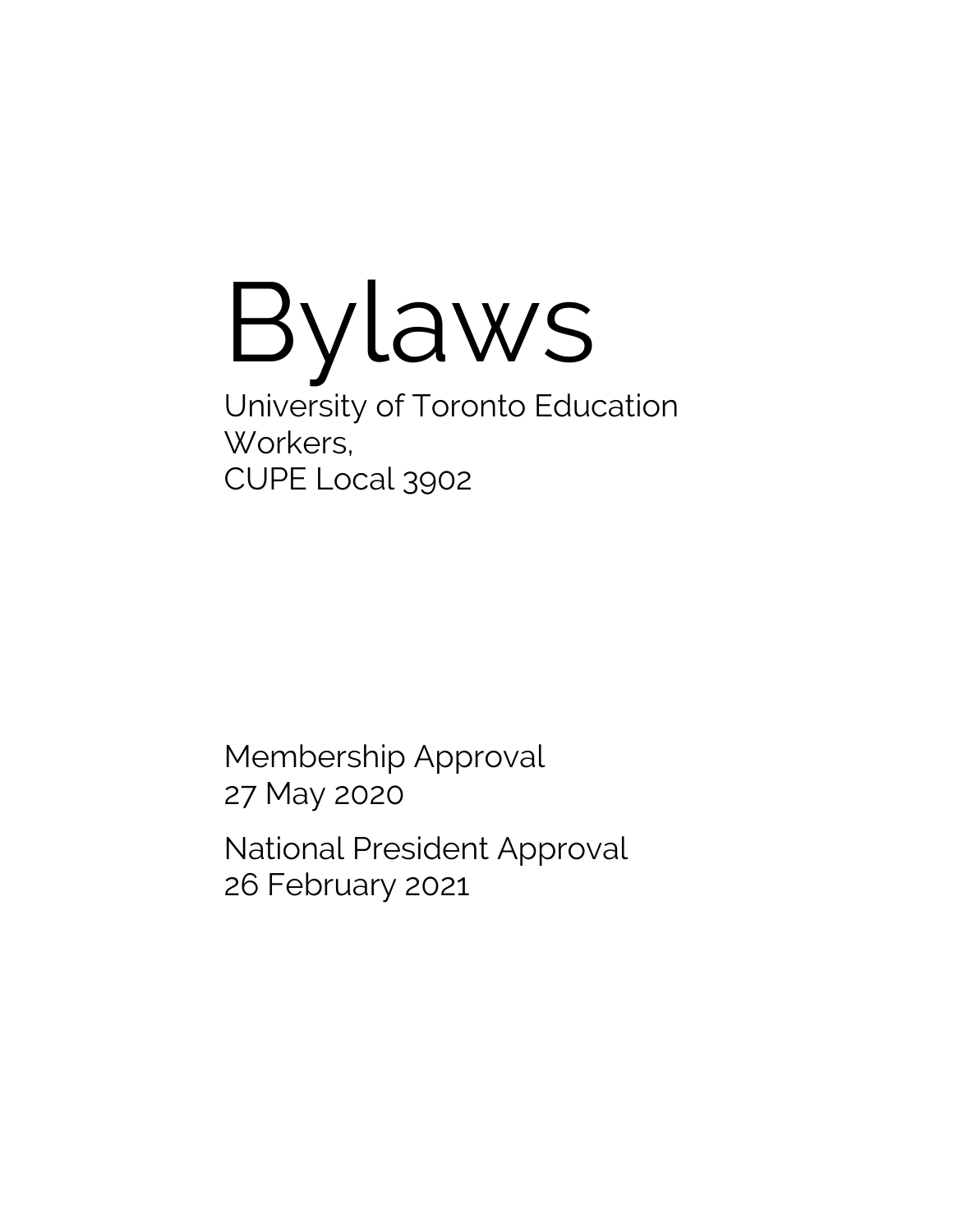# TABLE OF CONTENTS

<span id="page-1-0"></span>

| 6.1                                                             |  |  |
|-----------------------------------------------------------------|--|--|
| 6.2                                                             |  |  |
| 6.3                                                             |  |  |
| 6.4                                                             |  |  |
|                                                                 |  |  |
| 7.2                                                             |  |  |
| 7.3                                                             |  |  |
| 7.4                                                             |  |  |
| 7.5                                                             |  |  |
| 7.6                                                             |  |  |
| ARTICLE 8: NOMINATION, ELECTION AND INSTALLATION OF OFFICERS 17 |  |  |
| 8.1                                                             |  |  |
| 8.2                                                             |  |  |
| 8.3                                                             |  |  |
| 8.4                                                             |  |  |
| 8.5                                                             |  |  |
| 8.6                                                             |  |  |
|                                                                 |  |  |
| 9.1                                                             |  |  |
| 9.2                                                             |  |  |
| 9.3                                                             |  |  |
| 9.4                                                             |  |  |
| 9.5                                                             |  |  |
| 9.6                                                             |  |  |
| 9.7                                                             |  |  |
| 9.8                                                             |  |  |
| 9.9                                                             |  |  |
|                                                                 |  |  |
| 10.9                                                            |  |  |
| 10.10                                                           |  |  |
| 10.11                                                           |  |  |
| 10.12                                                           |  |  |
| 10.13                                                           |  |  |
|                                                                 |  |  |
|                                                                 |  |  |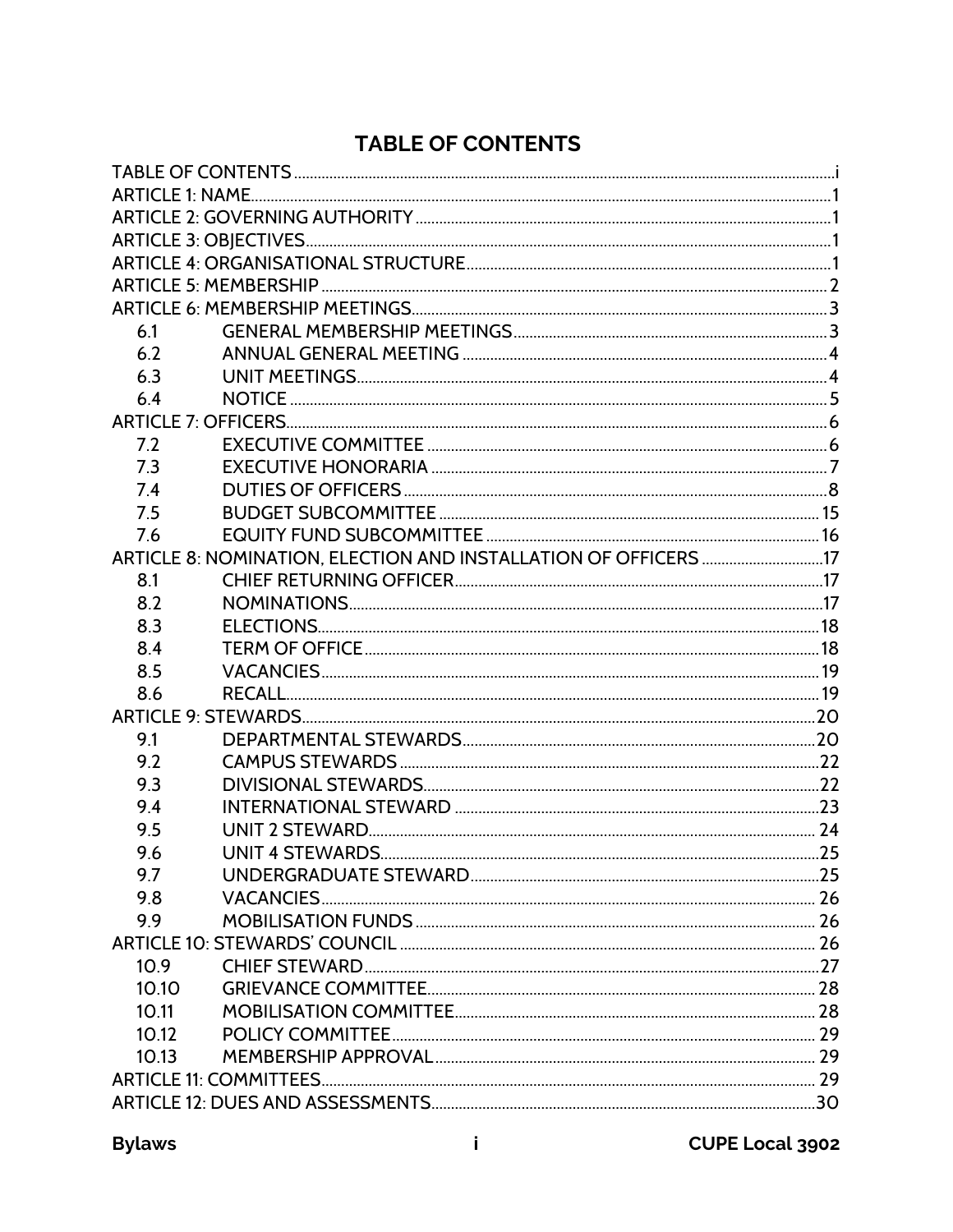| 121             |                                                             |  |
|-----------------|-------------------------------------------------------------|--|
| 122             |                                                             |  |
|                 |                                                             |  |
|                 |                                                             |  |
| 141             |                                                             |  |
| 14 <sub>2</sub> |                                                             |  |
| 143             |                                                             |  |
| 144             |                                                             |  |
|                 |                                                             |  |
| 15.1            |                                                             |  |
| 15.2            |                                                             |  |
|                 |                                                             |  |
| 16.1            |                                                             |  |
| 16.2            |                                                             |  |
|                 |                                                             |  |
| 17 <sub>3</sub> | EXPENDITURES FROM LOCAL DEFENCE AND STRIKE FUND 35          |  |
| 17 <sub>4</sub> | AMOUNTS TO BE DEPOSITED IN LOCAL DEFENCE AND STRIKE FUND 36 |  |
| 17 <sub>5</sub> |                                                             |  |
| 17.6            | BORROWING FROM THE LOCAL DEFENCE AND STRIKE FUND37          |  |
|                 |                                                             |  |
| 18.1            |                                                             |  |
| 18.2            |                                                             |  |
|                 |                                                             |  |
|                 |                                                             |  |
|                 |                                                             |  |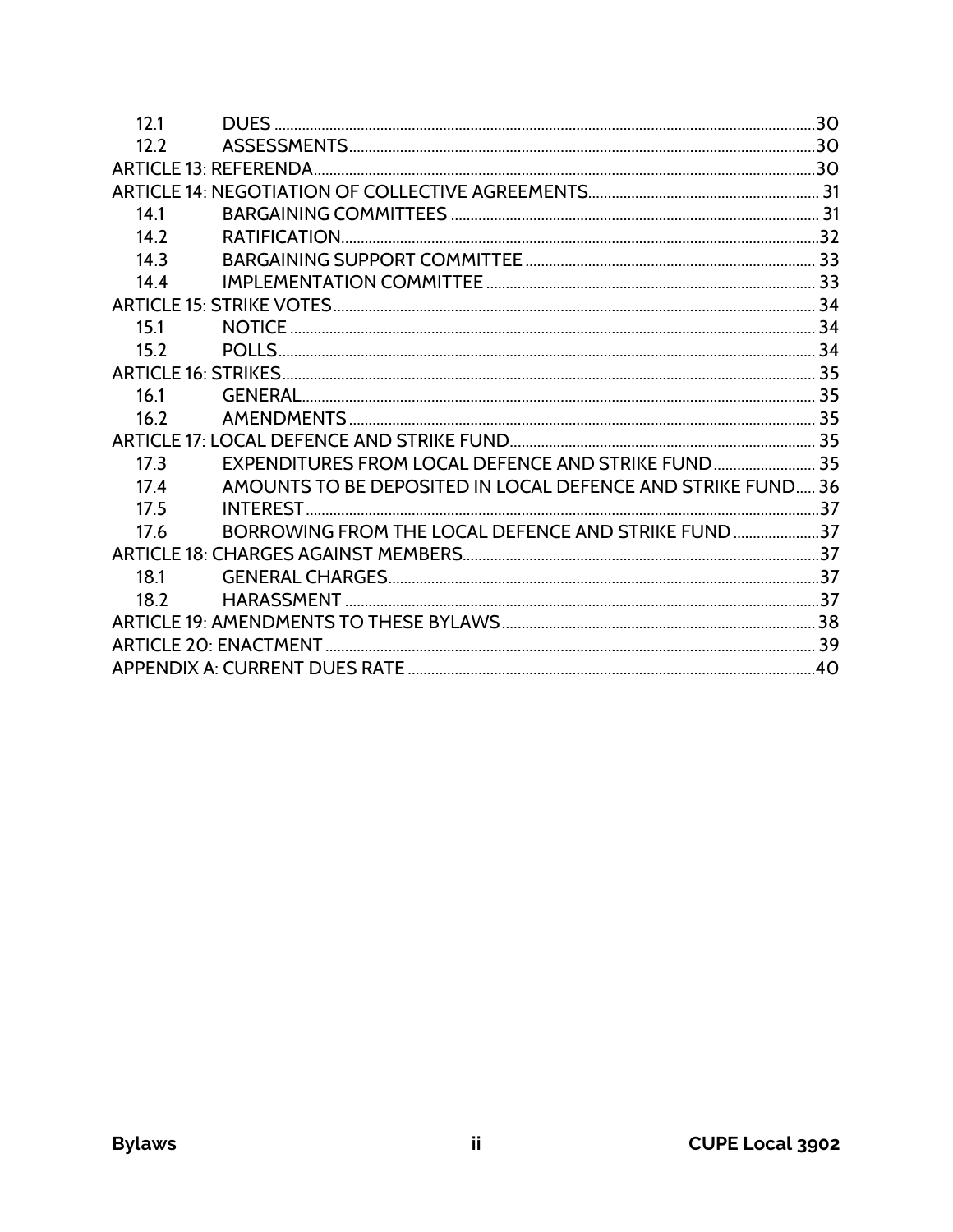# **ARTICLE 1: NAME**

<span id="page-3-0"></span>1.1 The name of this trade union shall be University of Toronto Education Workers, CUPE Local 3902; hereinafter, it shall be referred to as "the Local".

# **ARTICLE 2: GOVERNING AUTHORITY**

- <span id="page-3-1"></span>2.1 The Local is a chartered local of the Canadian Union of Public Employees. These Bylaws shall conform in all respects with the Constitution of the Canadian Union of Public Employees (including Appendix "B") as it now exits or may be amended from time to time. Should an unauthorised conflict arise with respect to the Constitution, the Constitution shall take precedence.
- 2.2 The activities of the Local shall be in conformity with the Constitution and Bylaws of the Canadian Union of Public Employees and the Local.
- 2.3 The Canadian Union of Public Employees shall hereinafter be referred to as "the Union".

### **ARTICLE 3: OBJECTIVES**

- <span id="page-3-2"></span>3.1 The objectives of the Local are as follows:
	- a) To protect, maintain, and advance the interests of the members of the Local;
	- b) To regulate relations between the Employer and the employees by means of collective bargaining and joint consultation;
	- c) To assist in improving the quality of education at the University of Toronto by means of active participation in the determination of teaching methods, curriculum, and course content;
	- d) To develop and maintain professional standards of skill, to maintain fair rates of pay and terms and conditions of employment for its members in recognition of their skill, and to work to ensure work opportunities for members within its jurisdiction;
	- e) To act as a lobbying agent on behalf of its members to all appropriate outside agencies which are responsible for, or which have an interest in, post-secondary education issues (such as funding, access, and quality) in the province of Ontario;
	- f) To take such actions as are necessary and/or appropriate to advance the labour movement as a whole; and
	- g) To do all things necessary to the attainment of the above objectives.

### **ARTICLE 4: ORGANISATIONAL STRUCTURE**

- <span id="page-3-3"></span>4.1 The governing bodies of the Local shall consist of the following:
	- a) The membership;
	- b) Stewards' Council;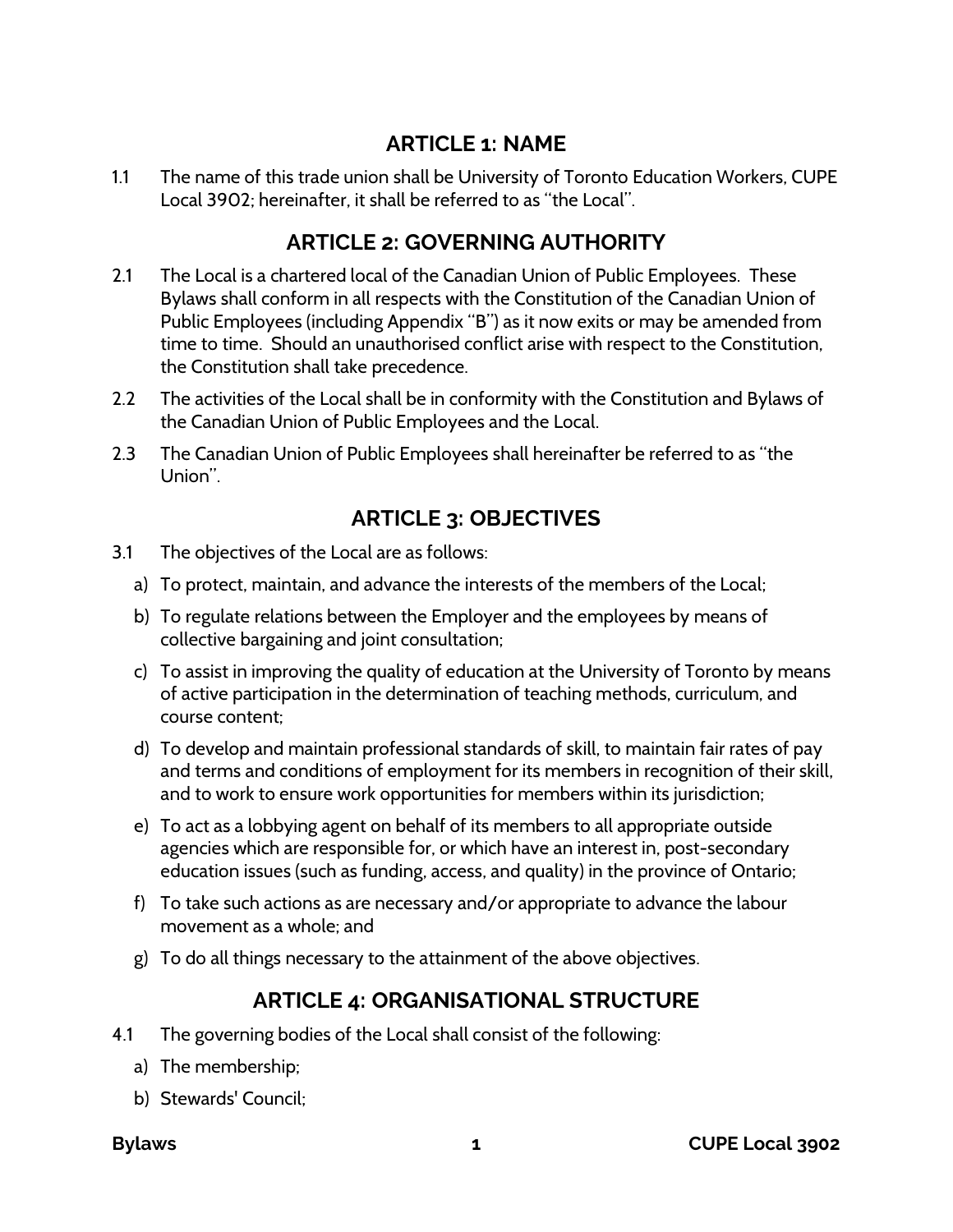- c) The Executive Committee; and
- d) Other committees and caucuses.
- 4.2 The plenary authority of the Local shall rest with the membership of the Local. Such authority shall be exercised in properly constituted membership meetings and referenda, in accordance with these Bylaws.
- 4.3 All meetings of the governing bodies of the Local shall be conducted in accordance with *Bourinot's Rules of Order*, except as modified by the membership.

# **ARTICLE 5: MEMBERSHIP**

- <span id="page-4-0"></span>5.1 The membership of the Local shall consist of all persons employed under the terms of the scope clauses of Local's Collective Agreements who have applied for and been admitted into membership
- 5.2 The Local consists of the following bargaining units:
	- a) Unit 1, comprised of all Post-Doctoral Fellows, graduate students in the School of Graduate Studies and undergraduate students in the University of Toronto employed as teaching assistants, teaching fellows, demonstrators, tutors, markers, instructors, teaching laboratory assistants, Chief Presiding Officers, invigilators and part-time lecturers.
	- b) Unit 2, comprised of all persons employed by Victoria University on contracts of less than one-year as lecturers, demonstrators, tutors, markers, graders or teaching/laboratory assistants.
	- c) Unit 3, comprised of all non-student academic staff employed on contracts of less than one-year as lecturers, demonstrators, tutors, markers, graders or instructors or laboratory assistants.
	- d) Unit 4, comprised of all persons employed by the University of St. Michael's College on contracts of less than one-year as lecturers, demonstrators, tutors, markers, graders, teaching/laboratory assistants or continuing education instructors.
	- e) Unit 5, comprised of all persons employed as Postdoctoral Fellows by the University of Toronto and registered as such with the School of Graduate Studies who:
		- i. Receive funding solely from the University of Toronto; or
		- ii. At the time they first commenced employment, received funding solely through the University of Toronto and who subsequently apply for and receive additional external funding that is less than what they receive from the University of Toronto.
- 5.3 In addition, for the purposes of organizing, all persons employed in teaching, research or related duties for the University of Toronto or its federated Universities and Colleges ("the University") or for any programme sponsored by the University and who are not, at the time, represented by a certified bargaining agent may apply for and be granted membership in the Local.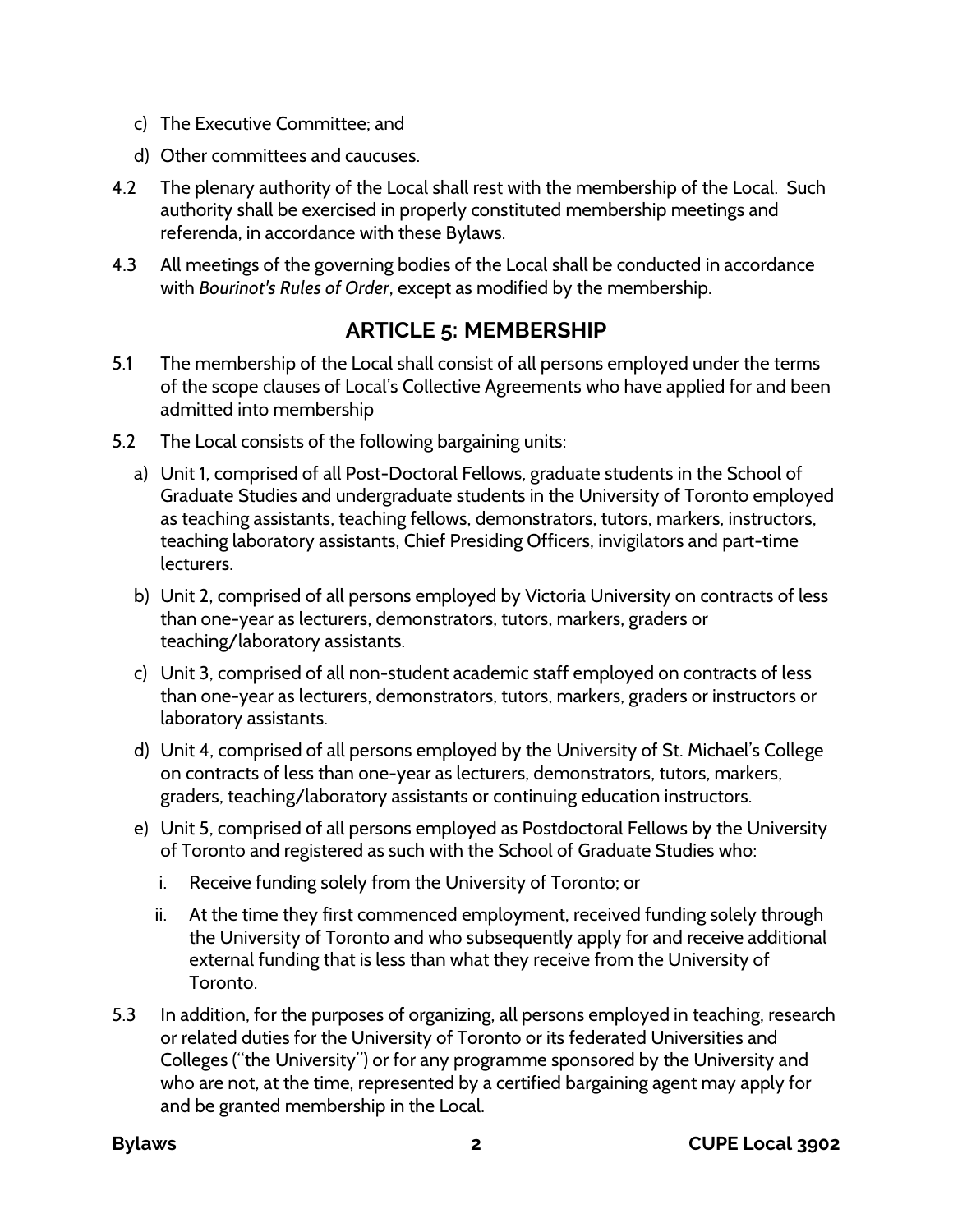- 5.4 Any member whose employment terminates may retain their membership for twelve (12) months from the date of last employment.
- 5.5 No person shall be excluded from membership because of age, race, creed, colour, national origin, language of origin, ethnic origin, ancestry, citizenship, religious or political affiliation or belief, sex, gender, marital or parental status, number of dependants, HIV/AIDS or AIDS-related illness , sexual identity, gender identity, personal appearance, mode of dress, place of residence, academic school of thought, criminal record, physical disability; nor by reason of activity or non-activity in the Union or Local.
- 5.6 No person otherwise eligible for membership in the Local shall be admitted to membership if they have been fined, suspended, or expelled by the Union or any Local of the Union until they have complied with the terms of such fine, suspension, or expulsion.
- 5.7 Membership in the Local shall obligate the member to abide by the provisions of the Constitution of the Union and these Bylaws, as well as any legal agreement entered into by the Union or the Local on their behalf.

# **ARTICLE 6: MEMBERSHIP MEETINGS**

- <span id="page-5-1"></span><span id="page-5-0"></span>6.1 GENERAL MEMBERSHIP MEETINGS
	- a) General Meetings shall be held at least once between September 1st and December 31st, and at least once between January 1st and April 30th.
	- b) General Meetings shall be closed to all but members in good standing, members of the National Executive Board of the Union, officers of any Council or Division of the Union to which the Local is affiliated, and staff of the Local, except that the members in good standing in attendance may vote by a 2/3 majority of votes cast to admit an individual non-member.
	- c) Every member in good standing in attendance is entitled to vote on any issue that arises at a General Meeting. Except where otherwise provided for in these Bylaws, voting shall be by show of hands, and a majority of votes cast shall be sufficient to determine a decision.
	- d) Forty (40) members in good standing shall constitute quorum at a General Meeting for the transaction of business. In order to make quorum, there must be representation from at least three of the five units.
	- e) Calling and Petitioning General Meetings
		- i. General Meetings may be called at any time by the Chair, by majority vote of the Executive Committee, or by the Executive Committee upon receipt of a written petition signed by not fewer than one hundred (100) members in good standing or 50% of a bargaining unit, whichever is less.
		- ii. Such a petition must contain the name, department of work, email address and signature of each signatory. In addition, the petition must also include a statement of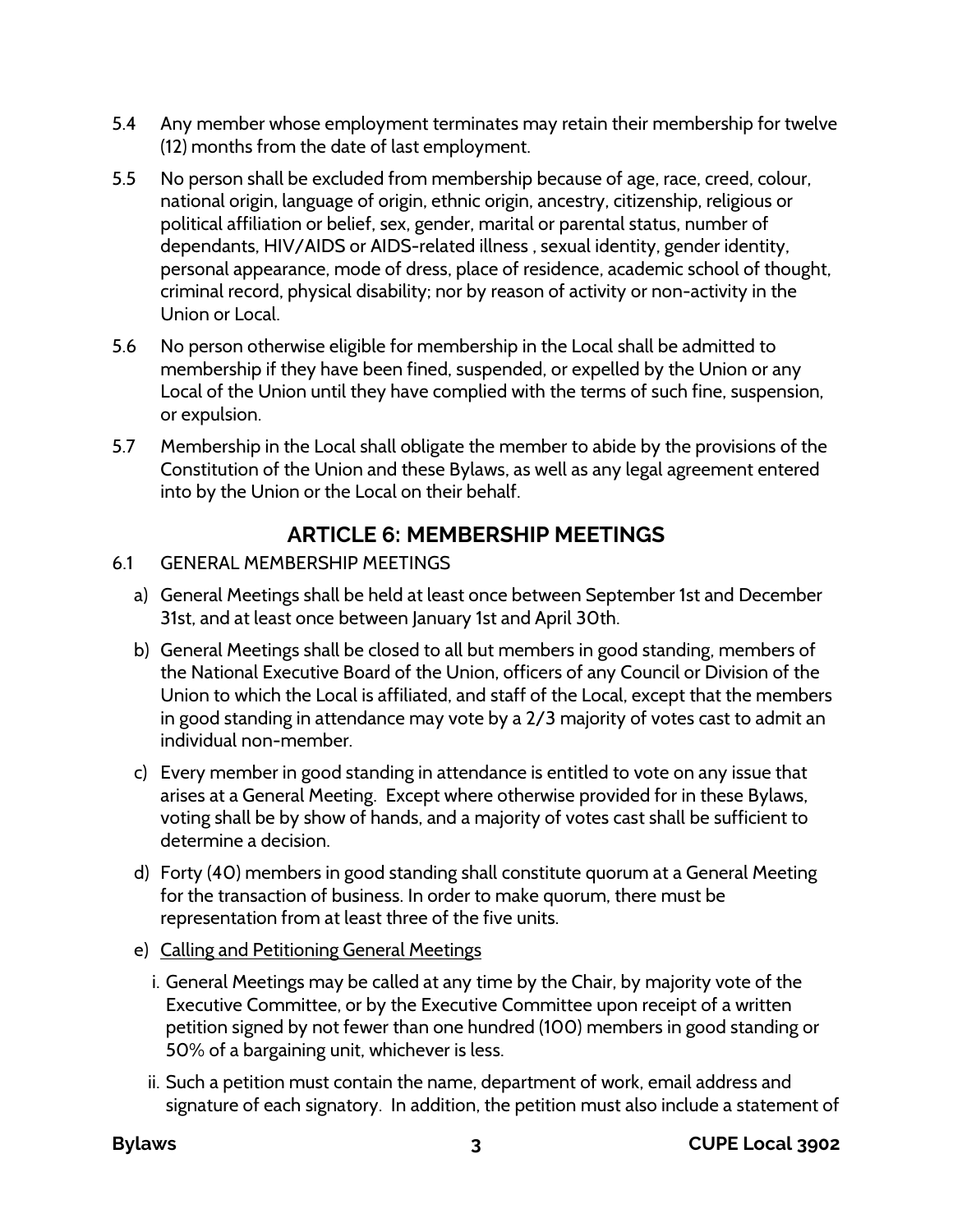the purpose for which the members are petitioning the meeting and notice that no business shall be transacted at the meeting other than that for which the meeting is called.

- iii. No more than twenty-five percent (25) of the signatories may be from any one department of work, unless the petition is signed by at least 50% of a bargaining unit.
- iv. Upon receipt of a properly constituted petition, the Executive Committee shall call a general meeting to take place within fifteen (15) working days.

#### <span id="page-6-0"></span>6.2 ANNUAL GENERAL MEETING

- a) The Executive Committee shall call an Annual General Meeting to be held within forty-five (45) days of the end of the fiscal year for the purpose of reporting to the membership on the business transacted during the previous year, and the election of the Executive Committee. Written notice of the Annual General Meeting shall include notice that nominations for the Executive Committee are open as of 15 February, and shall include a statement of the method of making nominations.
- b) At the Annual General Meeting, the Secretary-Treasurer shall submit to the membership for approval all reports and proposals he or she is required to prepare for the Annual General Membership Meeting, as detailed in Article 7.8.
- c) Once every three (3) years, at the Annual General Meeting, the membership shall appoint the Local's auditors for the following three (3) fiscal years.

#### <span id="page-6-1"></span>6.3 UNIT MEETINGS

- a) A meeting of members of each bargaining unit shall be held at least once between September 1st and April 30th.
- b) Unit Meetings shall be closed to all but unit members in good standing, members of the Local Executive Committee, Local Trustees, members of any other standing committees of the Local, members of the National Executive Board of the Union, officers of any Council or Division of the Union to which the Local is affiliated, staff of the Local, and the Equity Officer, except that the unit members in good standing in attendance may vote by a 2/3 majority of votes cast to admit an individual nonmember.
- c) Every unit member in good standing in attendance is entitled to vote on any issue which arises at a Unit Meeting.
- d) Except where otherwise provided for in these Bylaws, voting shall be by show of hands, and a majority of votes cast shall be sufficient to determine a decision.
- e) Quorum
	- i. Unit 1: Thirty (30) unit members in good standing shall constitute quorum at a Unit 1 meeting for the transaction of business.
	- ii. Unit 2: Three (3) unit members in good standing shall constitute quorum at a Unit 2 meeting for the transaction of business.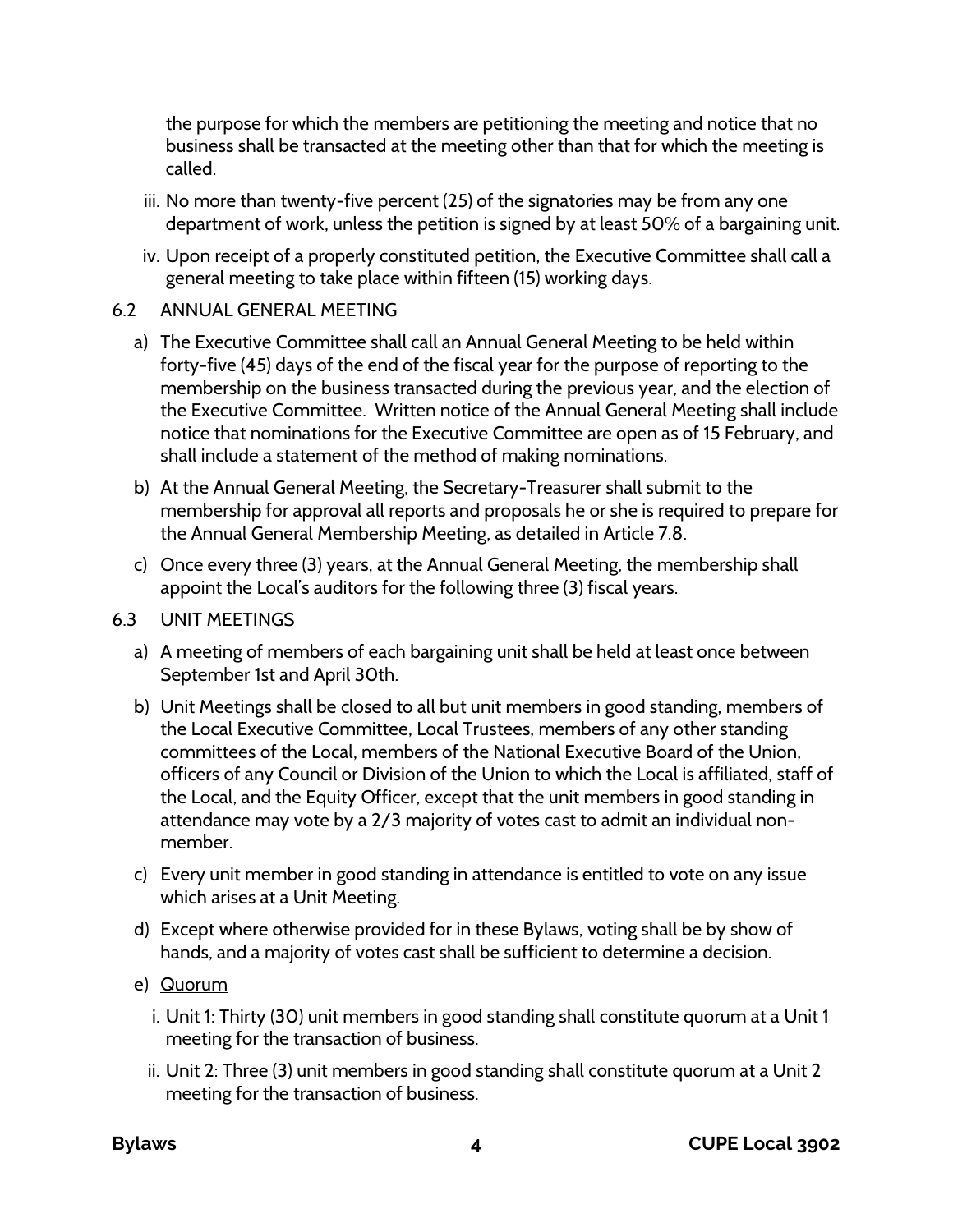- iii. Unit 3: Eight (8) unit members in good standing shall constitute quorum at a Unit 3 meeting for the transaction of business.
- iv. Unit 4: Five (5) unit members in good standing shall constitute quorum at a Unit 4 meeting for the transaction of business.
- v. Unit 5: Eight (8) unit members in good standing shall constitute quorum at a Unit 5 meeting for the transaction of business

### f) Calling and Petitioning Unit Meetings

- i. Unit Meetings may be called at any time by the Chair, the relevant Vice-Chair, by majority vote of the Executive Committee, or by the Executive Committee upon receipt of a written petition signed by not fewer than seventy-five (75) Unit 1 members in good standing, five (5) Unit 2 members in good standing, twenty-five (25) Unit 3 members in good standing, ten (10) Unit 4 members in good standing, or fifteen (15) Unit 5 members in good stand, as the case may be.
- ii. Such a petition must contain the name, department of work, email address and signature of each signatory. In addition, the petition must also include a statement of the purpose for which the members are petitioning the meeting and notice that no business shall be transacted at the meeting other than that for which the meeting is called.
- iii. For Units 1, 3 and 5, no more than twenty-five percent (25%) of the necessary signatories may be from any one department of work.
- iv. Upon receipt of a properly constituted petition, the Executive Committee shall call a Unit Meeting to take place within fifteen (15) working days.

### <span id="page-7-0"></span>6.4 NOTICE

- a) Notice of the date, time, and place of any General Membership or Unit Meeting shall be given to applicable members not later than seven (7) days previous to the meeting, except for Unit Meetings called for the consideration of contract offers or binding arbitration immediately previous to and during strikes.
- b) Notice given on the Local website and through email lists maintained by the Local shall be sufficient to satisfy the requirement that notice be given to all members.
- c) Notice may, wherever possible, also be given placing an advertisement in the *Guardian*, a Bargaining Bulletin or by posting notices on Local bulletin boards. However, notice by these methods shall not substitute for the written notice required in 6.4 (a) and 6.4 (b).
- d) "Immediately previous to" shall mean fewer than seven (7) days previous to the date upon which strike action is scheduled to commence.
- e) Meeting agendas shall be circulated in advance to all members who are eligible to participate in a meeting. If the agenda for the meeting includes a motion to adopt the recommendations of a committee, caucus, bargaining team or council, supporting materials, such as a written report, shall be circulated in advance to all members who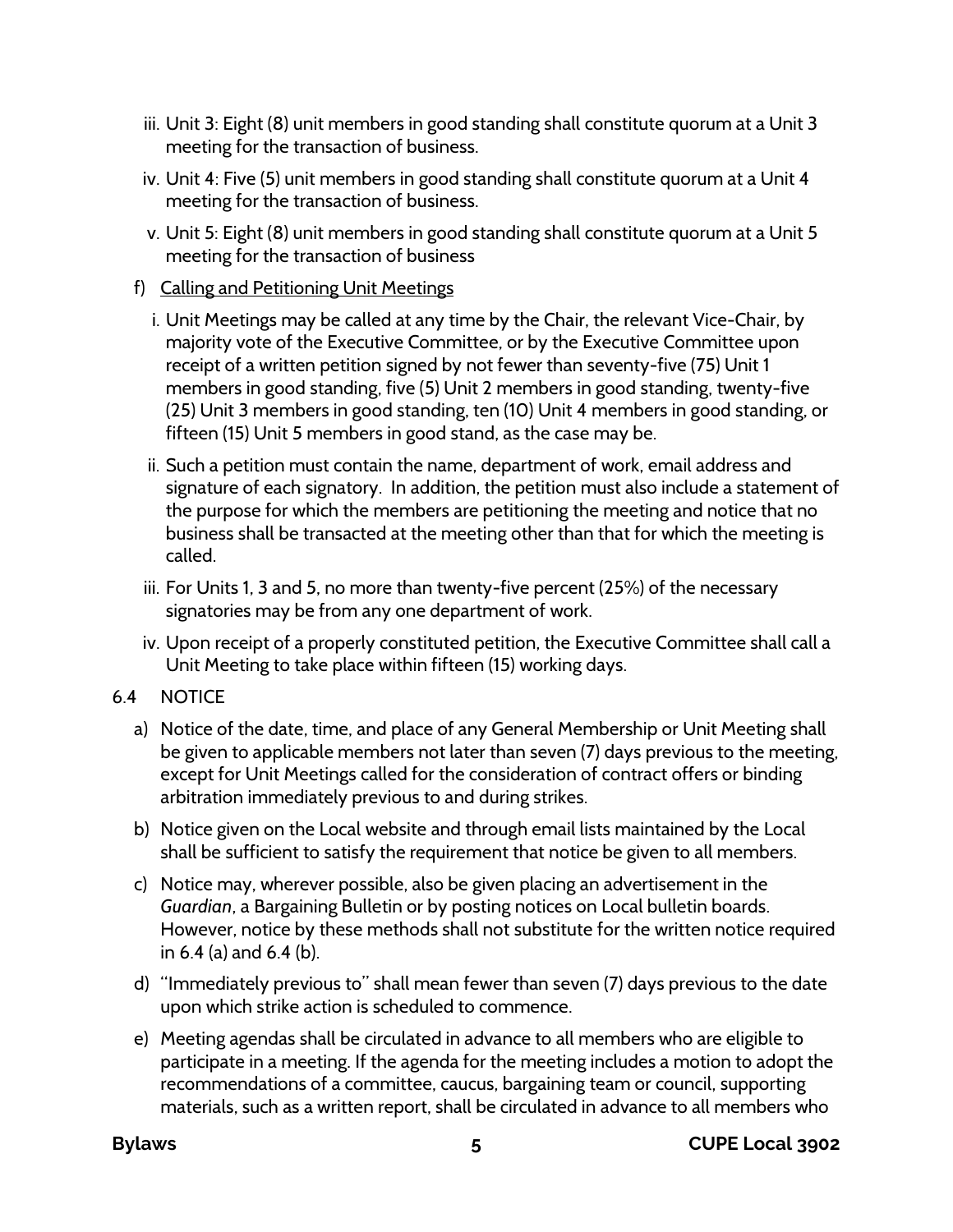are eligible to participate in the meeting. These documents shall be provided in accessible formats such as .docx or screen-readable pdf. These documents shall be circulated not later than seven (7) days previous to the meeting, except for Unit Meetings called for the consideration of contract offers during conciliation or immediately previous to and during strikes, where documents should be circulated not later than forty-eight (48) hours before a meeting.

### **ARTICLE 7: OFFICERS**

<span id="page-8-0"></span>7.1 The Officers of the Local shall be the: Chair; Vice-Chair, Unit 1; Vice-Chair, Unit 3; Vice-Chair, Unit 5; Vice-Chair, Colleges; Secretary-Treasurer; Communications and Recording Secretary; External Liaison Officer; Internal Liaison Officer; Grievance Officer; three (3) Trustees; and the Equity Officer.

#### <span id="page-8-1"></span>7.2 EXECUTIVE COMMITTEE

- a) The Executive Committee shall include all officers, except Trustees and the Equity Officer.
- b) A majority of the members of the Executive Committee shall constitute quorum for the transaction of business.
- c) The Executive Committee shall meet, at a minimum, once per month during the months of June, July and December, and once every two weeks at all other times, or as often as the membership or the Executive Committee deems necessary.
- d) Meetings of the Executive Committee shall be open to all members in good standing of the Local; members who so attend shall have the right to speak, but not to vote.
- e) The Executive Committee shall take such actions and render such decisions as may be necessary fully to carry out the decisions and instructions of the membership of the Local, or, between general meetings, Stewards' Council. The Executive Committee shall enforce the Constitution of the Union and the Bylaws of the Local and the provisions of all agreements between the Employer and the employees, and shall coordinate Union-Local affairs.
- f) The Executive Committee shall have the authority to set the dues charged to the members, upon approval by a majority of the votes cast in a referendum of the membership conducted in accordance with Article 13.
- g) The Executive Committee shall be responsible for the handling and processing of all grievances and for the administration of the Collective Agreements.
- h) The Executive Committee shall make recommendations to the membership regarding the timing of strike votes, the commencement of strike action, and the nature of strike action.
- i) Each member of the Executive Committee shall be responsible to, and shall conform to the deliberations of, the Committee in the carrying out of their duties. Each member shall ensure that the Executive Committee be fully informed with regard to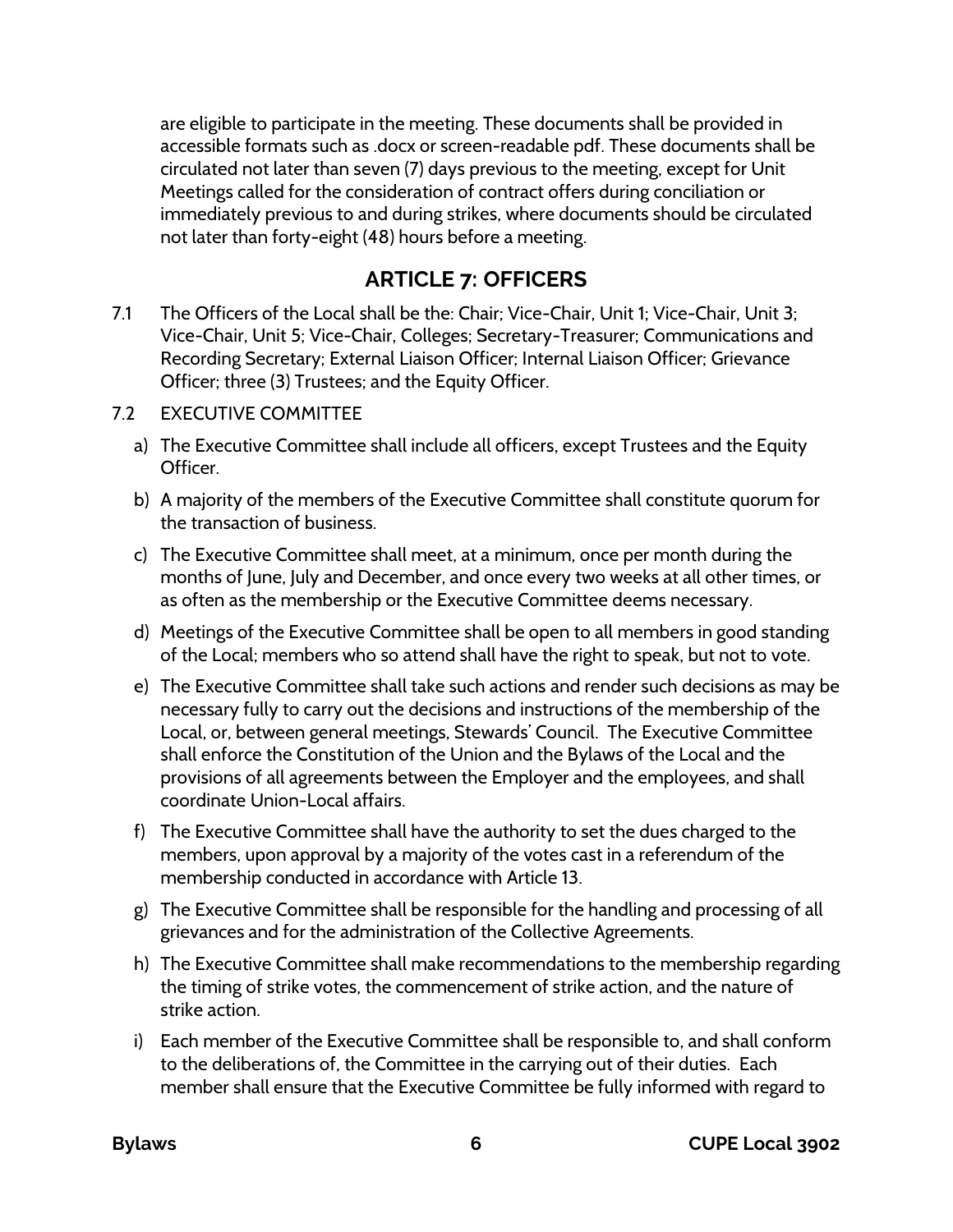their activities. In the event that a member of the Executive Committee is unable to fulfill their duties, she or he shall ensure that another member or members of the Committee take responsibility for their duties. Members of the Executive Committee shall not unreasonably refuse to take responsibility for carrying out these duties. The Executive Committee shall be notified in advance of any delegation of duties and shall approve all reasonable arrangements. The Executive Committee as a whole is responsible for the carrying out of all of the duties contained in Article 7.4.

- j) The Executive Committee shall negotiate and ratify all employment contracts and/or collective agreements between the Local and its employees.
- k) The Chair, the Secretary-Treasurer, and the Vice-Chair designated pursuant to Article 7.2 n) and a Vice-Chair chosen by the Executive Committee as the Secretary Treasurer's signing designate shall be the official signing officers for the Local.
- l) The Executive Committee shall hold title to any real estate of the Local Union as trustees for the Local Union and shall be allowed to organise corporate or other instrumentalities to this end. They shall have no right to sell, convey, or encumber any real estate without first giving notice and then submitting the proposal to a membership meeting and having it approved.
- m) In the event that a new bargaining unit is granted certification, the Executive Committee shall have the authority to establish, *pro tem*, such structures as may be appropriate and necessary for the purposes of this unit's Collective Bargaining and shall bring Bylaw amendments regarding the new unit to the next General Membership Meeting for ratification by the membership.
- n) At the first meeting of a newly elected executive, the Executive Committee shall designate one of the Unit Vice-Chairs asthe executive member who, in the event that the Chair suffers a prolonged absence, is removed in accordance with Article 8.6 or 8.7, or is otherwise unable to perform their duties, will assume the duties of the Chair until such time as the Chair is able to resume their duties or is replaced in accordance with Article 8.7.

### <span id="page-9-0"></span>7.3 EXECUTIVE HONORARIA

- a) The Executive Officers shall each receive an honorarium, the amount of which shall be the equivalent of 420 Hours at the SGSII rate (as specified in the Unit 1 Collective Agreement) including 4% vacation pay. Executive members who serve on Local bargaining committees shall be entitled to the same honorarium or *per diem* as other members of the Local who so serve.
- b) All honoraria shall be paid in equal monthly instalments over each officer's term of office. Where a member of the Executive Committee does not, for any reason, serve their entire term of office she or he shall only receive honorarium proportionate to the actual time spent in office.
- c) In the event that the Local commences a strike, all honoraria to executive officers shall be deferred, effective the first day of strike action. At such time as the strike is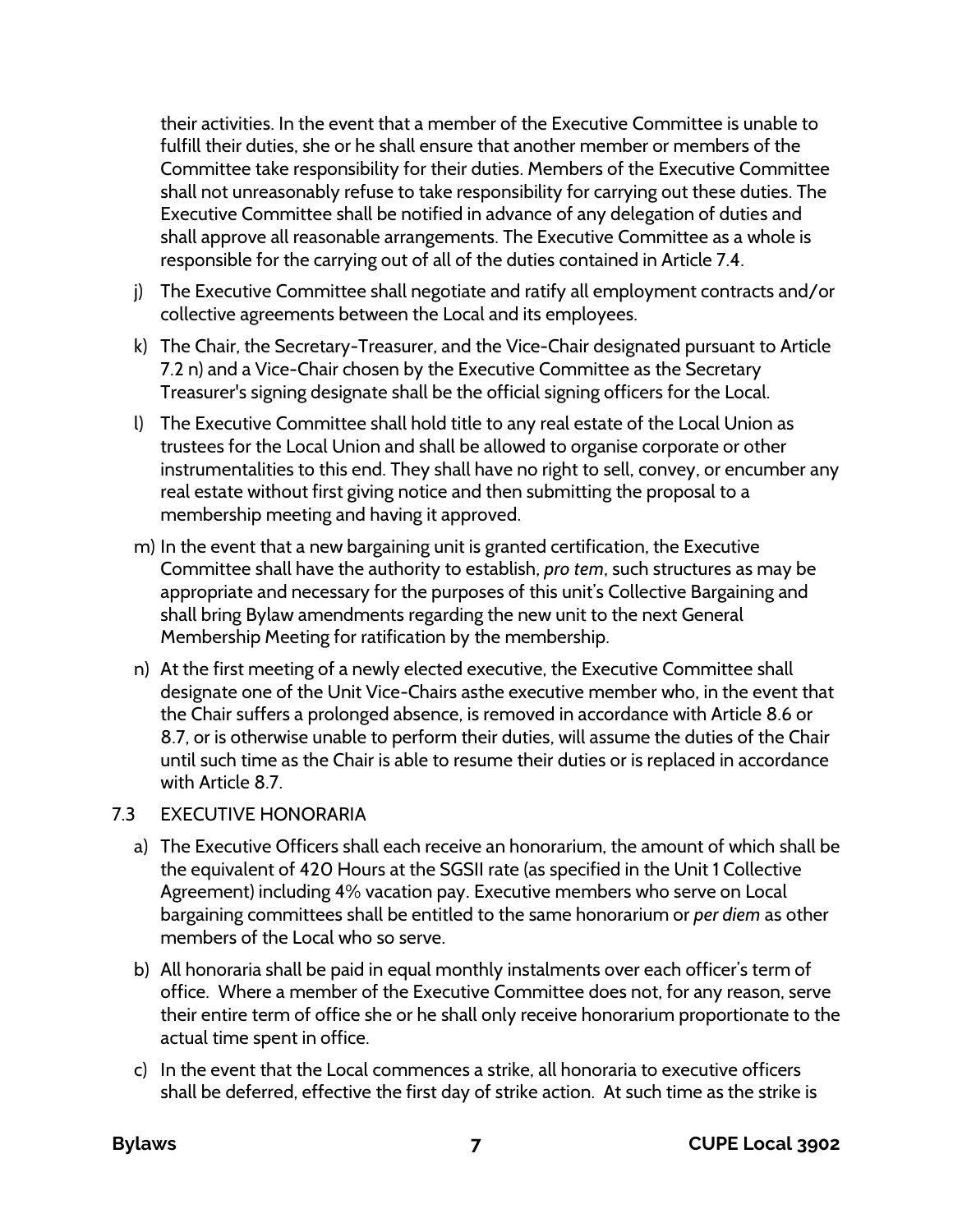officially concluded and the members of the bargaining unit have returned to work, honorarium payments shall recommence and deferred honoraria shall be recompensed in line with the back to work protocol governing striking members' pay.

d) The Chair and the Secretary-Treasurer may be released from up to one FCE (or equivalent) of bargaining-unit work each per term of office, at their discretion, to perform their duties better. Should the Chair and/or the Secretary-Treasurer take up this option, a higher standard for accountability will be expected.

Honoraria in lieu of work release:

- i. If the executive member has guaranteed work in future years they cannot take an honorarium in lieu of release from bargaining-unit work.
- ii. If the executive member cannot subdivide an appointment, does not have guaranteed work in future years or is otherwise unable to be seconded from bargaining unit work, he/she will instead receive an honorarium equivalent to one FCE at the Unit 1 rate.
- iii. In cases where the executive member has smaller appointments, they shall receive an honorarium equivalent to the difference at the applicable union rates
- iv. If any portion of this is paid as honorarium, it shall be paid in equal monthly installments over the course of the term of office

Higher standard for accountability:

- i. The executive member shall ensure at least an extra five (5) hours per work per week take place in the union office (over and above office hours expectations for Executive Committee members), preferably during hours when the office is open.
- ii. In the case of an extended absence, wherever possible they shall ensure that the local staff and the Executive Committee are informed of their absence at least five (5) business days prior to their absence.
- iii. The executive member shall complete a time sheet every week, documenting the work that was done and how many hours they worked that week.

### <span id="page-10-0"></span>7.4 DUTIES OF OFFICERS

- a) The Chair shall:
	- i. Be the chief executive officer of and spokesperson for the Local.
	- ii. Preside at all meetings of the Executive Committee and general membership; at their discretion, she or he may appoint a chairperson for any meeting.
	- iii. Be the chief administrator of the Local, responsible, in conjunction with the Executive Committee, for the smooth and efficient operation of the Local, including supervision of staff and administration of the staff Collective Agreement.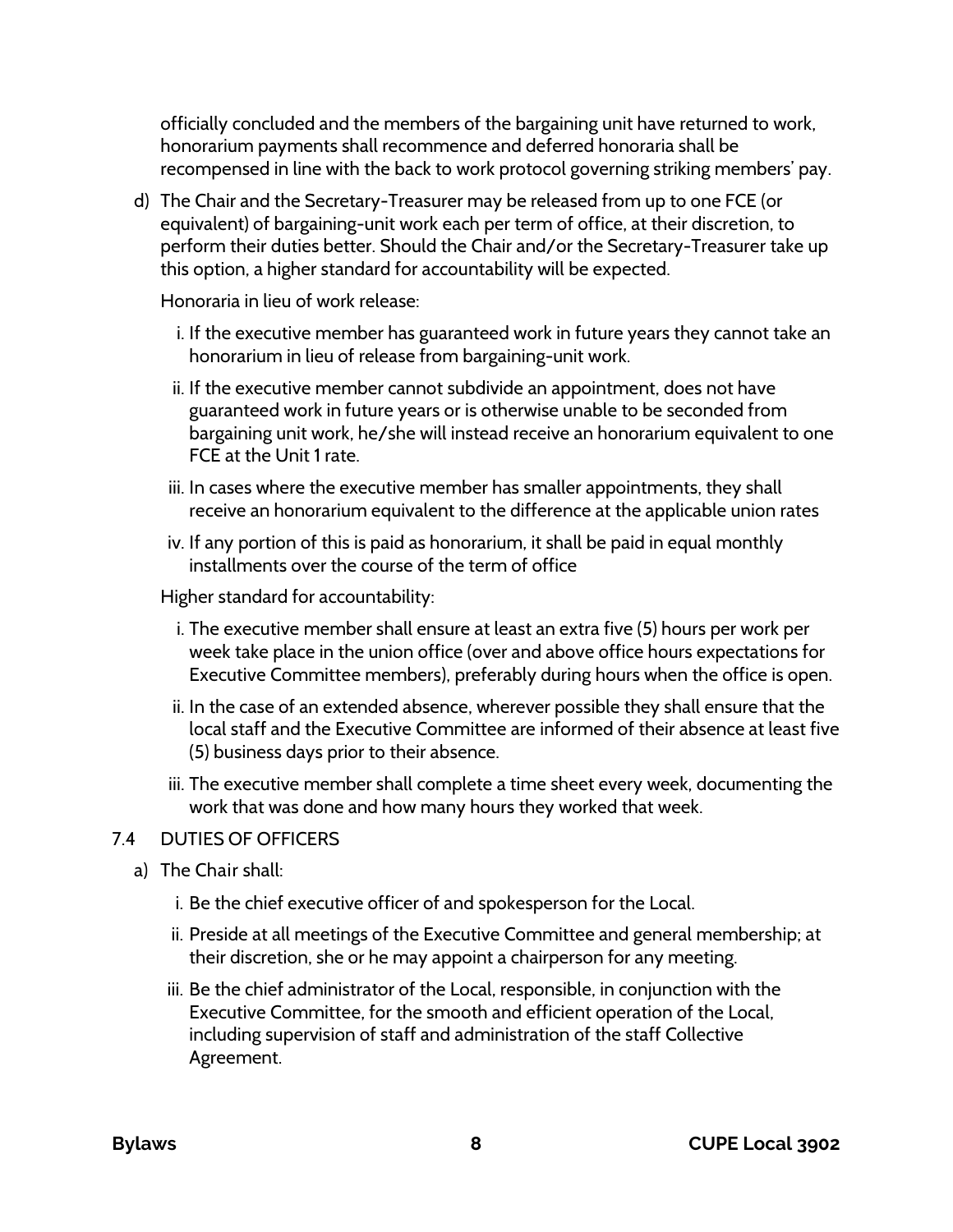- iv. Sign all authorisations, contracts, and other official documents of the Local. In conjunction with the Secretary-Treasurer, she or he shall be responsible for accounting for all funds of the Local.
- v. Be responsible, in concert with the Communications and Recording Secretary and Vice-Chairs, for the calling of all Local meetings, except for meetings of Stewards' Council, and for provision of the required notice for such meetings.
- vi. Be a member of all councils and committees of the Local (or name a designate in his/her place).
- vii. Report to the membership at each general membership meeting regarding the actions of the Executive Committee.
- b) The Vice-Chair, Unit 1 shall:
	- i. Oversee and coordinate Unit 1 orientation, membership campaigns, communications regarding fund deadlines and such other contact as the Executive Committee or Stewards' Council may, from time to time, determine.
	- ii. Organise and chair all meetings of Unit 1.
	- iii. Act as a liaison between Unit 1 and the Executive, ensuring that their concerns and views are reported to the Executive Committee and that Executive Committee decisions and activities are reported in turn.
	- iv. Supervise the elections of all Unit 1 stewards, and shall coordinate, in conjunction with the Grievance Officer, their training and activities.
	- v. Be a member of the Labour-Management committee with the employer, Grievance and Mobilisation Committees and a non-voting member of Stewards' Council.
	- vi. Be the Local's chief representative to the CGEU/CCGEU and all other organisations exclusively related to Unit 1.
	- vii. Recruit and maintain a Unit 1 steward list and ensure Unit representation at Stewards' Council, Unit and membership meetings.
- c) The Vice-Chair, Unit 3 shall:
	- i. Oversee and coordinate Unit 3 orientation, membership campaigns, communications regarding fund deadlines and such other contact as the Executive Committee or Stewards' Council may, from time to time, determine.
	- ii. Organise and chair all meetings of Unit 3.
	- iii. Act as a liaison between Unit 3 and the Executive, ensuring that their concerns and views are reported to the Executive Committee and that Executive Committee decisions and activities are reported in turn.
	- iv. Supervise the elections of all Unit 3 stewards, and shall coordinate, in conjunction with the Grievance Officer, their training and activities.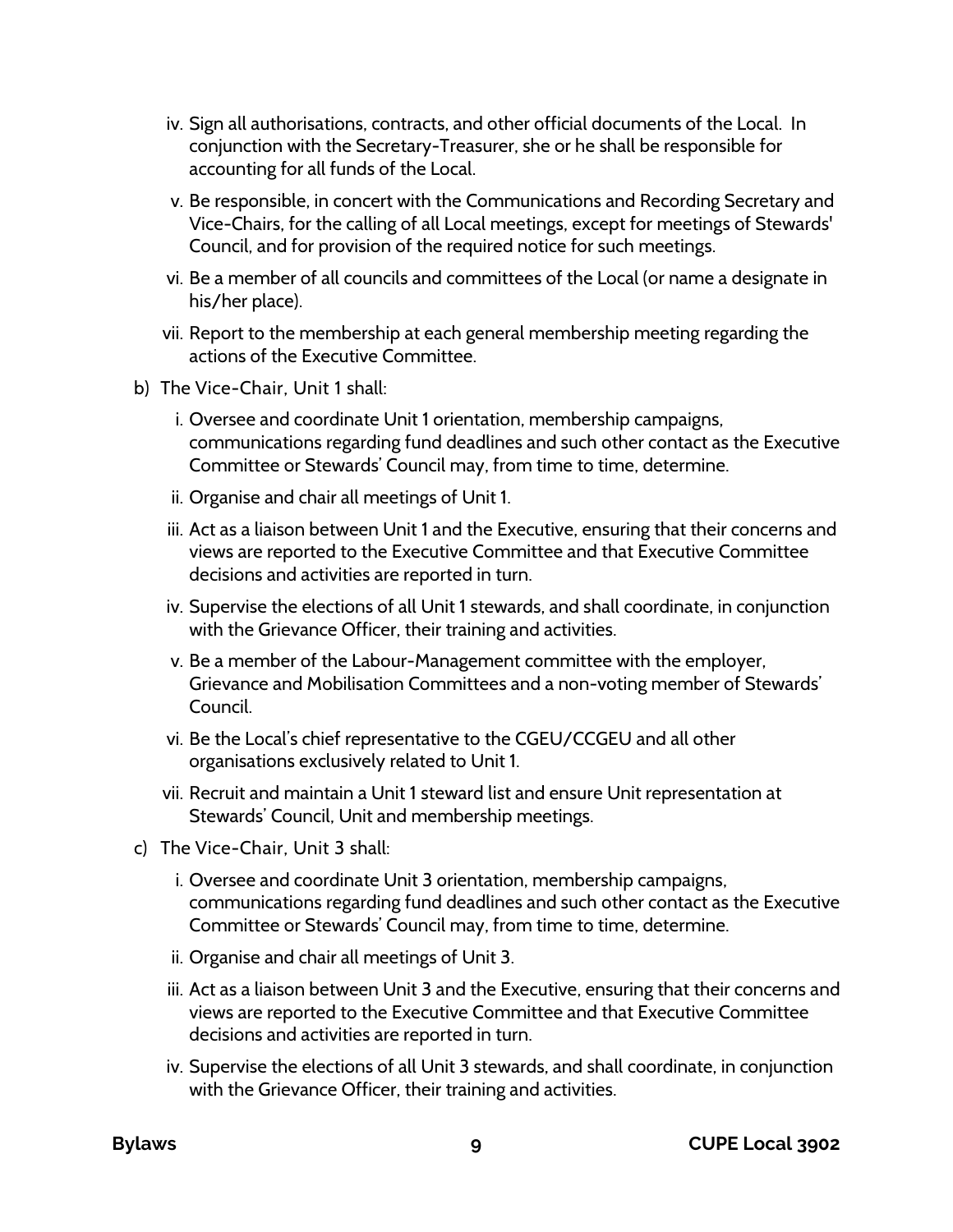- v. Be a member of the Labour-Management committee with the employer, Grievance and Mobilisation Committees and a non-voting member of Stewards' Council.
- vi. Serve as Chief Delegate to all conventions, councils and meetings of the Canadian Association of University Teachers (CAUT) and all other organisations exclusively related to Unit 3.
- vii. Recruit and maintain a Unit 3 steward lists and ensure Unit representation at Stewards' Council, unit and membership meetings.
- d) The Vice-Chair, Unit 5 shall:
	- i. Oversee and coordinate Unit 5 orientation, membership campaigns, communications regarding fund deadlines and such other contact as the Executive Committee or Stewards' Council may, from time to time, determine.
	- ii. Organise and chair all meetings of Unit 5.
	- iii. Act as a liaison between Unit 5 and the Executive, ensuring that their concerns and views are reported to the Executive Committee and that Executive Committee decisions and activities are reported in turn.
	- iv. Supervise the elections of all Unit 5 stewards, and shall coordinate, in conjunction with the Grievance Officer, their training and activities.
	- v. Be a member of the Labour-Management committee with the employer, Grievance and Mobilisation Committees and a non-voting member of Stewards' Council.
	- vi. Serve as Chief Delegate to all conventions, councils and meetings of the Canadian Association of Postdoctoral Scholars (CAPS) and all other organisations exclusively related to Unit 5.
	- vii. Recruit and maintain a Unit 5 steward lists and ensure Unit representation at Stewards' Council, unit and membership meetings.
	- viii. Be responsible for organizing and mobilizing Unit 5 in conjunction with the Unit 5 Stewards.
- e) The Vice-Chair, Colleges shall:
	- i. Oversee and coordinate Unit 2 and Unit 4 orientation, membership campaigns, communications regarding fund deadlines and such other contact as the Executive Committee or Stewards' Council may, from time to time, determine.
	- ii. Organise and chair all meetings of Unit 2 and Unit 4.
	- iii. Act as a liaison between Unit 2 and Unit 4 and the Executive, ensuring that their concerns and views are reported to the Executive Committee and that Executive Committee decisions and activities are reported in turn.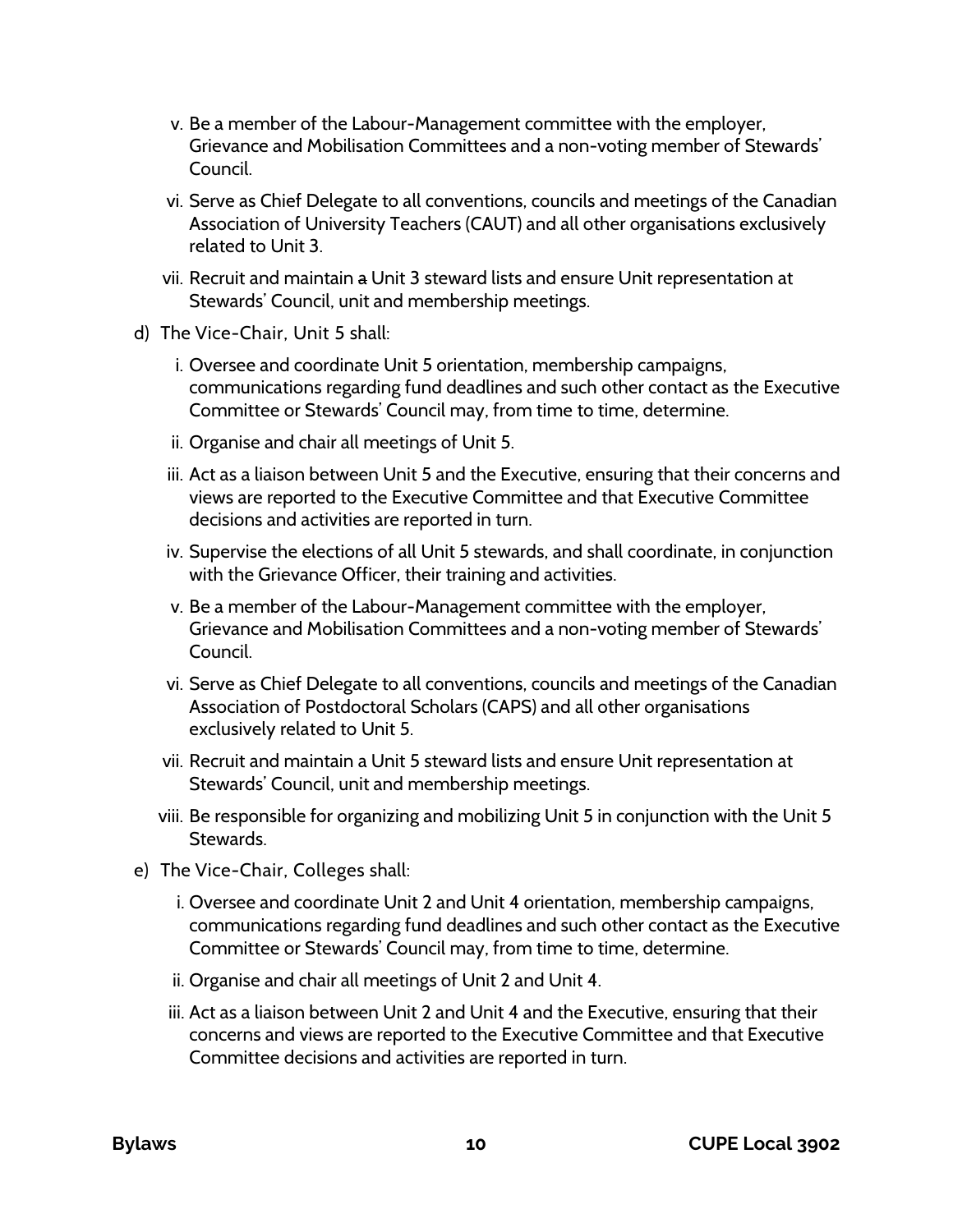- iv. Supervise the elections of all Unit 2 and Unit 4 stewards, and shall coordinate, in conjunction with the Grievance Officer, their training and activities.
- v. Be a member of the Labour-Management committee with the employer, Grievance and Mobilisation Committees and a non-voting member of Stewards' Council.
- vi. Recruit and maintain a Unit 2 and Unit 4 steward lists and ensure Unit representation at Stewards' Council, unit and membership meetings.
- vii. Be responsible for organizing and mobilizing Unit 2 and Unit 4 in conjunction with the Unit 2 and the Unit 4 Stewards.
- viii. Undertake to unionise other colleges at the University of Toronto.
- f) The Secretary-Treasurer shall:
	- i. Be the chief financial officer of the Local.
	- ii. Be responsible for the organisation and administration of corporate or other instrumentalities designed to purchase or hold real estate on behalf of the Local.
	- iii. Sign all authorisations, contracts, and other official documents of the Local.
	- iv. Ensure that the financial records of the Local are properly maintained, and shall ensure proper accounting for all receipts and disbursements.
	- v. Ensure that a continuous record of all dues payments and any other assessments is kept, and shall ensure that all dues, initiation fees and assessments due to the Union are paid promptly.
	- vi. Ensure that all revenues, in the form in which they are received, are deposited in an appropriate account at a credit union or other chartered, government-insured financial institution, as the Executive may direct, in the name of the Local.
	- vii. Ensure that all bills authorised for payment by the Executive Committee and/or memberships are paid.
	- viii. Submit a written report, at a minimum, quarterly on the finances of the Local to the Executive Committee, and at least twice per fiscal year to the membership in a general membership meeting.
	- ix. Present, upon approval of the draft documents by the Executive Committee, a financial statement for the current fiscal year and a budget for the next fiscal year for adoption by the membership at the Annual General Meeting.
	- x. Submit within seven (7) days upon request by either the Trustees, Chair or the Executive Committee all record books and vouchers; all receipts, cheques, and bank statements issued and received; and a detailed written report of all expenditures and disbursements of the funds of the Local.
	- xi. Ensure that the financial affairs of the Local are conducted in conformity with accepted accounting practices.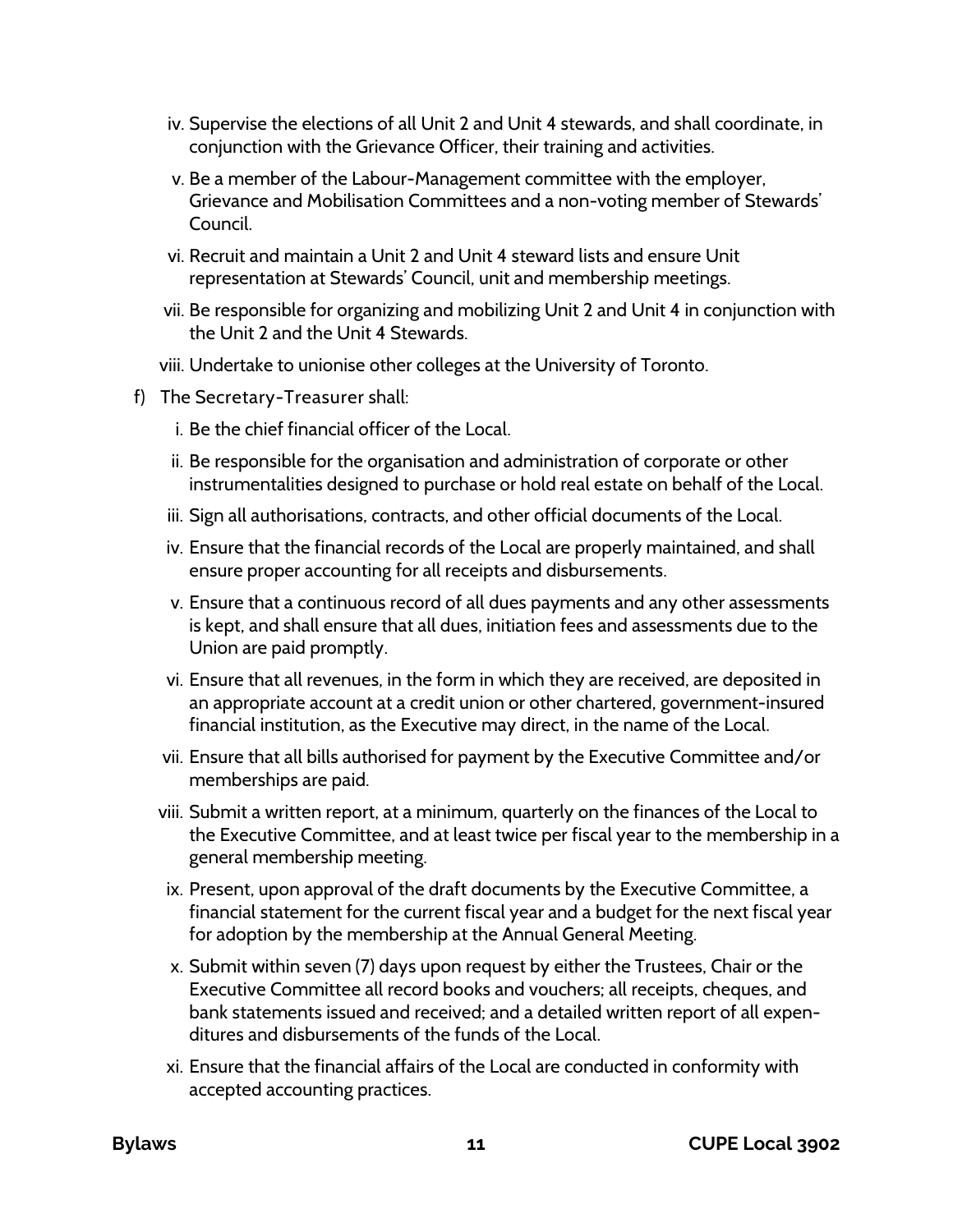- xii. Ensure that the finances of the Local are audited via review engagement reports by an independent auditor once per year.
- xiii. Cause to be published in the Local newsletter a summary of the audited financial statements of the Local.
- xiv. Respond in writing and within a reasonable time to any concerns or recommendations in the written report made by the Trustees as set out in Article B.3.12 (a) of the Constitution.
- xv. Be bonded through the master bond held by the Union. Any Secretary-Treasurer who cannot qualify for the bond shall be disqualified from office.
- xvi. Where required, not later than 28 February each year, furnish each member, on the forms supplied by CUPE National, with a statement showing the net amount of tax-deductible dues paid by him during the preceding calendar year.
- xvii. Notify all members who are one month in arrears and report to the Executive Committee all members two or more months in arrears in the payment of union dues.
- xviii. Chair meetings of the Budget Subcommittee and perform the associated duties described in article 7.5 below.
- xix. Chair meetings of the Equity Funds Subcommittee and perform the associated duties described in article 7.6 below.
	- xx. On termination of office, surrender all books, records and other properties of the Local to their successor.
- g) The Communications and Recording Secretary shall:
	- i. Be the chief information and recording officer of the Local
	- ii. Responsible for overseeing all communications technology and computer systems that support the goals and administration of the Local.
	- iii. Be the editor-in-chief of the Local newsletter.
	- iv. Ensure the maintenance of the Local's website.
	- v. Cause to be kept a correct, full, and impartial account of the proceedings of meetings of the Executive, Stewards' Council and the membership, in a file which shall be kept in the Local office. These records must also include a copy of the full financial report and the written financial report presented by the Secretary-Treasurer. The record will also include Trustee reports.
	- vi. Cause to be kept a central list of all motions passed by the Executive, Stewards' Council, and membership. This list will be updated throughout the year. It will include, (i) the date of the motion, (ii) the body of the Local that passed the motion, and (iii) the mover and seconder of the motion.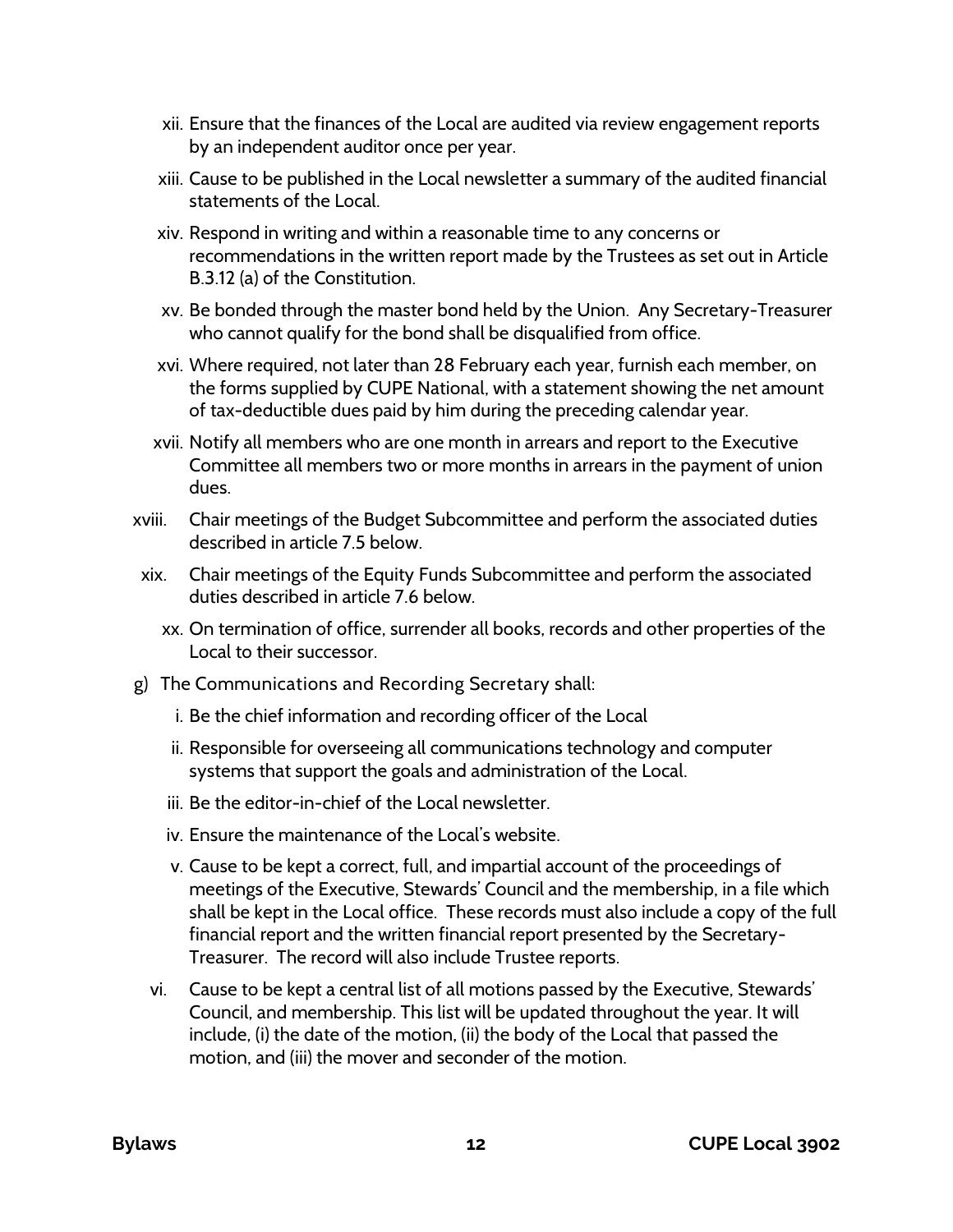- vii. Cause to be kept a central list of all book-offs and honoraria not listed in the bylaws. This list will be updated throughout the year. It will include (if applicable) (i) duties, (ii) hours, (iii) the motion authorising the book-off, (iv) and the motion appointing the person to the book-off.
	- viii. Ensure that proper notice is provided to the membership for all meetings and referenda, including strike and ratification votes.
	- ix. Prepare the agenda for each meeting of the Executive Committee and all Membership Meetings, and shall ensure the production and transportation of adequate supplies of relevant supporting documentation for each such meeting.
	- x. Ensure that accurate records of the membership of the Local are maintained, including applications for membership, membership lists, and all other records which the Executive Committee or membership deem to be necessary. All such records shall be kept in the Local office or safety-deposit box.
	- xi. Ensure that proper records of all correspondence of the Local are maintained.
	- xii. Ensure the maintenance of accurate email lists.
- h) The External Liaison Officer shall:
	- i. Be charged with keeping informed of legislative and regulatory developments at the provincial and national levels. She or he shall, in cooperation with the Executive Committee, coordinate the Local's response to such developments in consultation with the governing bodies of the Local.
	- ii. Represent, or ensure the Local's representation, in all relevant Councils of the Union.
	- iii. Chair all meetings of convention delegations and shall be the Chief Delegate of the Local delegation to the National Convention of the Union and to the conventions of all other bodies to which the Local is affiliated and to whose conventions the Local is entitled to send voting delegates, except where the organisation exclusively relates to particular Units.
	- iv. Be the Local's liaison with the Union.
	- v. Organise member participation in educational programmes offered by bodies to which the Local is affiliated.
	- vi. Be responsible for developing and maintaining contacts and liaison with local and national media organisations in coordination with other spokespeople of the Local.
- i) The Internal Liaison Officer shall:
	- i. Be responsible for developing and maintaining contacts and liaison with organisations within the University community and other organisations that the Executive Committee deems necessary or valuable.
	- ii. Be a member of the Mobilisation Committee.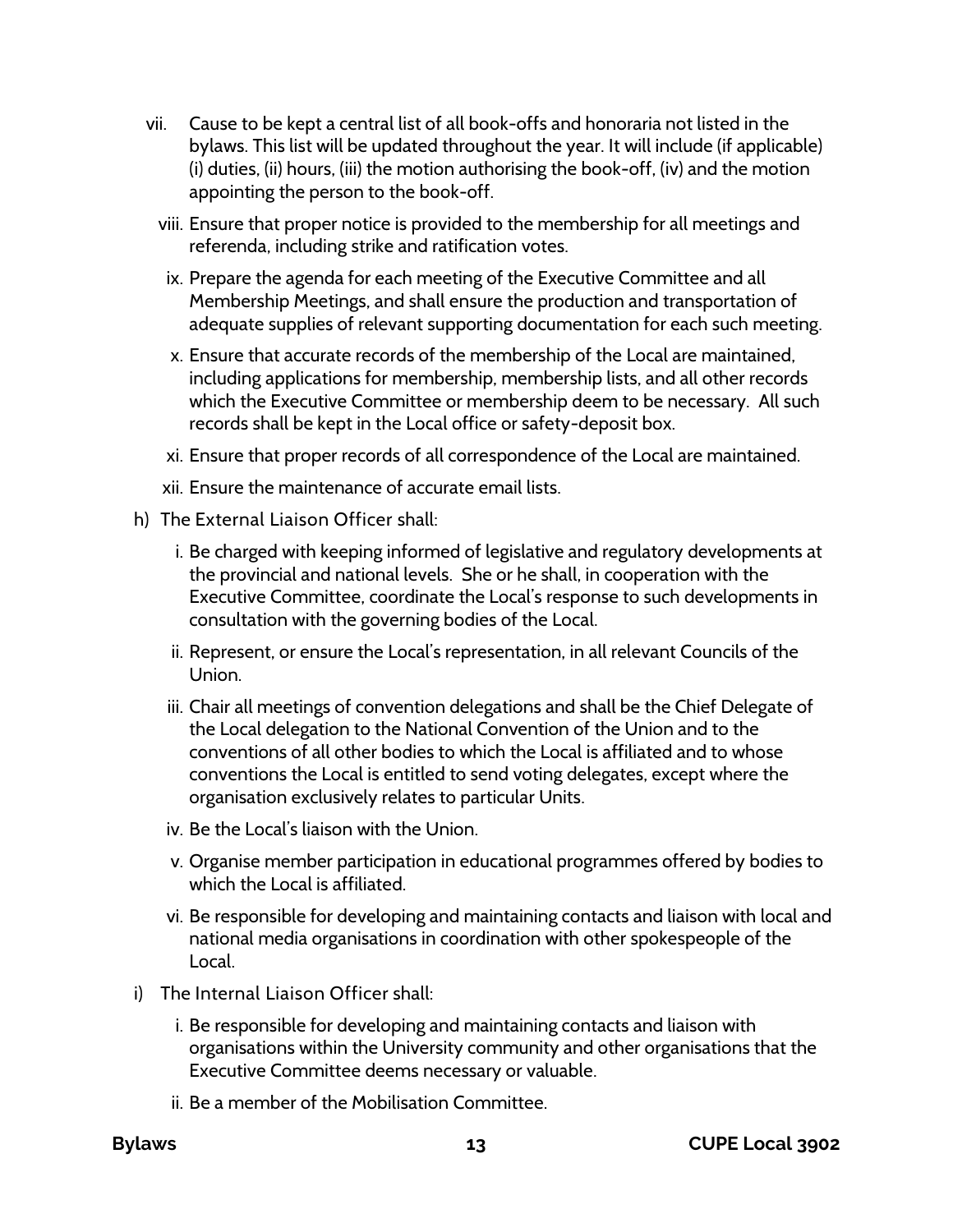- iii. Be the Local's chief representative to UTEAU.
- iv. Coordinate the Local's engagement with Governing Council and its associated committees and boards.
- v. Be the Local's chief representative to the Graduate Students' Union
- vi. Be responsible for developing and maintaining contacts and liaison with media organisations on campus in coordination with other spokespeople of the Local.
- vii. Oversee and coordinate the appointment or election of, and the activities of, all Local representatives of health and safety committees in conformity with the *Occupational Health and Safety Act.*
- j) The Grievance Officer shall:
	- i. Oversee the handling and processing of all grievances and other related actions undertaken by the Local and/or its members to enforce the Collective Agreements.
	- ii. Cause adequate records of all grievances conducted by the Local to be maintained in the Local office.
	- iii. Be a member of the Labour-Management committee with the employer and a non-voting member of Stewards' Council.
	- iv. Chair the Grievance Committee.
	- v. Ensure that grievance committee members and departmental stewards receive sufficient training to facilitate their participation in the processing of grievances.
- k) The Trustees shall:
	- i. Supervise the audit of the books of the Secretary-Treasurer by the Local's auditors in accordance with Article B.3.13 of the CUPE Constitution and exercise general supervision over the property of the Local.
	- ii. Successfully complete the CUPE Financial Officers training workshop prior to undertaking an audit.
	- iii. The Trustees shall report annually at a regular meeting of the Local on the condition of the funds and accounts, the number of members in good standing, the number initiated, expelled or suspended, admitted or withdrawn, together with such other information they may deem necessary to the efficient and honest administration of the Local. In conducting their review, they shall utilise the "Trustees Audit Program" provided by the Union. They shall transmit a copy of such report to the National Secretary-Treasurer.
	- iv. Receive an honorarium of \$1500 payable upon completion of the submission of the Trustee report to the National Secretary-Treasurer.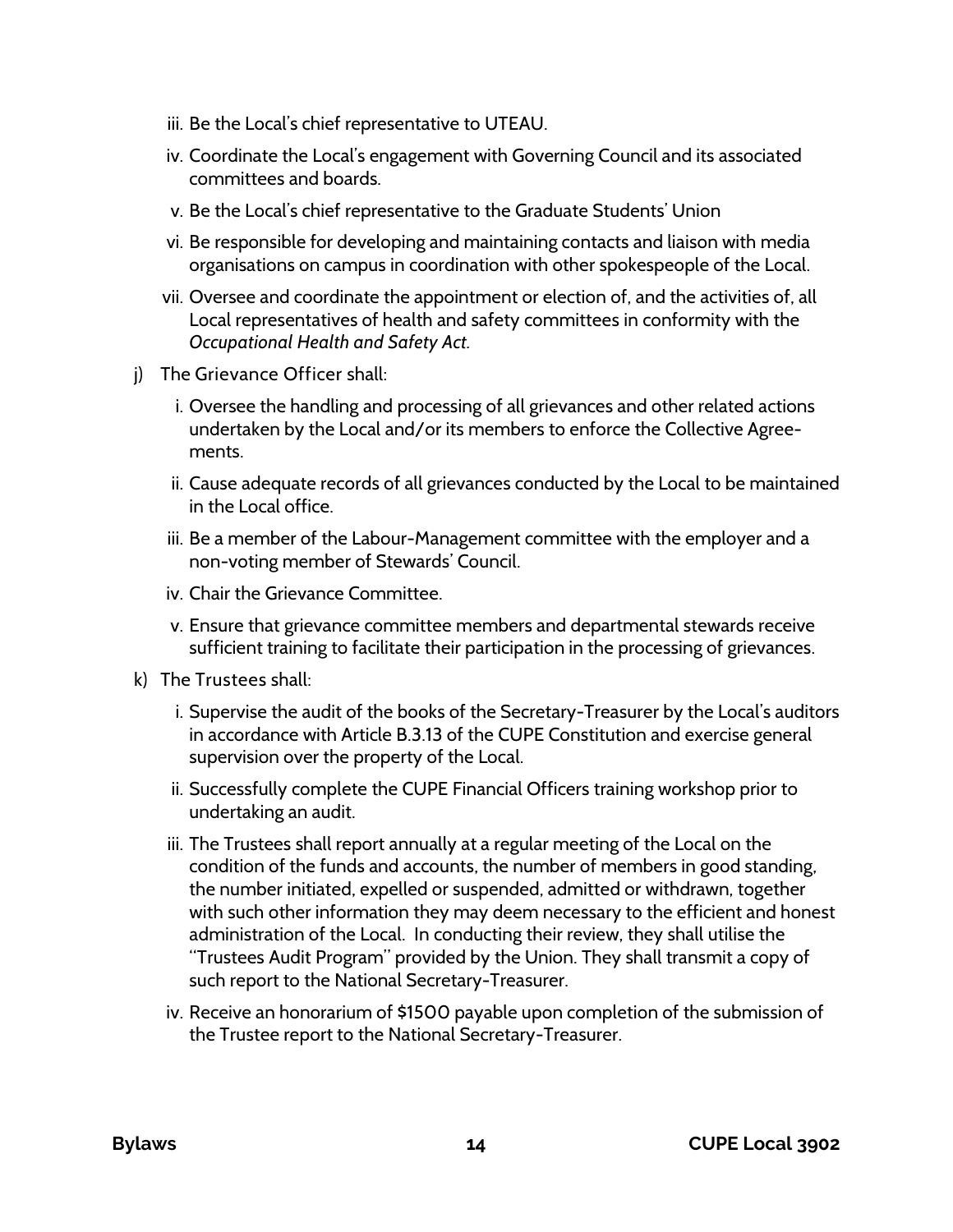- l) The Equity Officer shall:
	- i. Receive training through the equity and anti-oppression courses offered by CUPE Ontario/National, as well as equity and anti-oppression training from an independent consultant or organisation, chosen through a majority vote by the caucuses, which will include conflict resolution, anti-oppression facilitation and crisis management.
	- ii. Attend all general member meetings, annual general meetings, unit meetings and steward council meetings to ensure that these meetings are not held in intimidating, hostile, or discriminatory environments. The Equity Officer will introduce themselves to the membership before the meeting and make their contact information available throughout the meeting for members to contact them with concerns around hostile or discriminatory meeting spaces. The Equity Officer will intervene in meetings following incidents of discrimination or harassment that happen on the floor, stopping the meeting to highlight how what is transpiring is creating equity concerns and request those participating to adequately address these concerns.
	- iii. Be given discretion to issue warnings to members for harassment or discriminatory behavior; in extreme cases of discrimination, harassment or intimidation, recommend that the Chair ask that the member remove themselves from the meeting.
	- iv. Be responsible for ensuring that meetings are fully accessible and may request that the Chair take action to ensure that meetings are fully accessible, including but not limited to physical accessibility, speaker equity (e.g. among members of marginalised groups), and access to devices such as microphones to accommodate and/or enhance member participation.
	- v. Give a report to the Annual General Meeting on the status of equity and antioppression in membership meetings, informing members how equity has been ensured during all meetings throughout the year via a variety of measures deemed appropriate by the Equity Officer, and listing any and all recommendations to create more inclusive and respectful meeting spaces.
	- vi. Receive an honorarium of \$1500 upon completion of their term (commensurate with honoraria for trustee positions). The honorarium shall be prorated for service of less than one year.

### <span id="page-17-0"></span>7.5 BUDGET SUBCOMMITTEE

- a) The Budget Subcommittee shall be responsible for preparing a recommended budget for the next financial year.
- b) The Budget Subcommittee shall be composed of the Secretary-Treasurer, the Chair (or designate), one (1) representative selected by and from the Executive Committee, one (1) representative selected by and from Stewards' Council, and three members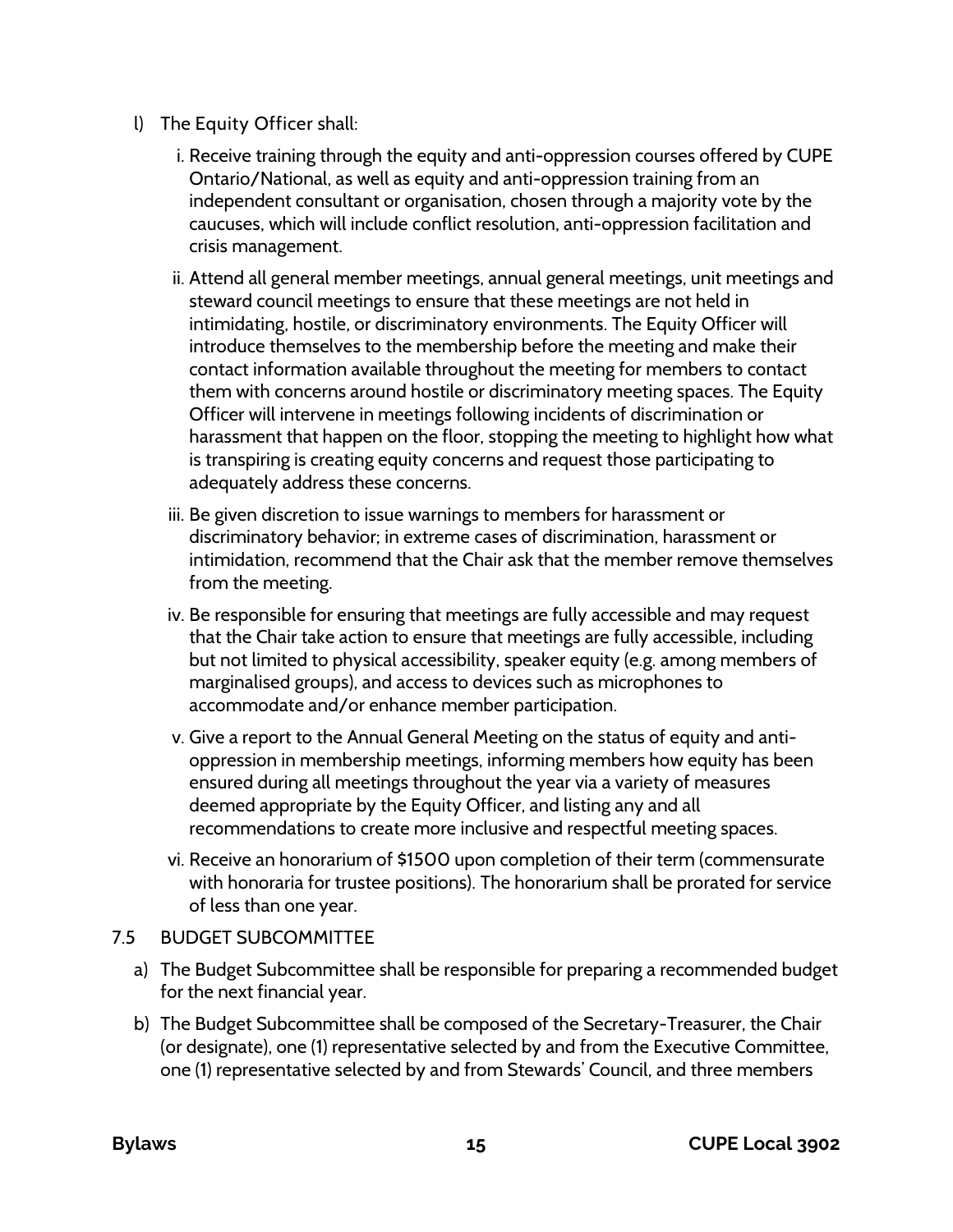representing at least two (2) units, to be appointed by the Executive Committee after a call for applications.

- c) The Secretary-Treasurer shall chair meetings of the Budget Subcommittee.
- d) Meetings shall be open to all members of the Local in good standing. Members who so attend shall have the right to speak, but not to vote.
- e) The work of the Budget Subcommittee shall take place between February and April, and shall be concluded upon adoption of the budget by the membership at the Annual General Meeting.
- f) Members of the Budget Subcommittee (excluding Executive Officers) shall be entitled to an honorarium of \$250 per year payable upon adoption of the budget at the AGM.
- <span id="page-18-0"></span>7.6 EQUITY FUND SUBCOMMITTEE
	- a) Equity Funds are funds that require careful protections for anonymity due to the sensitive and personal nature of the information disclosed in fund applications. They include the Unit 1 Trans Fund, the Unit 1 Sexual and Domestic Violence Survivors Fund, and the Unit 1 International Workers Legal Fund, and may expand to new funds.
	- b) The Equity Funds Subcommittee shall be composed of the Secretary-Treasurer, the Chair (or designate), the Vice-Chairs of each Unit with Equity Funds, and two members per Equity Fund (to represent the relevant constituencies) to be appointed by the Executive Committee after a call for applications.
	- c) The Secretary-Treasurer shall chair meetings of the Equity Funds Subcommittee. The Secretary-Treasurer shall also:
		- i. be the sole officer and member of the Local with access to Equity Fund applications,
		- ii. protect the anonymity of applicants,
		- iii. and be solely responsible for all communications with applicants.
	- d) Meetings of the Equity Funds Subcommittee shall be closed. The Secretary-Treasurer shall present an anonymized summary of fund applications to other members of the Subcommittee, and the Subcommittee shall make decisions on the basis of that information.
	- e) The Equity Funds Subcommittee shall meet monthly, or as often as necessary to consider fund applications in a timely fashion.
	- f) Members of the Equity Funds Subcommittee (excluding Executive Officers) shall be entitled to an honorarium of \$500 per year payable at the end of their term (i.e., the end of the fiscal year). The honorarium shall be prorated for service of less than one year.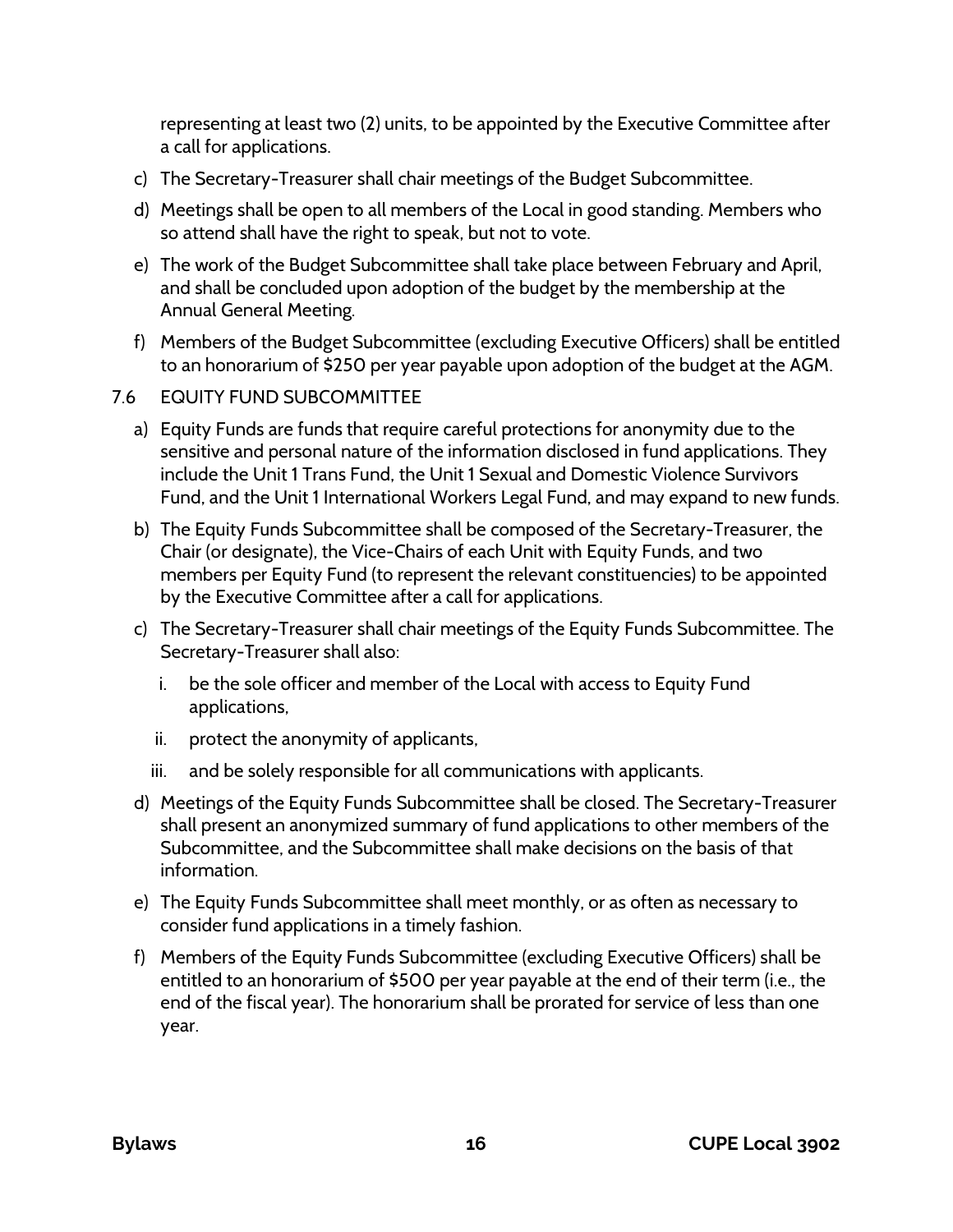## <span id="page-19-0"></span>**ARTICLE 8: NOMINATION, ELECTION AND INSTALLATION OF OFFICERS**

### <span id="page-19-1"></span>8.1 CHIEF RETURNING OFFICER

- a) At the General Meeting prior to the Annual General Meeting, the membership shall elect by secret ballot at the meeting a Chief Returning Officer (CRO) for Officer elections
- b) The CRO shall hold office until the General Meeting prior to the following Annual General Meeting and shall not stand for re-election.
- c) The CRO shall neither be eligible to be nominated for, nominate, nor second a candidate for any position in an election supervised by the CRO.
- d) Should the CRO resign during his/her term in office, the membership shall elect a new CRO at the next membership meeting.
- e) The CRO shall receive an honorarium of \$1500 per year payable upon submission of his/her CRO report at the end of his/her term in office. The honorarium shall be prorated for service of less than one year.
- f) The CRO shall have the authority to make and enforce fair and neutral election guidelines in order to ensure that the election is conducted in such a way as to conform to good electoral practice; in particular, ethical campaign standards shall be adhered to, no member's ballot should be identifiable, all ballots should be properly accounted for, and adequate care must be taken for the security of all election materials.

#### <span id="page-19-2"></span>8.2 NOMINATIONS

- a) Nominations for positions on the Executive Committee, for the Trustees and for the Equity Officer shall be open as of 15 February of any year.
- b) Any member in good standing shall have the right to nominate any member in good standing for any position with the exception of Unit Vice-Chairs and Trustee. Eligibility for Unit Vice-Chairs shall be restricted to members in good standing of the respective Units, and no member may stand as a Trustee who served as an Executive Officer in the fiscal year(s) to be reviewed. Any member in good standing may be nominated for the Equity Officer, as long as they have not also accepted a nomination for an Executive Committee position. All nominations must be seconded by a member in good standing. Nominations may be submitted to the CRO in writing, provided that the nomination is clearly signed by nominator and seconder, and by the nominee in acceptance of the nomination. Members not in attendance at a meeting where nominations are open may be nominated for a position, provided that their acceptance of the nomination is submitted in writing to the CRO prior to the Annual General Meeting.
- c) At the Annual General Meeting, the CRO shall advise the members present of the positions to be filled, the members already nominated (if any) for those positions, and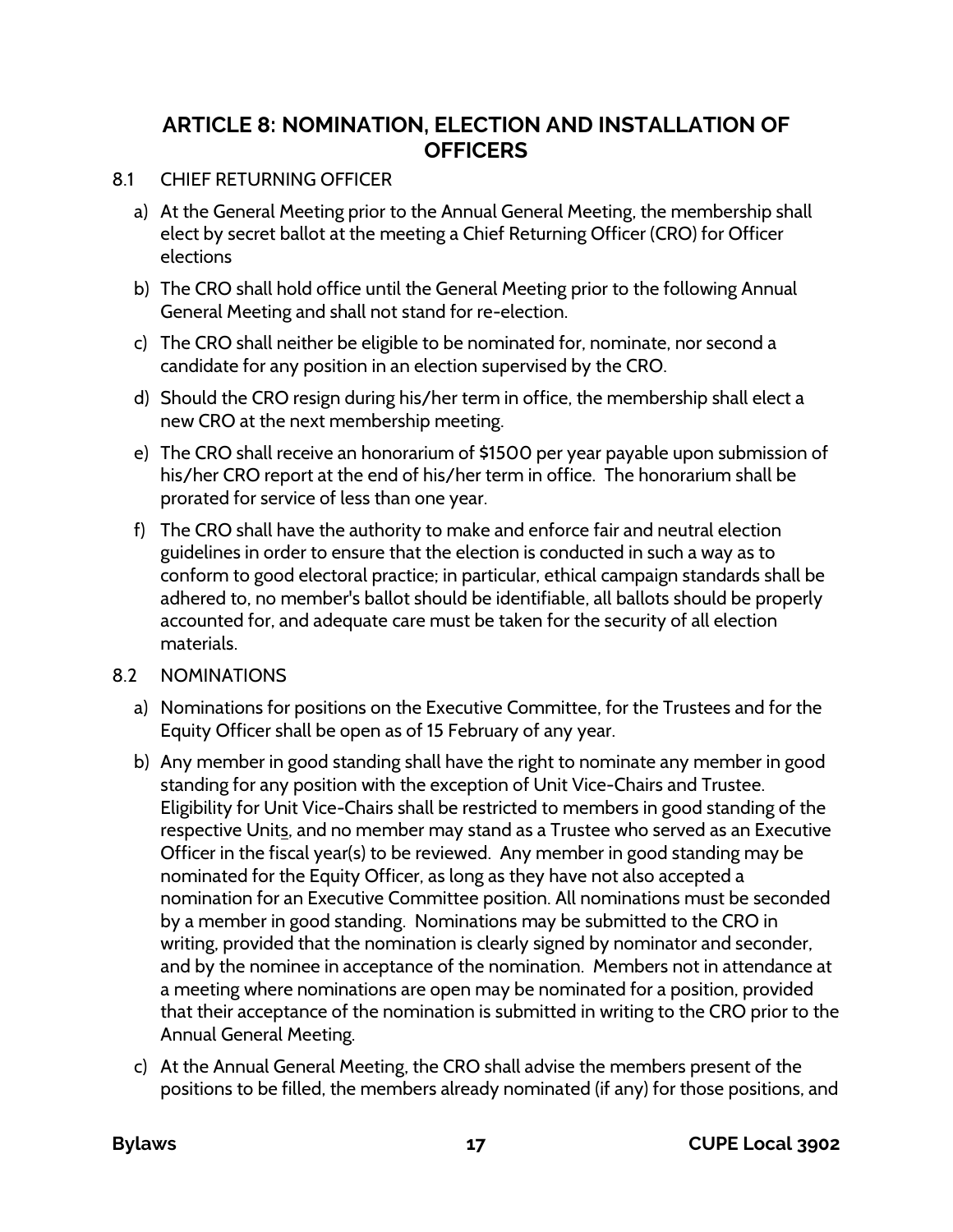shall call for further nominations. The CRO will accept no nomination without first ascertaining that the member nominated accepts the nomination. The CRO shall call three times for nominations for each position. After third call, and hearing no further nominations, the CRO shall declare nominations closed for that position.

- d) Where only one nomination is received for a position, the member nominated shall be declared elected by acclamation. Where more than one nomination is received, an election for that position shall be conducted.
- <span id="page-20-0"></span>8.3 ELECTIONS
	- a) Election of Officers shall take place at the Annual General Meeting, and as otherwise provided herein.
	- b) The members campaigning for office shall ensure that their campaigns are conducted legally and ethically.
	- c) Each candidate in a contested election shall be entitled to one (1) set of department mailing labels, and sufficient supplies of paper and photocopying to effect a one-page (both sides) campaign mailing to the membership. Candidates shall be allowed access to Local word-processing systems; however, such access shall not take precedence over Union or Local business, and shall not include staff assistance.
	- d) Voting shall be completed by the fifteenth (15) working day following the Annual General Meeting. There shall be at least one polling place at each of the St. George, Scarborough (UTSC), and Mississauga (UTM) campuses, and, where requested by the steward, at off-campus locations such as the Institute for Aerospace Studies and Toronto Western Hospital.
	- e) Each candidate shall be entitled to one (1) scrutineer to observe the counting of the ballots.
	- f) The candidate receiving a plurality of votes cast shall be declared elected.
	- g) No candidate may be elected to any more than one (1) position.
	- h) When two or more nominees are to be elected to any office by ballot, each member voting will be required to vote for the full number of candidates to be elected or the member's ballot will be declared spoiled.
	- i) Where positions remain unfilled subsequent to the Annual General Meeting, they shall be filled when possible in accordance with Article 8.5.
- <span id="page-20-1"></span>8.4 TERM OF OFFICE
	- a) The term of office for all members of the Executive Committee is May 1 of the year in which their election takes place (see Article 8.3) to April 30 of the following year. Where such election does not take place before April 30, all members of the Executive Committee shall continue in office until such time as an election is held. Where a position on the Executive Committee is vacant, an election shall be held at the general meeting subsequent to the position's being vacated.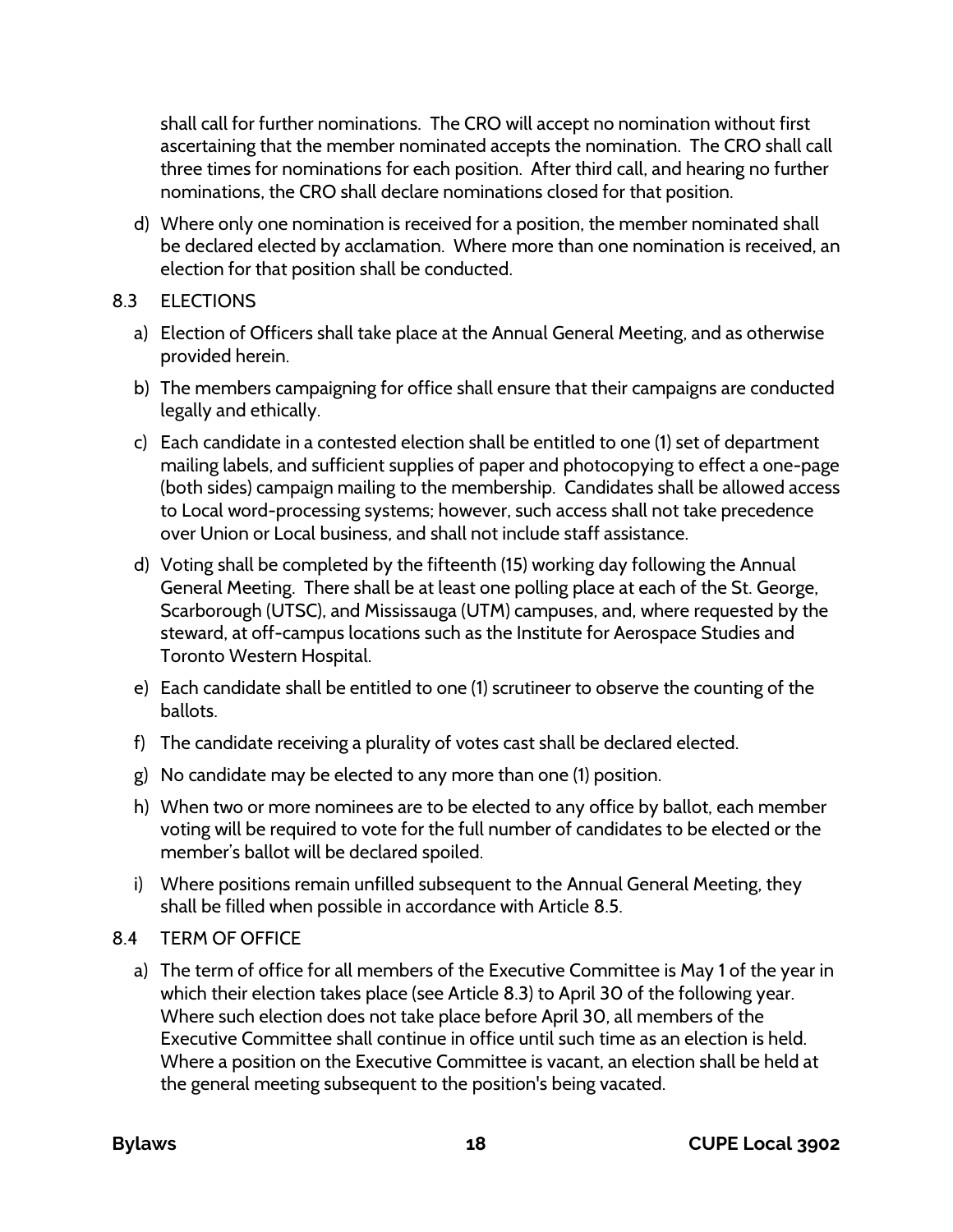- b) The term of office for all Trustees is May 1 of the year in which their election takes place (see Article 8.3) to April 30 of the third year following. Each year the Local shall elect one Trustee for a three year periodunless a Trustee's position is vacant, in which case a by-election shall be held at the general meeting subsequent to the position(s) being vacated. Where such election does not take place before April 30, a Trustee shall continue in office until such time as an election is held, provided that in so doing, the term of office of said Trustee does not exceed three years.
- c) The term of office for the Equity Officer is May 1 of the year in which their election takes place (see Article 8.3) to April 30 of the following year.

### <span id="page-21-0"></span>8.5 VACANCIES

- a) Should any member of the Executive Committee resign or fail to attend three (3) consecutive meetings of the Committee, or seven (7) meetings in total in a year, without acceptable reason for their absence, the Executive Committee shall declare their position to be vacant, and it shall be filled at the next general membership meeting in the manner outlined in Articles 8.2 and 8.3.
- b) In accordance with Local policy, the Executive Committee may appoint a member in good standing to fill a vacant position *pro tem* until such time as a general membership meeting can be called.
- c) Should any Trustee resign or otherwise leave office, the Executive Committee shall declare their position to be vacant, and it shall be filled at the next general membership meeting, in the manner outlined in Articles 8.2 and 8.3.
- d) Should the Equity Officer resign or otherwise leave office, the Executive Committee shall declare the position vacant, and it shall be filled at the next General Membership Meeting in the manner outlined in Articles 8.2 and 8.3
- <span id="page-21-1"></span>8.6 RECALL
	- a) Any member of the Executive Committee, Trustee or the Equity Officer may be subjected at any time to review of their performance at a General Membership Meeting. Notice that such a review will take place shall be included in any notice for the General Membership Meeting at which it will occur. Following such a review, the members present may vote to remove the member of the Executive Committee, the Trustee or the Equity Officer from office.
	- b) A majority of two-thirds (2/3) of votes cast in favour of removal is required to remove any member of the Executive Committee, Trustee or the Equity Officer.
	- c) The Executive Committee shall call a General Membership Meeting within fifteen (15) working days to review the performance of a member of the Executive Committee, Trustee or the Equity Officer upon receipt of a valid petition requesting a review which contains the signatures of no fewer than fifteen percent (15%) of the members in good standing.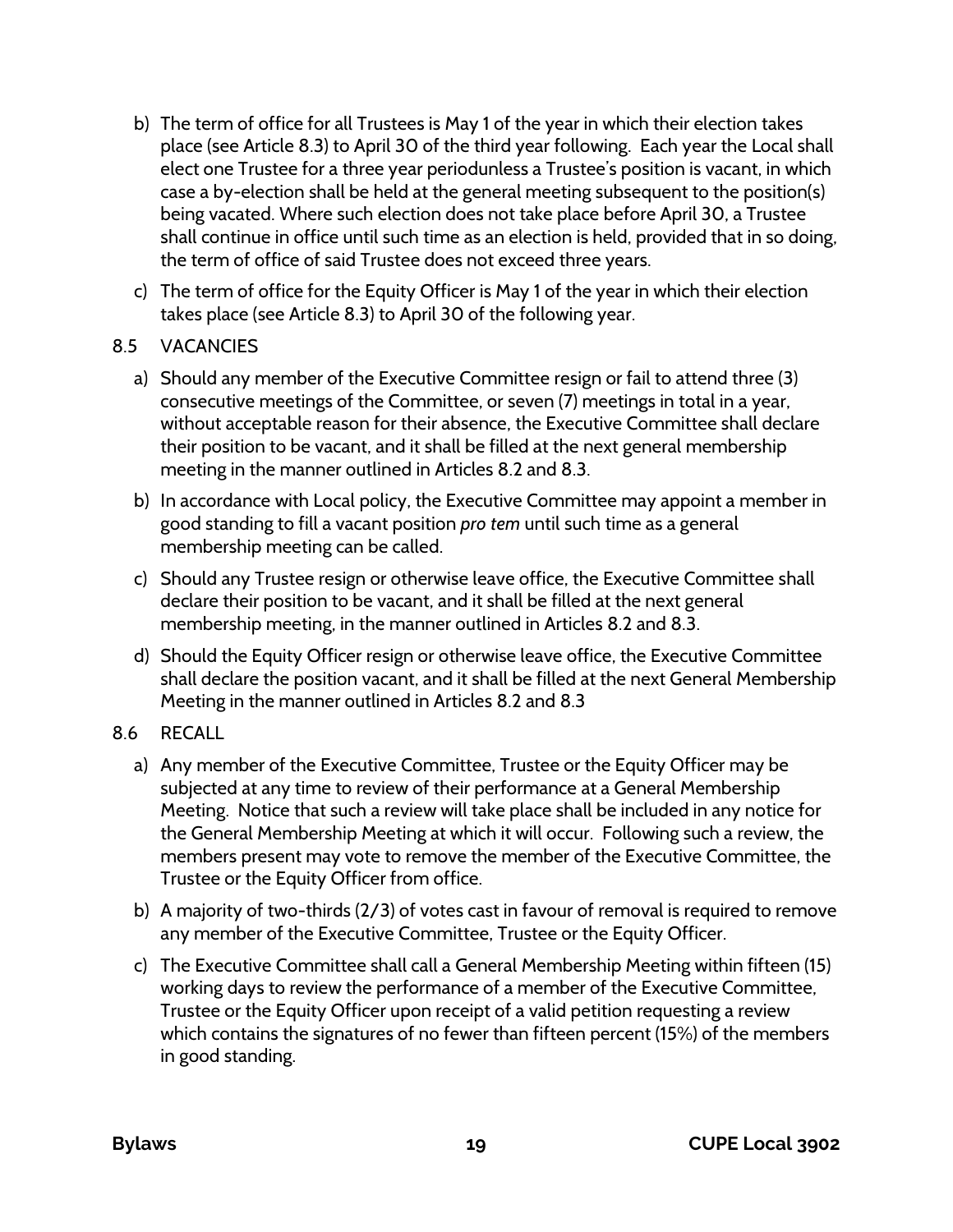- d) Such a petition must contain the name, department of work, email address and signature of each signatory.
- e) No more than twenty-five percent (25%) of the signatories may be from any one department of work.
- f) Upon voting two-thirds (2/3) in favour, the Executive Committee may call a General Membership Meeting to review the performance of a member of the Executive Committee, Trustee or the Equity Officer. The Executive Committee may at the same time, in addition, suspend a member of the Executive Committee from their duties until the General Membership Meeting. Such a general membership meeting shall be called as soon as possible and, in any event, no later than fifteen (15) working days after the decision to suspend the member.
- g) At any meeting in which their performance is under review, the affected member of the Executive Committee, the Trustee or the Equity Officer shall at all times have the right to speak on their behalf.
- h) When a member of the Executive Committee, Trustee or Equity Officer is removed in accordance with this Article, Article 8.5 shall apply.

# **ARTICLE 9: STEWARDS**

### <span id="page-22-1"></span><span id="page-22-0"></span>9.1 DEPARTMENTAL STEWARDS

- a) In Unit 1, Unit 3 and Unit 5, the members in each employing department shall be entitled to one (1) steward for every fifty (50) bargaining-unit members, or fraction thereof, employed in the department. For the purposes of these bylaws, Victoria University programs and UTSC disciplines shall be considered to be departments.
	- i. Any department with Unit 1 members in which 50%+ of those members have bargaining-unit work in other departments may elect a steward from among the members who work there or members who are registered there
- b) The Departmental Stewards shall:
	- i. Recruit and organise members in their departments;
	- ii. Act as representatives of the Local in meetings with their departments;
- iii. Within the Local, represent the members in their departments
- iv. Serve as the liaison between the members they represent and the Executive **Committee**
- v. Advise the members of their departments with regard to matters involving the Collective Agreement
- vi. Where appropriate, process the grievances of the members in their departments and represent their members in grievance meetings.
- vii. Attend Local meetings, including General Membership Meetings and Unit Meetings of the unit they represent.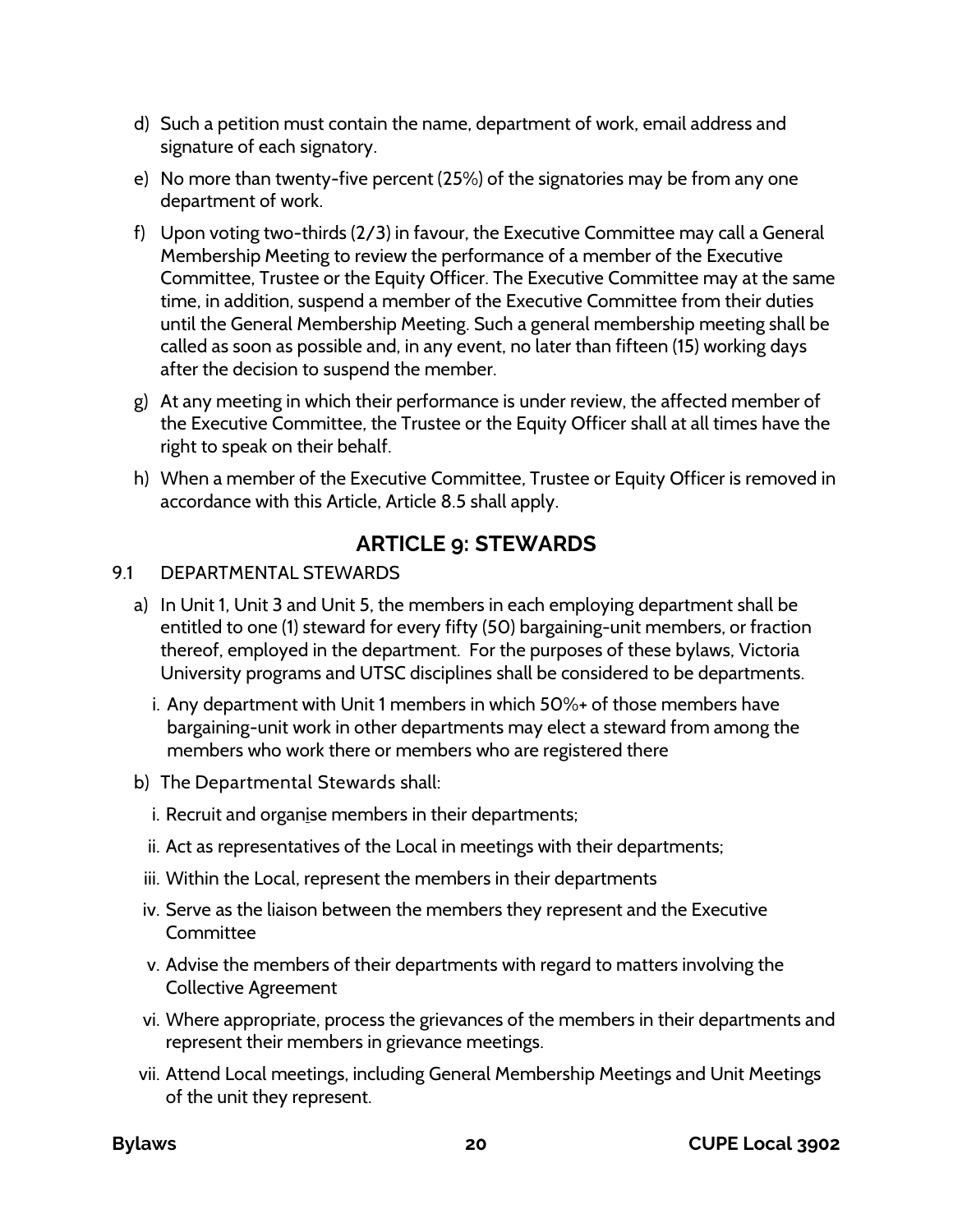- c) Each departmental steward shall receive an honorarium of \$500/year, payable at the end of their term (i.e. after September 30th each year, prorated if they held the position for only part of the term), pursuant to the fulfillment of the following criteria:
	- i. Regular attendance of Stewards' Council. This is defined as no more than one unexcused absence (i.e. absence without sending regrets) from Stewards' Council meetings in a term, or no more than three total absences from Stewards' Council. Regrets for non-attendance must be sent to the Chief Steward no less than 1 hour prior to the beginning of any meeting of Stewards' Council to be accepted for the purposes of attendance.
	- ii. The submission of a written Steward Report, detailing the steward's mobilisation and organizing activities in their departments during their current term, and the endorsement of the Steward Report by the Chief Steward. If the Chief Steward decides not to endorse a Steward Report, they must provide a written explanation detailing the reasons (i.e. non-fulfillment of steward duties) behind that decision to the Executive.
- iii. The Chief Steward, with the approval of the Executive, may waive some or all of these requirements for any number of stewards. The Chief Steward must provide the Executive with a written report detailing the reason behind their decision for each steward that receives such a waiver.
- d) Elections
	- i. The members in good standing in each department shall elect their steward(s) by secret ballot in September of each year, or as soon thereafter as possible. The term of office for each steward shall be from the day of election until September 30 of the following calendar year.
	- ii. Members of the Executive Committee shall not be eligible to serve as a steward. Notwithstanding the foregoing, a steward who is subsequently elected or appointed to the Executive Committee may serve out the remainder of his/her term as steward.
- iii. Where any complaint arises as to any impropriety involved in the election of any steward, such complaint shall be directed to the applicable Mobilisation Divisional Steward for the division in question. Where, in the opinion of the Mobilisation Divisional Steward, the circumstances warrant, the Mobilisation Divisional Steward shall encourage the members in the Department to conduct a new election, at which point the Mobilisation Divisional Steward will offer to assist members in arranging and facilitating this session.
- e) Recall
	- i. The members in good standing of any department may recall their steward(s) by submitting to the Executive a petition signed by two-thirds (2/3) of the members of the Local in that department. Upon receipt of a properly constituted petition, the Executive shall declare the position(s) of the steward(s) to be vacant, and shall direct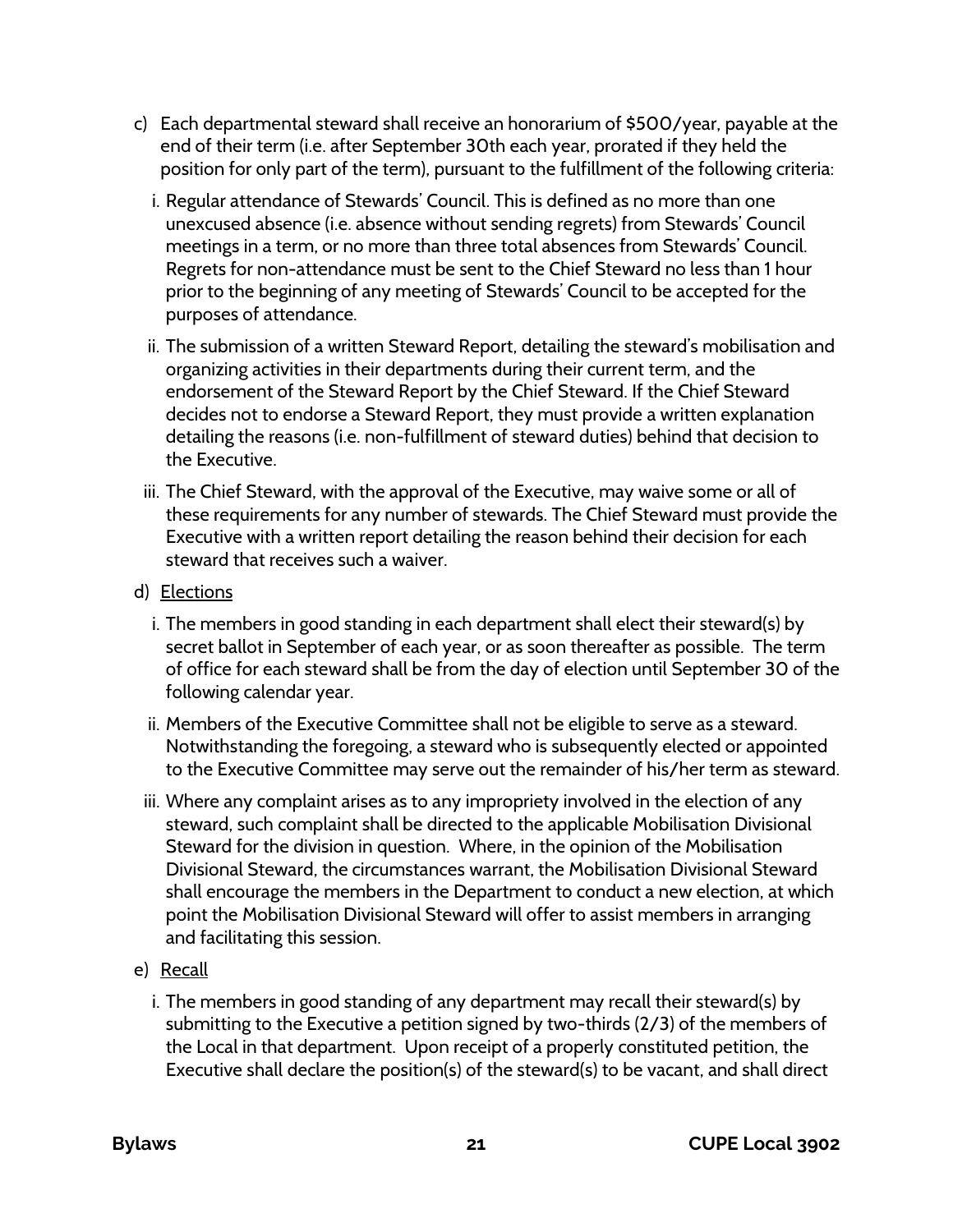the Mobilisation Divisional Steward to arrange, forthwith, an election to fill the position(s).

- <span id="page-24-0"></span>9.2 CAMPUS STEWARDS
	- a) The members employed at UTM and UTSC shall each be represented be Campus Stewards.
	- b) The Campus Stewards shall:
		- i. Act as a liaison between members working at UTM or UTSC and the Local, ensuring that their concerns and views are reported and Local decisions and activities are reported in turn to members at the suburban campuses.
		- ii. Assist the Unit Vice-Chairs with campus orientations, info sessions and other organizing activities.
	- iii. Assist the Internal Liaison Officer with developing and maintaining contacts with campus student groups and trade unions.
	- iv. Keep regular office hours and be allowed to use the CUPE 3902 campus office for this purpose and shall keep regular office hours.
	- v. Be a member of the Mobilisation Committee
	- c) The Executive Committee shall convene a meeting of those members in good standing who are employed by UTM and UTSC prior to the Annual General Meeting who shall elect by secret ballot Campus Stewards for the upcoming year. Notice for the meeting shall be given pursuant to the provisions of Article 6.4 herein.
	- d) In order to be elected as a Campus Steward, the member involved must currently be, or in the previous academic session have been, employed on the campus for which he/she is elected steward.
	- e) The Campus Stewards shall receive an honorarium of \$2,500/year paid in three instalments over three terms, pursuant to the criteria of Article 9.1c) above. The honorarium shall be payable at the mid-point of the term. A separate and original Steward Report is required for the payment of each installment of the honorarium.
- <span id="page-24-1"></span>9.3 DIVISIONAL STEWARDS
	- a) At the first meeting of Stewards' Council after the Annual General Meeting in any given academic year, or as soon thereafter as possible, the members of Council from each Division shall elect by secret ballot one (1) Grievance Divisional Steward and one (1) Mobilisation Divisional Steward. The Divisions shall be comprised of:
		- i. Unit 1 Division 1 (Humanities departments)
		- ii. Unit 1 Division 2 (Social Sciences departments)
	- iii. Unit 1 Division 3 (Physical Sciences departments)
	- iv. Unit 1 Division 4 (Life Sciences departments)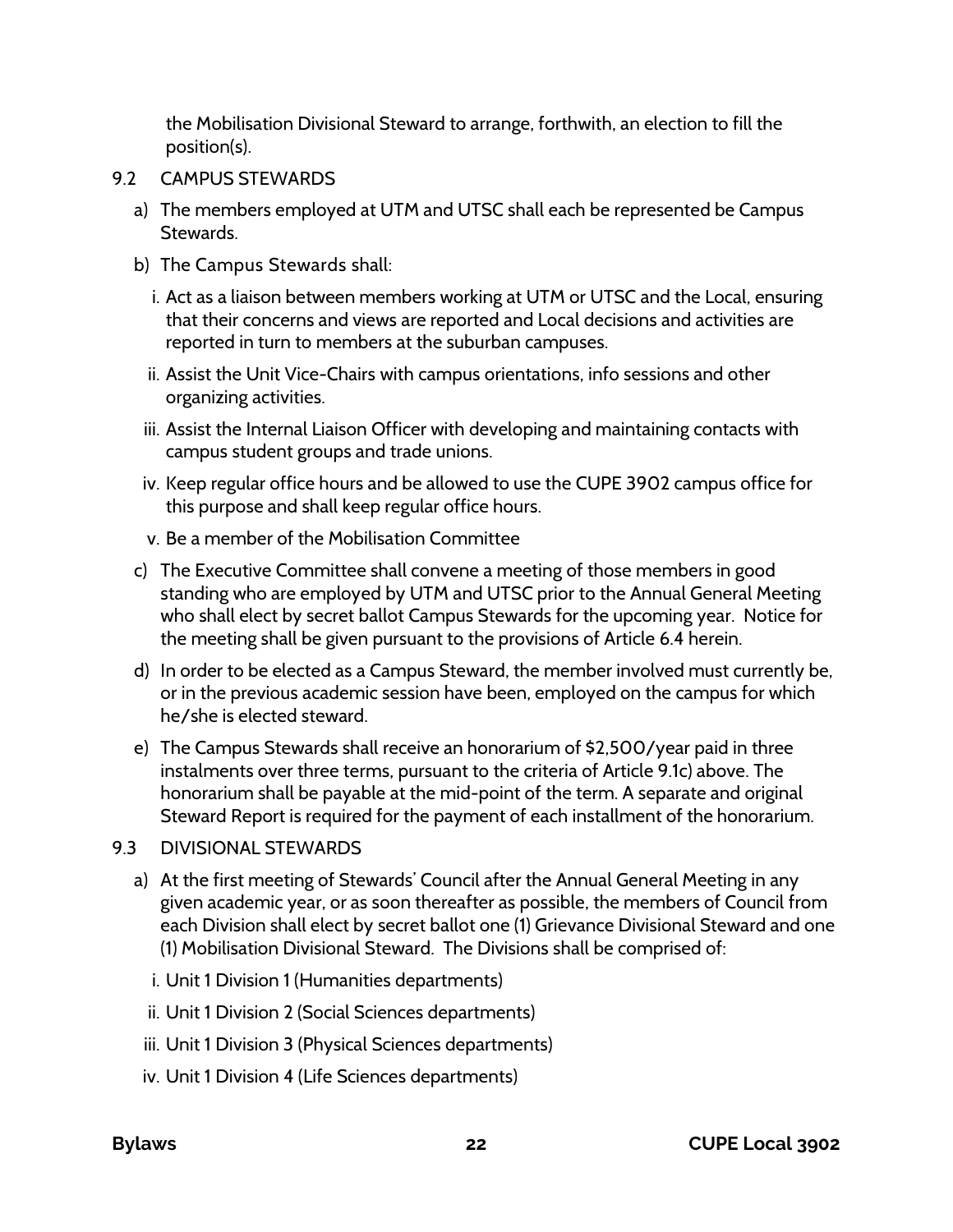- v. Unit 1 Division 5 (Independent colleges, School of Continuing Studies, Services for Disabled Students, etc.)
- vi. Unit 3 Division 1 (Humanities departments)
- vii. Unit 3 Division 2 (Social Sciences departments)
- viii. Unit 3 Division 3 (Physical and Life Sciences departments)
- ix. Unit 5 Division 1 (Humanities and Social Science departments)
- x. Unit 5 Division 2 (Physical Sciences departments)
- xi. Unit 5 Division 3 (Life Sciences departments)
- b) The Grievance Division Stewards shall:
	- i. Be involved in the grievance process when there is no able or willing Steward in the department in question. They will take on the role generally assigned to Stewards in the grievance;
	- ii. Assist Departmental Stewards within their respective divisions with the processing of grievances;
- iii. Be members of the Grievance Committee; and
- iv. Assist the Grievance Officer in his/her duties.
- c) The Mobilisation Division Stewards shall:
	- i. Assist the Unit Vice-Chairs in the carrying out of their duties in their respective divisions;
	- ii. Actively work to assist departmental stewards; and
- iii. Be members of the Mobilisation Committee.
- d) In order to be elected to the position of Divisional Steward, the member involved should currently be, or in the previous academic session have been, employed in the Division for which she or he is elected steward. It is not required that a member be a departmental steward in order to be elected Divisional Steward.
- e) In the event of a Divisional Steward vacancy that goes unfilled during an election, and once good faith effort is made to fill it, Stewards' Council may fill this position *pro tem* for no longer than one semester, not to be renewed, from any Division. The major emphasis of the *pro tem* position should be on seeking out a suitable divisionappropriate replacement.
- f) Each Divisional Steward shall receive an honorarium total of \$1000 per year payable upon submission of their Steward Report at the end of their term. The honorarium shall be prorated for service of less than one year.
- <span id="page-25-0"></span>9.4 INTERNATIONAL STEWARD
	- a) International student members of the Local shall be represented by the International Steward.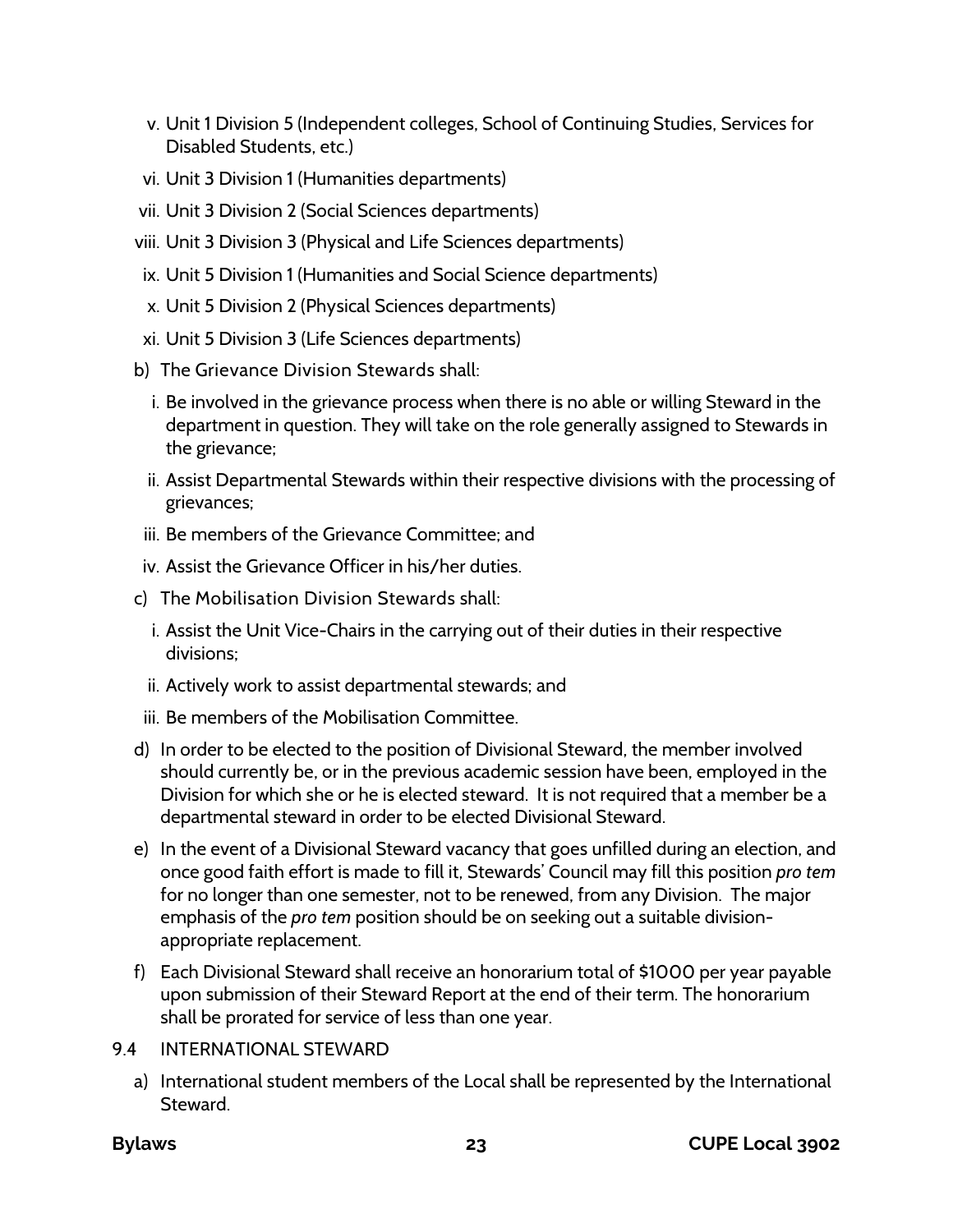- b) The International Steward shall be eligible to be elected Division Steward for the Division in which she or he is employed.
- c) The International Steward shall:
	- i. Be responsible for mobilisation efforts amongst international students;
	- ii. Keep the Mobilisation Committee informed of developments which directly relate to international student members and to keep international student members informed of developments which affect them or the Union as a whole;
- iii. Assist the Internal Liaison Officer with developing and maintaining contacts with the International Students' Centre and other international student organisations within the University community; and
- iv. Be a member of the Mobilisation Committee.
- d) The International Steward shall be elected at the first meeting of Stewards' Council after the Annual General Meeting by secret ballot from amongst those stewards who are international students. Notice for the meeting shall be given pursuant to the provisions of Article 6.4 herein.
- e) The International Steward shall receive an honorarium of \$1500 per year payable upon submission of their Steward report at the end of their term. The honorarium shall be prorated for service of less than one year.
- <span id="page-26-0"></span>9.5 UNIT 2 STEWARD
	- a) Members employed by Victoria University shall be represented by the Unit 2 **Steward**
	- b) The Unit 2 Steward shall:
		- i. Be responsible for mobilisation efforts amongst members employed by Victoria University;
		- ii. Keep the Mobilisation Committee informed of developments which directly relate to Unit 2 members and to keep Unit 2 members informed of developments which affect them or the Union as a whole;
	- iii. Assist the Vice-Chair, Colleges with Unit orientations and organizing activities involving members employed by Victoria University;
	- iv. Assist the Liaison Officer with developing and maintaining contacts with Victoria University student groups and trade unions; and
	- v. Be a member of the Mobilisation and Grievance Committees.
	- c) The Executive Committee shall convene a meeting of those members in good standing who are employed by Victoria University prior to the Annual General Meeting, or as soon thereafter as possible, who shall elect by secret ballot a Unit 2 Steward for the upcoming year. Notice for the meeting shall be given pursuant to the provisions of Article 6.4 herein.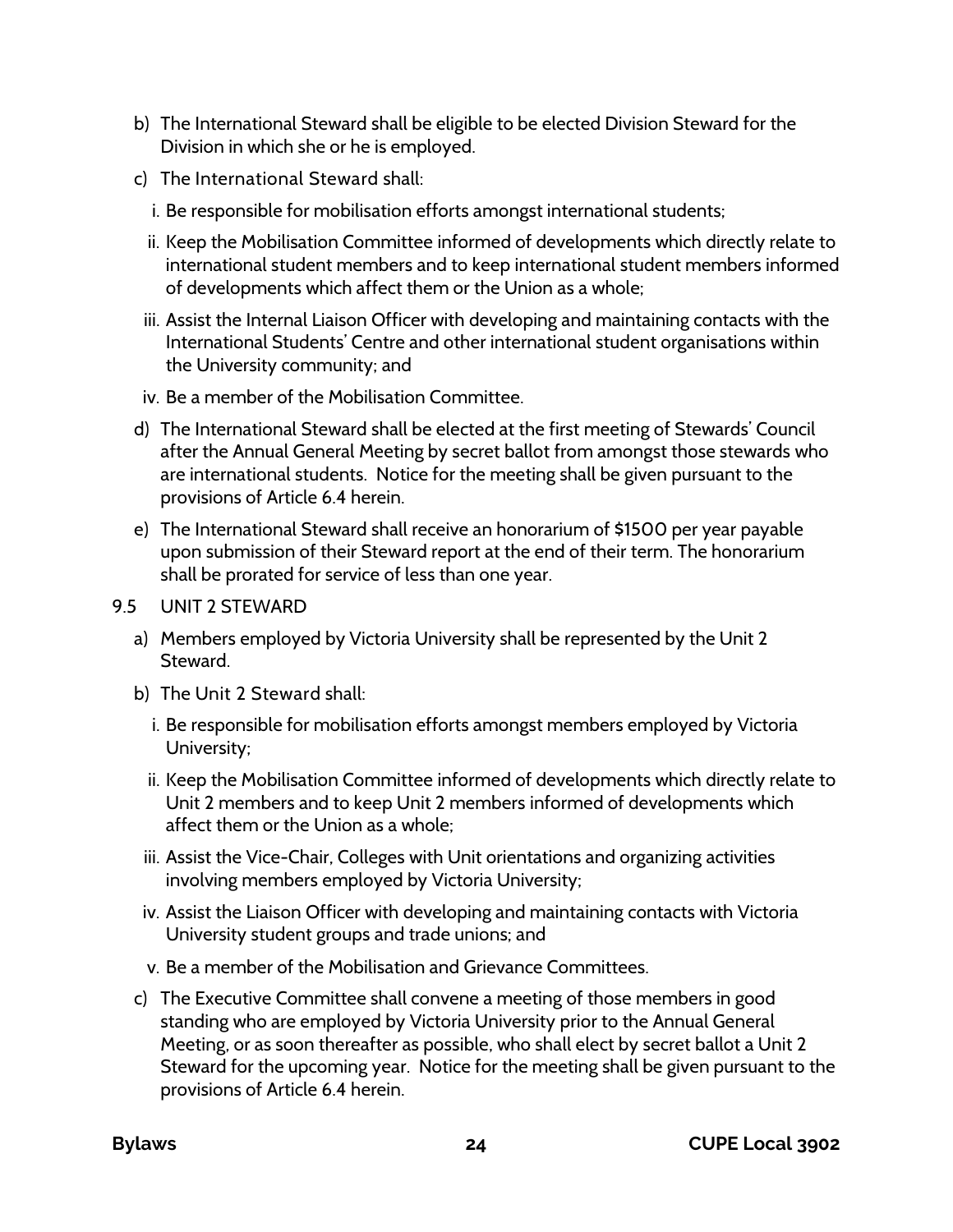- d) In order to be elected as Unit 2 Steward, the member involved must currently be, or in the previous academic session have been, employed by Victoria University.
- e) The Unit 2 Steward shall receive an honorarium of \$1500 per year payable upon submission of their Steward Report at the end of their term. The honorarium shall be prorated for service of less than one year.

#### <span id="page-27-0"></span>9.6 UNIT 4 STEWARDS

- a) Members employed by the University of St. Michael's College shall be represented by two (2) Unit 4 Stewards representing two of the four occupational groups (continuing education instructors, sessional lecturers, teaching assistants, writing instructors).
- b) The Unit 4 Stewards shall:
	- i. Be responsible for mobilisation efforts amongst members employed by the University of St. Michael's College;
	- ii. Keep the Mobilisation Committee informed of developments which directly relate to Unit 4 members and to keep Unit 4 members informed of developments which affect them or the Union as a whole;
- iii. Assist the Vice-Chair, Colleges with Unit orientations and organizing activities involving members employed by the University of St. Michael's College;
- iv. Assist the Liaison Officer with developing and maintaining contacts with the University of St. Michael's College student groups and trade unions; and
- v. Be a member of the Mobilisation and Grievance Committees.
- c) The Executive Committee shall convene a meeting of those members in good standing who are employed by the University of St. Michael's College prior to the Annual General Meeting, or as soon thereafter as possible, who shall elect by secret ballot two Unit 4 Stewards for the upcoming year. Notice for the meeting shall be given pursuant to the provisions of Article 6.4 herein.
- d) In order to be elected as a Unit 4 Steward, the members involved must currently be, or in the previous academic session have been, employed by the University of St. Michael's College.
- e) The Unit 4 Stewards shall receive an honorarium of \$1500 per year payable upon submission of their Steward Report at the end of their term. The honorarium shall be prorated for service of less than one year.

### <span id="page-27-1"></span>9.7 UNDERGRADUATE STEWARD

- a) Undergraduate members of the Local shall be represented by the Undergraduate Steward.
- b) The Undergraduate Steward shall be eligible to be elected Campus or Division Steward for the Campus/Division in which she or he is employed.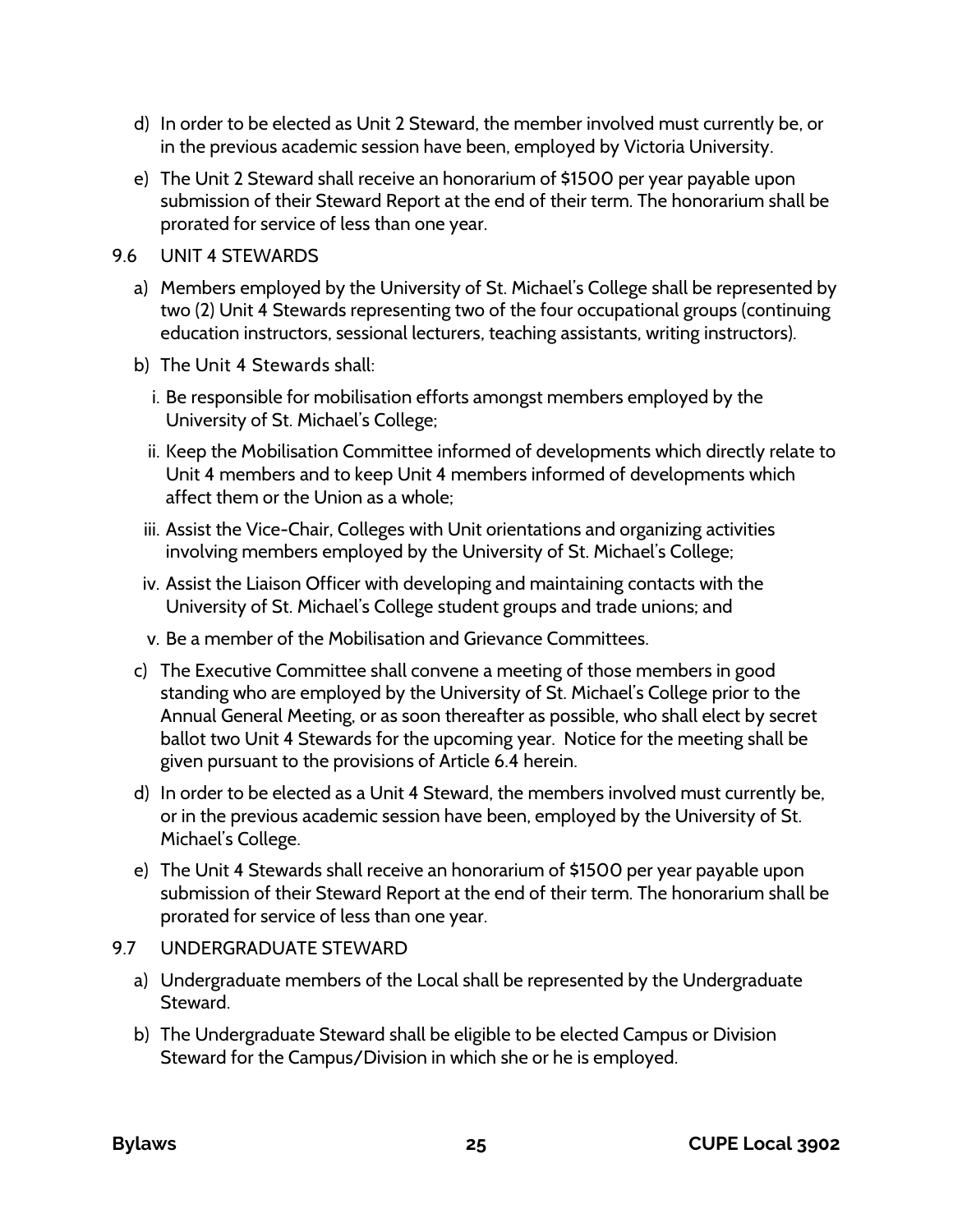- c) The Undergraduate Steward shall:
	- i. Be responsible for mobilisation efforts amongst undergraduate students;
	- ii. Keep the Mobilisation Committee informed of developments which directly relate to undergraduate student members and to keep undergraduate student members informed of developments which affect them or the Union as a whole;
- iii. Assist the Liaison Officer with developing and maintaining contacts with undergraduate student organisations within the University community; and
- iv. Be a member of the Mobilisation Committee.
- d) In November of each year, the Executive Committee shall call a meeting of those members in good standing who are undergraduate students for the purpose of electing the Undergraduate Steward. Notice for the meeting shall be given pursuant to the provisions of Article 6.4 herein.
- e) The Undergraduate Steward shall receive an honorarium of \$1500 per year payable upon submission of their Steward Report at the end of their term. The honorarium shall be prorated for service of less than one year.
- <span id="page-28-0"></span>9.8 VACANCIES
	- a) Where, for any reason, Stewards' Council or the membership fail to elect any steward listed under Article 9, the Executive Committee may appoint a member in good standing to fill vacated positions *pro tem* until such time as the appropriate body convenes to elect a replacement
- <span id="page-28-1"></span>9.9 MOBILISATION FUNDS
	- a) Each steward shall, upon successful completion of Local Steward training and regular attendance at monthly Stewards' Council meetings, be entitled to reimbursement for up to \$500 per fiscal year for the purpose of member mobilisation activities.

# **ARTICLE 10: STEWARDS' COUNCIL**

- <span id="page-28-2"></span>10.1 There shall be a Stewards' Council, the voting members of which shall consist of all representatives named in Article 9 herein.
- 10.2 Normally, Stewards' Council shall meet at least once each month during the winter academic session, and once during the summer. The Executive may direct the Chief Steward to call a meeting of Council at any time. Each steward is entitled to at least five (5) working-days' notice of the date, time, and location of any meeting of Council.
- 10.3 Where any ten (10) stewards request in writing that the Chief Steward convene a meeting of Council, the Chief Steward shall convene such a meeting within ten (10) days of receipt of the request. The Secretary of Stewards' Council shall, pursuant to the provisions of Article 8.6 b) ensure that each steward receives proper notice that a meeting of Council has been called.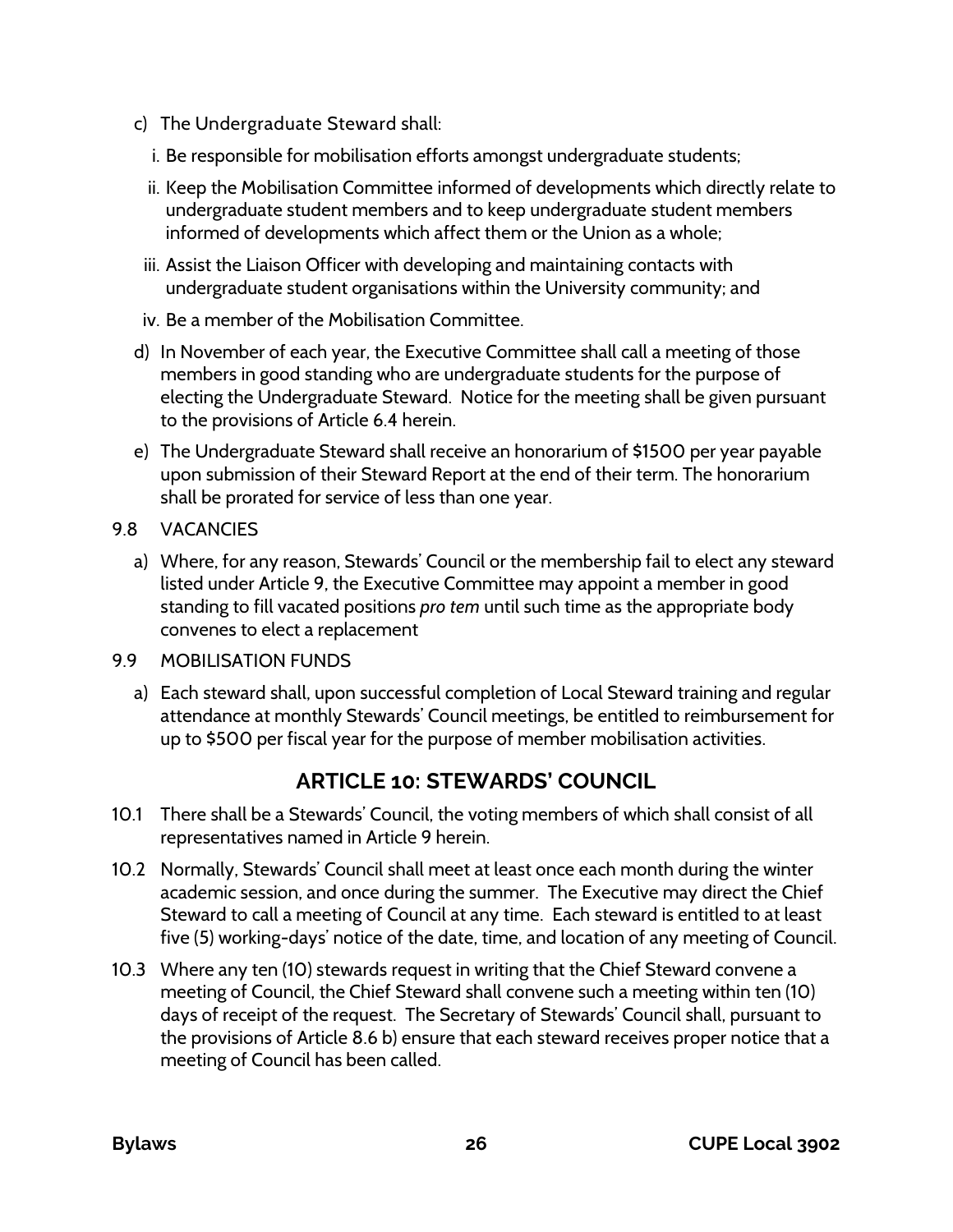- 10.4 Quorum for Stewards' Council shall be fifteen (15) voting members of Council. In order to make quorum, there must be representation from at least two of the five units. If only one unit is represented, the meeting may proceed as a unit-specific Steward's Meeting, notwithstanding Article 10.6.
- 10.5 Meetings of Council shall be open to all members of the Local in good standing; members who so attend shall have the right to speak, but not to vote. Members of the Executive Committee shall attend when invited by Stewards' Council.
- 10.6 Unit-specific stewards' meetings may be called by the Executive Committee or on the request of at least five (5) stewards from the unit. Each steward is entitled to at least five (5) working-days' notice of the date, time and location of any such meeting. If a meeting is requested by the stewards, such meeting shall take place within ten (10) working days of receipt of the request.
- 10.7 In bargaining years, the relevant Unit Vice-Chair shall convene a unit-specific stewards' meeting for the initial discussion of bargaining issues.
- 10.8 Stewards' Council shall:
	- a) Serve as a space to promote continuous organizing within departments, the sharing of experiences relative to grievances in departments and provide open communication between and among the Executive and members.
	- b) Be responsible for formulating Local policies. Specifically, the Executive shall refer all matters of policy concerning the Union, political policy decisions, and matters involving the furtherance of the objectives of the Local, as set out in Article 3 herein to Stewards' Council.
	- c) Serve as an advisory body to the Executive, and shall, where Council deems appropriate, direct that actions be taken or decisions be made on matters which come before Council.
	- d) Stewards' Council shall assign one of its members who lives at Graduate House, if possible, to mobilisation efforts at Graduate House.
- <span id="page-29-0"></span>10.9 CHIEF STEWARD
	- a) At the first meeting of Stewards' Council after the Annual General Meeting in any given academic year, or as soon thereafter as possible, Stewards' Council shall elect from amongst its membership a Chief Steward.
	- b) The Chief Steward shall:
		- i. Prepare the agenda for and preside over all meetings of Stewards' Council;
		- ii. Chair the Policy Committee; and
		- iii. Oversee the election of all representatives elected by Stewards' Council.
	- c) The Chief Steward shall receive an honorarium of \$5000 year payable upon submission of their Steward Report at the end of their term. The honorarium shall be prorated for service of less than one year.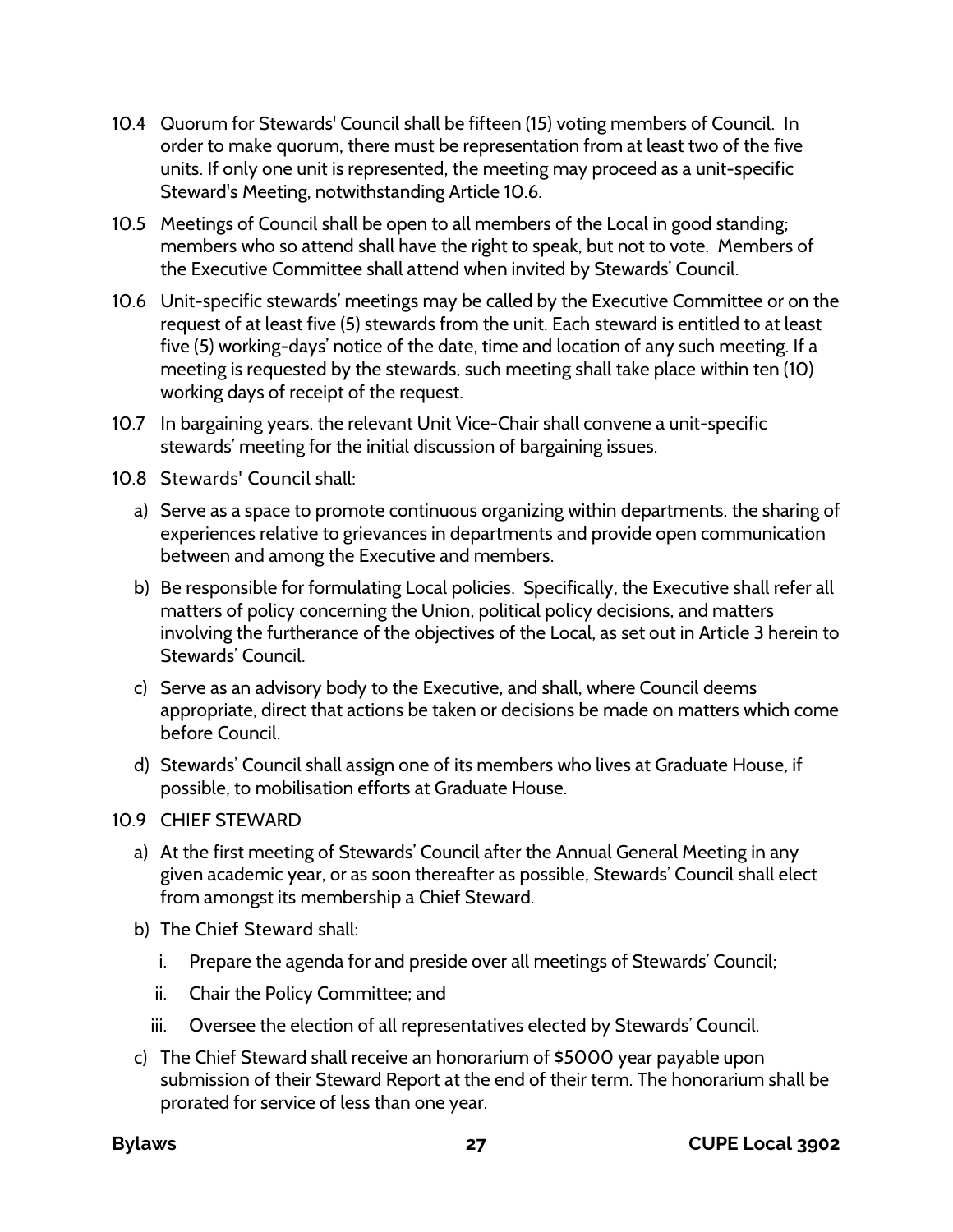#### <span id="page-30-0"></span>10.10 GRIEVANCE COMMITTEE

- a) The Grievance Committee of Stewards' Council shall be composed of the Grievance Officer, the Chair (or Chair's designate), the Unit 2 Steward, the Unit 4 Stewards and the Grievance Stewards.
- b) The Grievance Committee shall meet, at a minimum, once (1) per month during the months of June, July and December, and once every two (2) weeks at all other times, or as often as the membership or the Committee deems necessary.
- c) The Grievance Committee shall:
	- i. Ensure that the Employer complies with the Collective Agreements;
	- ii. Oversee and undertake departmental audits as per the Collective Agreements;
- iii. Advise and assist the Grievance Officer in matters involving grievances and grievance policy;
- iv. Coordinate the processing of grievances; and
- v. Make recommendations to the Executive regarding arbitration of grievances and/or continued carriage of grievances.
- d) Discussion of grievance-related matters in the Grievance Committee shall be *in camera*. For good and just reason, the Grievance Committee may request the participation of others, such as appropriate Local staff, stewards, legal counsel, the National Representative(s) assigned by the Union to the Local, witnesses, etc.
- e) Each member of the Committee shall hold in strict confidence all information pertaining to any complaint or grievance. They shall reveal such information only to the Grievance Officer, the Executive Committee, the National Representative(s) assigned by the Union to the Local, the Staff Representatives, Local legal counsel, or to Stewards' Council during an *in camera* session.
- f) Should any Grievance Committee member resign or fail to attend three (3) consecutive meetings of the Committee or seven (7) meetings in total in a year, without acceptable reason for their absence, the relevant Committee shall declare their position to be vacant, and it shall be filled at the next Stewards' Council.

#### <span id="page-30-1"></span>10.11 MOBILISATION COMMITTEE

- a) The *ex-officio* members of the Mobilisation Committee of Stewards' Council shall be the Unit Vice-Chairs, the Internal Liaison Officer, the Mobilisation Division Stewards, Campus Stewards, Unit 2 Steward, Unit 4 Stewards, International Steward and Undergraduate Steward.
- b) Meetings shall be open to all members of the Local in good standing. Members who so attend shall have voice and vote.
- c) The Unit Vice-Chairs shall alternate as Chair.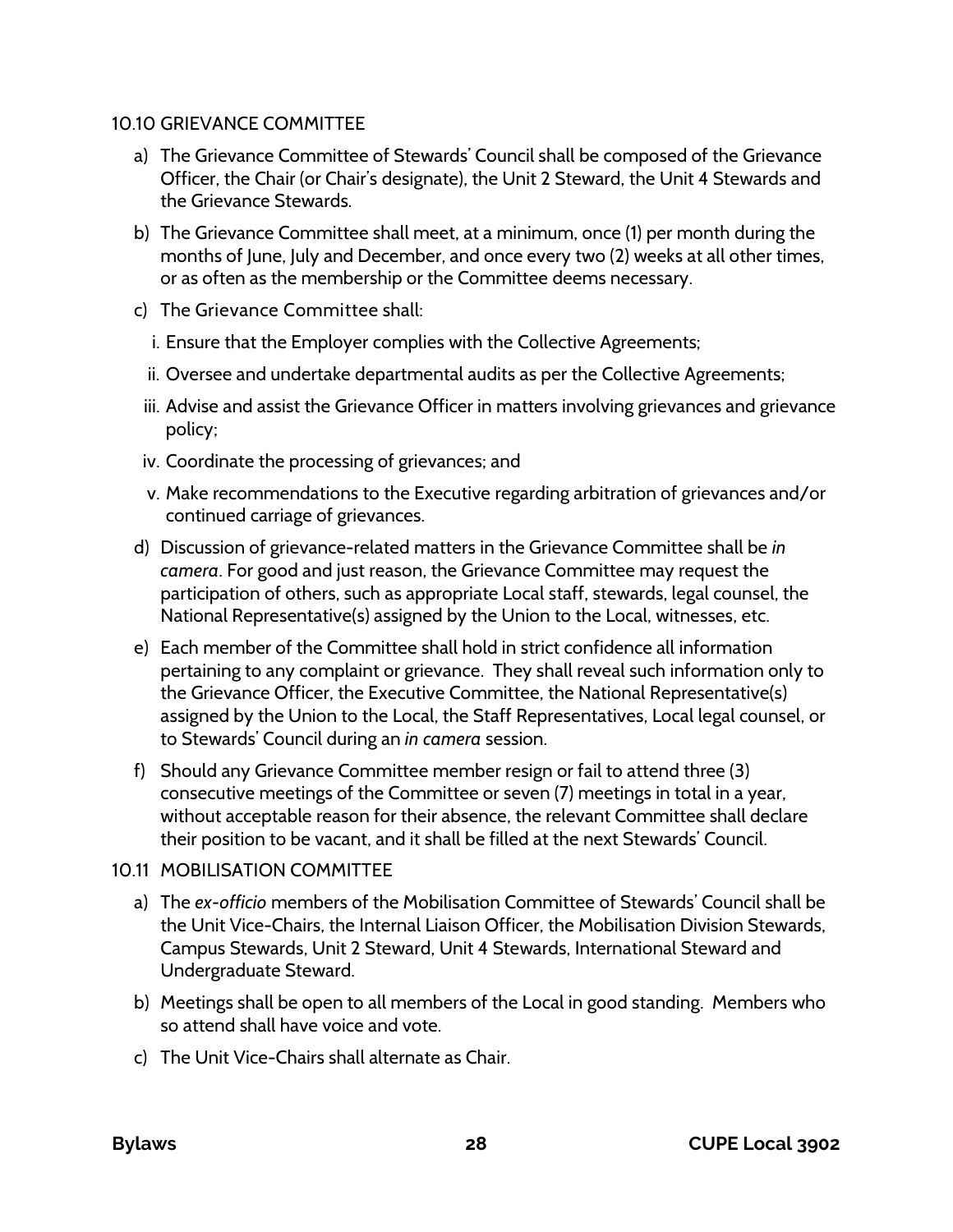- d) The Mobilisation Committee shall meet, at a minimum, bi-monthly, or as often as the membership or the Committee deems necessary.
- e) The Mobilisation Committee shall:
	- i. Plan and carry out the mobilisation efforts of the Local, subject to direction from both the membership and Stewards' Council and within the budgetary constraint set by the Executive Committee;
	- ii. Oversee and facilitate Unit and campus orientations, departmental and campus information sessions; and
- iii. In bargaining years, assist Bargaining Support Committees mobilise the applicable Unit membership.
- f) Should any non-executive *ex-officio* member of the Mobilisation and Communication Committee resign or fail to attend two (2) consecutive meetings, or four (4) meetings in total in a year without acceptable reason for their absence, the Mobilisation Committee shall declare their position to be vacant, and it shall be filled at the news Steward Council meeting

#### <span id="page-31-0"></span>10.12 POLICY COMMITTEE

- a) The Policy Committee of Stewards' Council shall be composed of the Chief Steward, the Chair (or Chair's designate), one Unit Vice-Chair and three (3) Stewards elected by Stewards' Council representing at least two units.
- b) The Policy Committee shall meet at least once per year or as often as the membership or the Committee deems necessary.
- c) Meetings shall be open to all members of the Local in good standing. Members who so attend shall have the right to speak, but not to vote.
- d) The Policy Committee shall be an advisory body, responsible for reviewing and formulating Local procedural policies, subject to review and approval by Stewards' Council.
- <span id="page-31-1"></span>10.13 MEMBERSHIP APPROVAL
	- a) Stewards' Council shall report on its activities and those of its committees to the membership at each general meeting. Decisions of Stewards' Council shall be submitted to a general meeting as soon as possible for membership approval.

# **ARTICLE 11: COMMITTEES**

- <span id="page-31-2"></span>11.1 In addition to any Committees established by these Bylaws, the Executive or membership may strike such committees as are considered appropriate for the needs and purposes of the local.
- 11.2 At the time any committee is struck, the body striking the committee shall determine the mandate, the requirements for membership, and the duration of activity of the committee.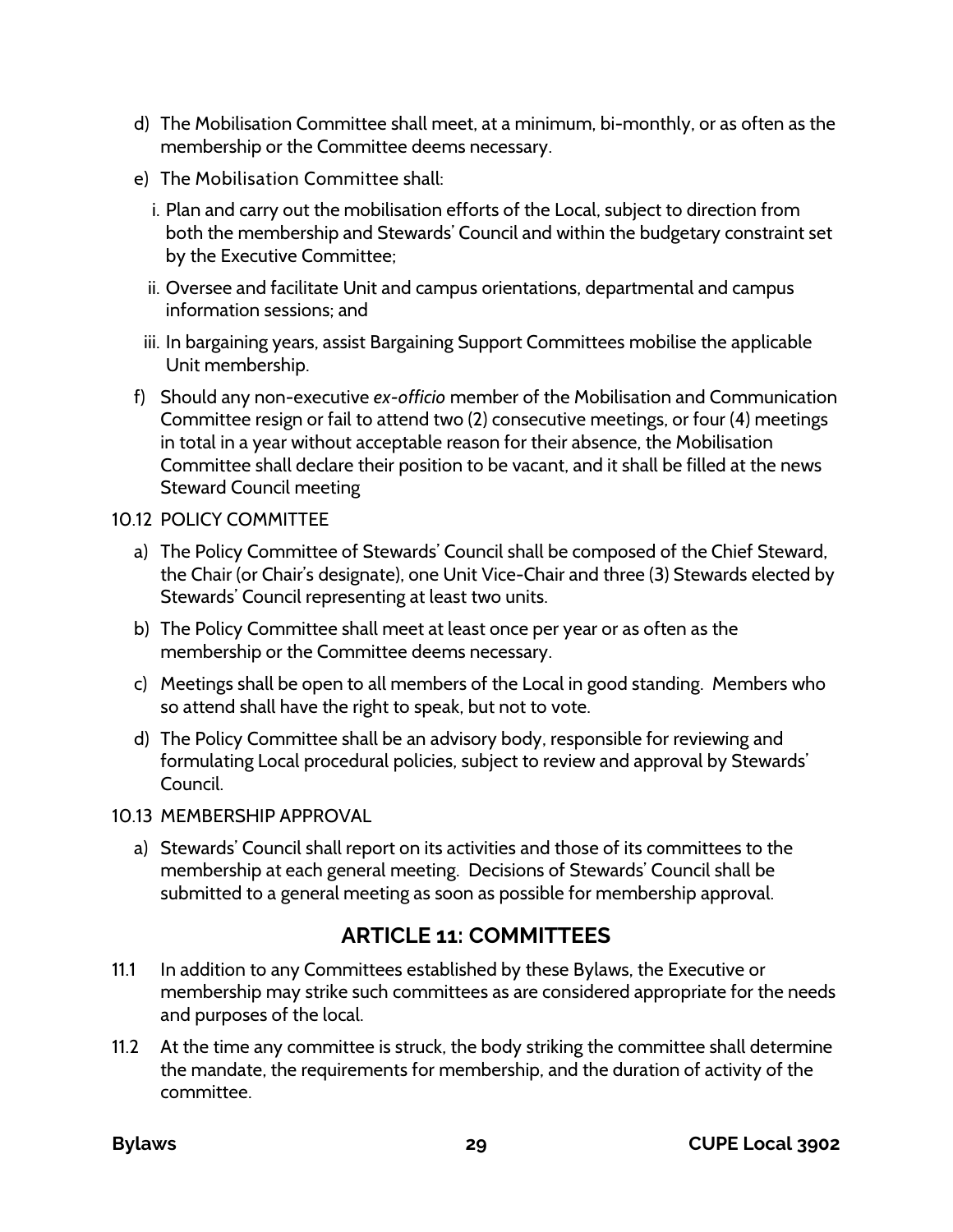- 11.3 Unless otherwise set out at the time a committee is struck, the committee shall make its report and recommendations to the body which strikes it.
- 11.4 Unless otherwise provided by these Bylaws, all committees of the Local shall be responsible for electing their own chairs and maintaining adequate records of their deliberations. Such records shall be kept on file at the Local office within 5 working days of approval.

# **ARTICLE 12: DUES AND ASSESSMENTS**

### <span id="page-32-1"></span><span id="page-32-0"></span>12.1 DUES

- a) Each member of the Local shall pay such union dues as are determined from time to time by the Executive, and approved by the membership in properly constituted referenda conducted in accordance with Article 13, except as provided in Article 17.4.
- b) The current membership-approved dues rate, exclusive of any increases mandated by Article 17.4 of these Bylaws, shall be set out in Appendix A.

### <span id="page-32-2"></span>12.2 ASSESSMENTS

- a) Each member shall pay, in addition to dues, any special assessment as determined by the Local from time to time when special circumstances warrant as provided for in the Union Constitution.
- b) Where the Executive believes a special assessment is required, it shall give its reasons to, and obtain approval from, a general meeting called for that purpose.
- c) The monies obtained from such assessment shall be used only for the purpose(s) of the assessment, except that any surplus shall be allocated to the Local Defence and Strike Fund.
- d) No assessment of any kind shall be imposed on the members of the Local unless such assessment has been approved by a two-thirds (2/3) majority of the votes cast at a membership meeting called for that purpose in the manner herein prescribed, and has been approved by the National President.
- e) Notice in writing shall be given to each member in good standing of such a meeting not later than five days in advance of such a meeting.

# **ARTICLE 13: REFERENDA**

- <span id="page-32-3"></span>13.1 Where these Bylaws require that any decision be made by referendum of the membership, or where the membership votes at a duly constituted general meeting to submit a decision to referendum, the wording of the referendum question shall first be approved by the general or unit meeting, as the case may be. All referenda shall be conducted by the CRO.
- 13.2 Notice of the referendum shall be sent to the general or unit membership, as the case may be, not later than seven (7) days previous to the beginning of voting. Notice shall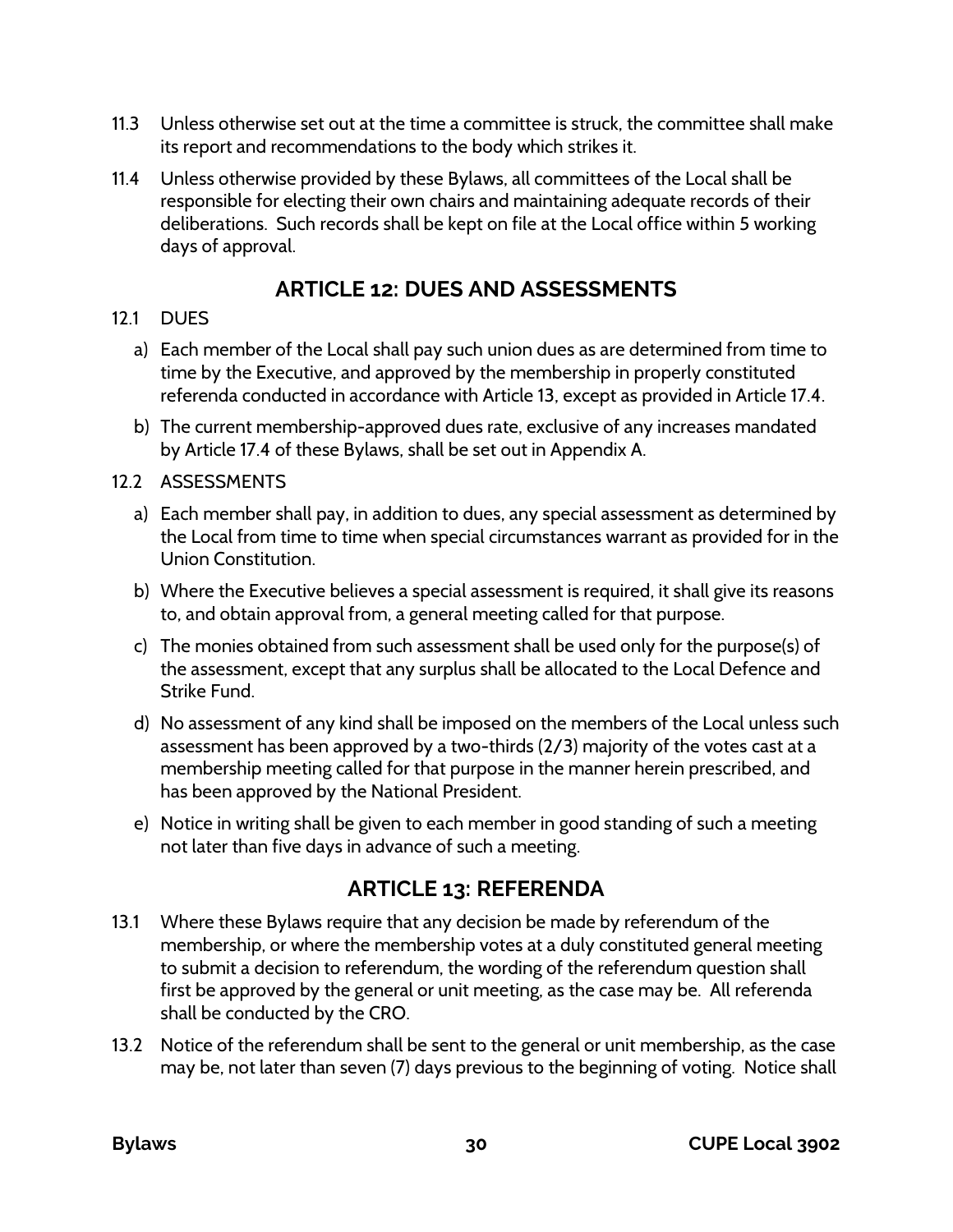include the question to be decided, the polling places, and the date(s) and time(s) of polling.

- 13.3 There shall be at least one polling place on each of the St. George, UTSC and UTM campuses, and, where requested by the steward, at the Institute for Aerospace Studies.
- 13.4 Unless otherwise specified in these Bylaws, a majority of the votes cast shall decide any referendum question.

# **ARTICLE 14: NEGOTIATION OF COLLECTIVE AGREEMENTS**

- <span id="page-33-1"></span><span id="page-33-0"></span>14.1 BARGAINING COMMITTEES
	- a) Composition of Committees:
		- i. The Unit 1 Bargaining Committee shall consist of seven (7) voting members: the Chair, one (1) representative from and named by the Executive Committee, one (1) representative from and named by Stewards' Council, and one (1) representative from each of four of the five Unit 1 Divisions as set out in Article 9.3 a) above. In addition, the national representative assigned by the Union to the Local shall be a non-voting member of the committee.
		- ii. The Unit 2 Bargaining Committee shall consist of five (5) voting members: the Chair, one (1) representative from and named by the Executive Committee and three (3) members of the unit. In addition, the national representative assigned by the Union to the Local shall be a non-voting member of the committee.
		- iii. The Unit 3 Bargaining Committee shall consist of seven (7) voting members: the Chair, one (1) representative from and named by the Executive Committee, one (1) representative from and named by Stewards' Council, and four (4) members, no two of which may be from the same Department, of the unit. In addition, the national representative assigned by the Union to the Local shall be a non-voting member of the committee.
		- iv. The Unit 4 Bargaining Committee shall consist of five (5) voting members: the Chair, one (1) representative from and named by the Executive Committee and three (3) members of the unit representing at least two of the four occupational groups (continuing education instructors, sessional lecturers, teaching assistants, writing instructors) at the University of St. Michael's College. In addition, the national representative assigned by the Union to the Local shall be a non-voting member of the committee.
		- v. The Unit 5 Bargaining Committee shall consist of five (5) voting members: the Chair, one (1) representative from and named by the Executive Committee and three (3) members, no two (2) of which may be from the same Department, of the unit. In addition, the national representative assigned by the Union to the Local shall be a non-voting member of the committee.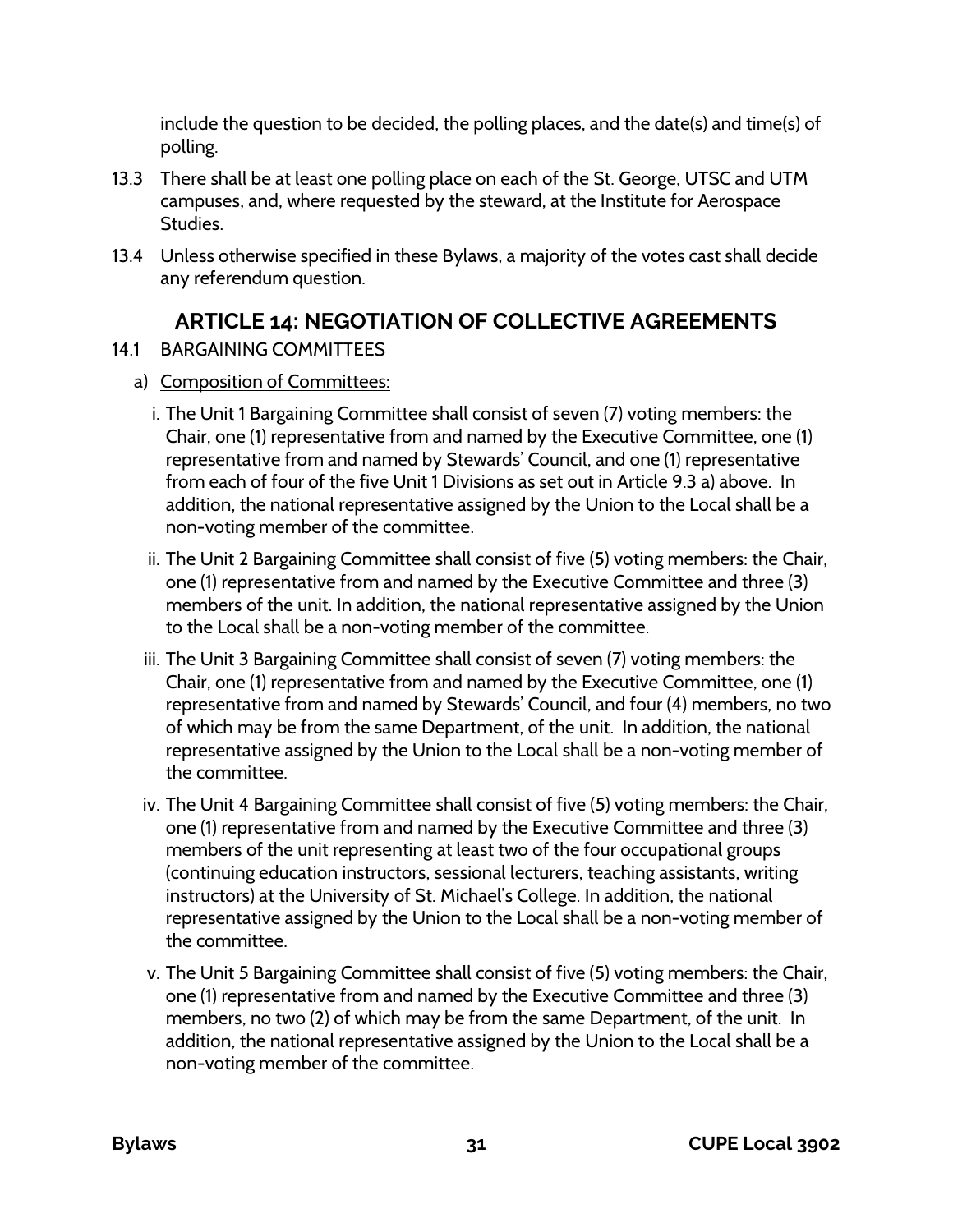- b) The Bargaining Committees shall:
	- i. Following the direction of the unit-specific stewards' meeting, develop and present bargaining proposals to the unit membership for approval.
	- ii. Be responsible for bargaining with representatives of the Employer.
	- iii. Make recommendations to the Executive Committee regarding application for conciliation and mediation, the timing of strike votes, and the nature of strike action
- iv. Report regularly to the unit membership, Stewards' Council and to the Executive.
- c) In order to be elected to the position of on a Bargaining Committee of the Local, the member involved should currently be, or in the previous academic session have been, employed in the Unit (and Division for the Unit 1 committee) for which they are elected.
- d) The elected members shall be elected at a unit meeting not later than nine (9) calendar months previous to the expiration of any Collective Agreement. The term shall end when a new or renewal Collective Agreement is reached.
- e) Bargaining Committee members may be recalled in the manner set out in Article 8.6, with "Bargaining Committee" substituted for "Executive Committee" and with "Unit Meeting" substituted for "General Membership Meeting", except with regard to Article 8.6 f). For the purpose of implementation of this Article, where the Bargaining Committee votes by a 2/3 majority of votes cast to request that the Executive Committee call a Unit Meeting to consider the recall of a member of the Bargaining Committee, the Executive Committee shall do so within fifteen (15) working days.
- f) Voting member of Bargaining Committees shall receive an annual honorarium of \$2,500 paid in monthly instalments for the duration of their term.
- <span id="page-34-1"></span><span id="page-34-0"></span>14.2 RATIFICATION
	- a) In the event that the Bargaining Committee accepts a Collective Agreement, it shall be presented to the unit membership for ratification in a referendum conducted in accordance with the provisions of Article 13 herein. The referendum question shall be "Shall the Memorandum of Agreement be ratified?" The conduct of any ratification vote shall conform to all relevant legislation.
	- b) Before subjecting a Collective Agreement to a ratification vote as per Article 14.2 a), the decision to hold a ratification vote shall first be approved at a unit meeting by a majority of votes cast by secret ballot.
	- c) Any Collective Agreement entered into on behalf of the Local shall be signed by the Chair, or, where Article 7.2 n) applies, by the respective Unit Vice-Chair, and by the Secretary-Treasurer.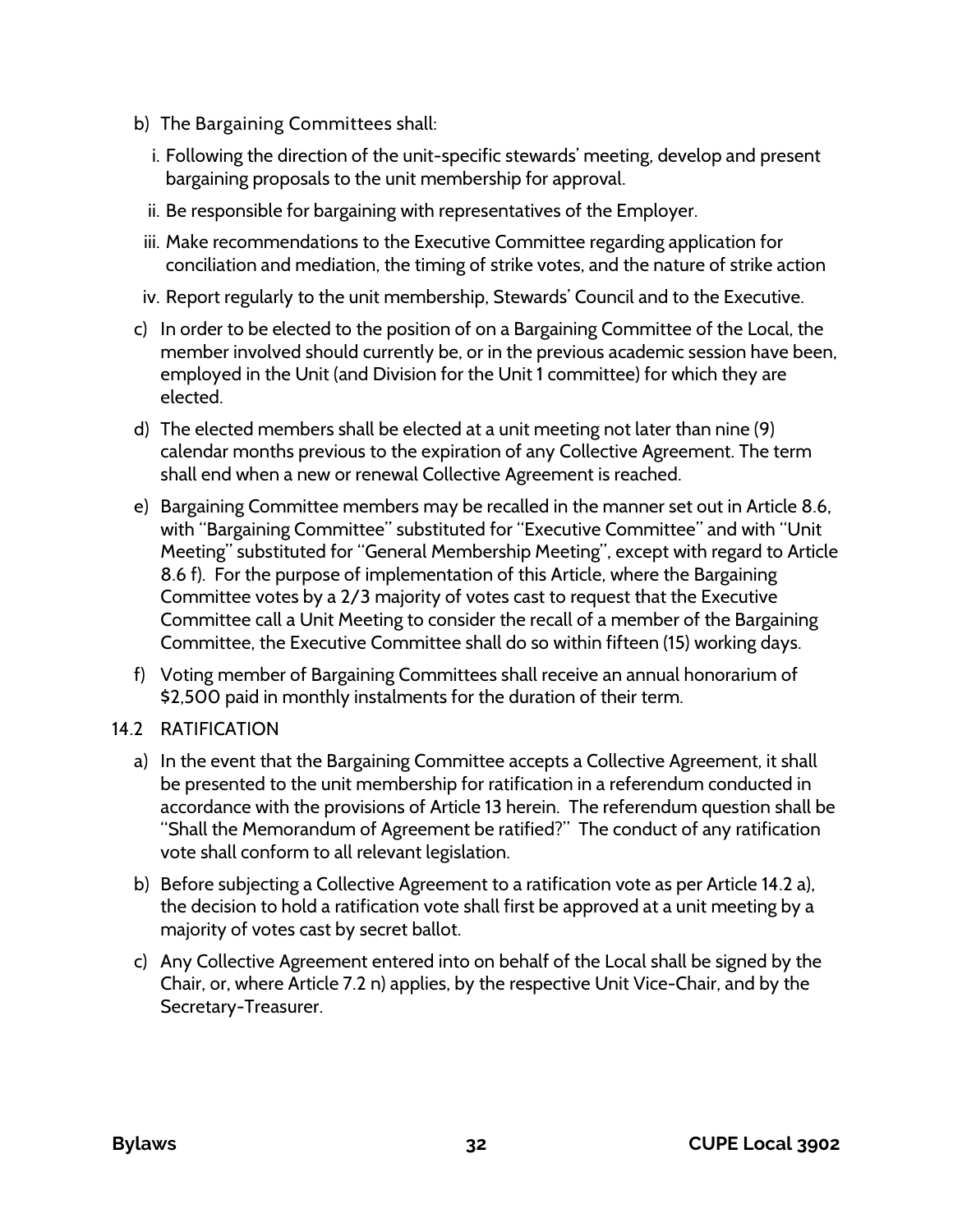### 14.3 BARGAINING SUPPORT COMMITTEE

- a) In any year in which the Local is undertaking bargaining for the renewal of the Collective Agreement, the Executive shall strike a Bargaining Support Committee, and shall coordinate the activities of said Committee.
- b) The Bargaining Support Committee shall be responsible for organizing among the membership, the University, and the community in support of the Local's aims in bargaining. In the event that a strike is undertaken in accordance with Article 16, the Bargaining Support Committee shall become the Strike Committee.
- c) Bargaining Support Committee Chair
	- i. In addition, the Executive shall, subject to ratification at a Unit membership meeting, appoint a Bargaining Support Committee Chair not later than nine (9) calendar months prior to the expiration of any Collective Agreement. The Bargaining Support Committee Chair shall serve in office at the pleasure of the Executive or until either a contract ratification vote affirms acceptance of a new contract or a strike is undertaken in accordance with Article 16, upon which time they shall become the Strike Co-ordinator.
	- ii. The Bargaining Support Committee Chair shall, upon ratification of their selection, be released from 140 hours or one half FCE (as applicable) per term of bargaining unit work beginning in the Winter term prior to the expiration of any Collective Agreement. In cases where the Bargaining Support Committee Chair has smaller appointments, they shall receive an honorarium equivalent to the difference at the applicable union rates. If the Bargaining Support Committee Chair cannot subdivide an appointment or is otherwise unable to be seconded from bargaining unit work, they will instead receive an honorarium equivalent to 140 hours plus 4% vacation pay at the SGSII rate.

### <span id="page-35-0"></span>14.4 IMPLEMENTATION COMMITTEE

- a) Following the ratification of a renewal Collective Agreement, the Executive may strike an Implementation Committee.
- b) Composition of Committees:
	- i. Unit 1, 3 and 5 Implementation Committees shall consist of six (6) voting members: the Chair, the Vice-Chair, one (1) representative from and named by the Executive Committee and three (3) members of the respective unit.
	- ii. Unit 2 and 4 Implementation Committees shall consist of three (3) voting members: the Chair, Vice-Chair, Colleges and one (1) member of the respective unit.
- c) In order to be elected to a position on an Implementation Committee of the Local, the member involved should currently be, or in the previous academic session have been, employed in the Unit for which they are elected.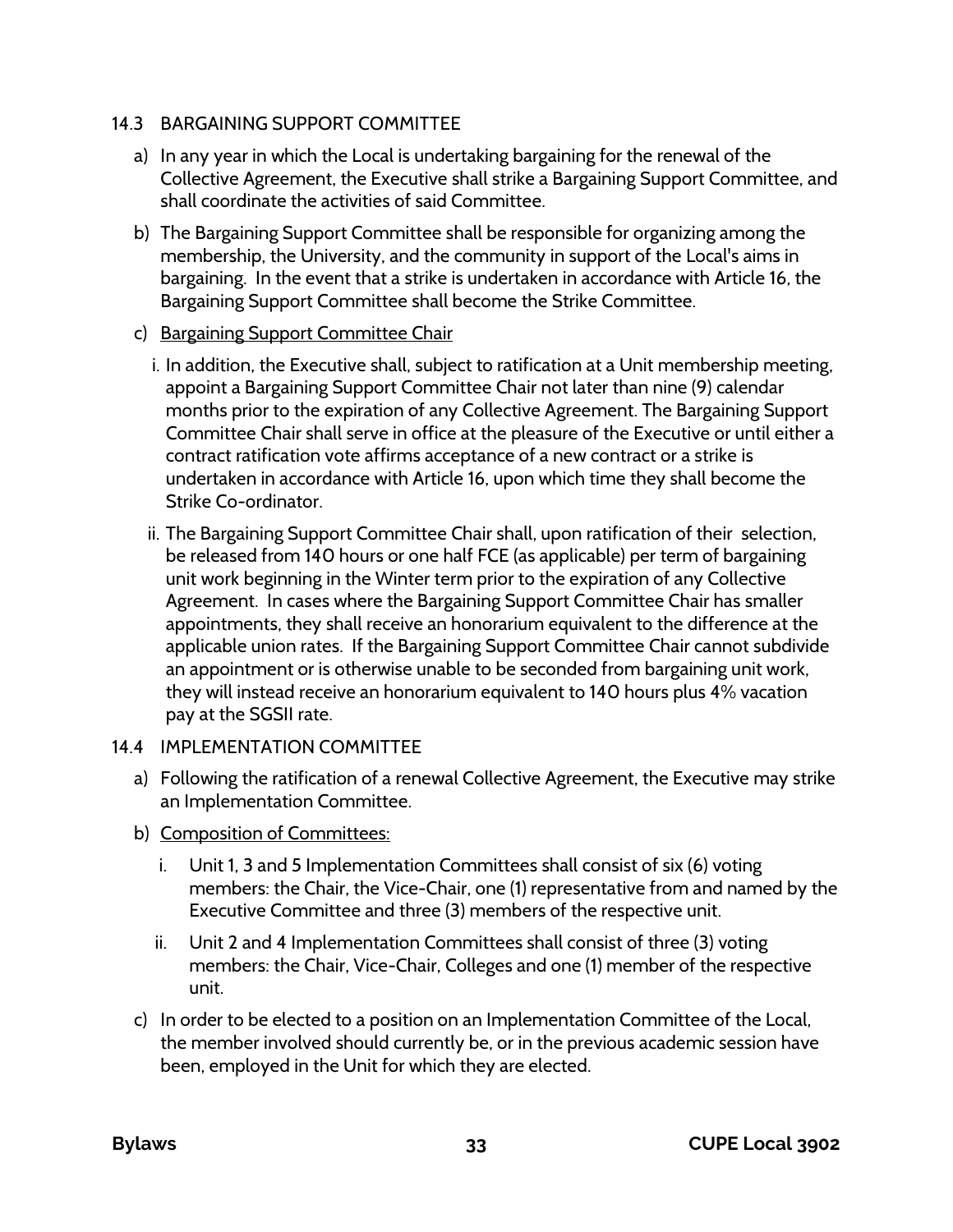- d) Implementation Committee members shall be elected at the first Unit Meeting following the ratification of a Collective Agreement.
- e) The Implementation Committee shall be responsible for overseeing the administration of new Collective Agreement provisions and liaising with the Employer to said end. Such work might include (but not be limited to) the administration and/or implementation of new funds and benefits, updating materials to reflect new benefits, and advertising new benefits to members of the unit.
- f) The Implementation Committee will give reports at each meeting of the Executive Committee, will take direction from the Executive, and will bring recommendations to the Executive for approval. When the work of the Implementation Committee is complete the Executive shall dissolve the Committee.
- g) Duly appointed or elected members of the Implementation Committee shall each receive remuneration for participation in properly scheduled and documented meetings. The number of hours to be remunerated is to be determined by the Executive Committee when the Implementation Committee is struck but shall be no more than eight (8) hours per week, at the SGSII rate (as specified in the Unit 1 Collective Agreement) including 4% vacation pay.
- h) Should any Implementation Committee member resign or fail to attend two (2) consecutive meetings of the Committee or five (5) meetings in total in a year, without acceptable reason for their absence, the Executive shall declare their position to be vacant, and it shall be filled at the next Unit meeting.

# **ARTICLE 15: STRIKE VOTES**

- <span id="page-36-1"></span><span id="page-36-0"></span>15.1 NOTICE
	- a) Where the Executive Committee decides to conduct a strike vote, a Unit Meeting shall be called and notice shall be sent in accordance with Article 6.4. Such notice shall include a statement from the Executive Committee explaining the reasons for the recommendation for a strike vote.
	- b) The Unit Meeting shall deal only with issues surrounding the strike vote, and no other business shall be conducted.
- <span id="page-36-2"></span>15.2 POLLS
	- a) At least two scrutineers shall be elected at the meeting to assist the CRO in counting the ballots.
	- b) Upon adjournment of the meeting, the polls shall open and voting shall begin by secret ballot. Polls shall remain open until every member desiring to do so has had a chance to vote. The polls shall open again the following day, and shall remain open from 9am to 5pm.
	- c) The CRO and scrutineers shall count the ballots. A majority of votes cast shall decide the strike vote.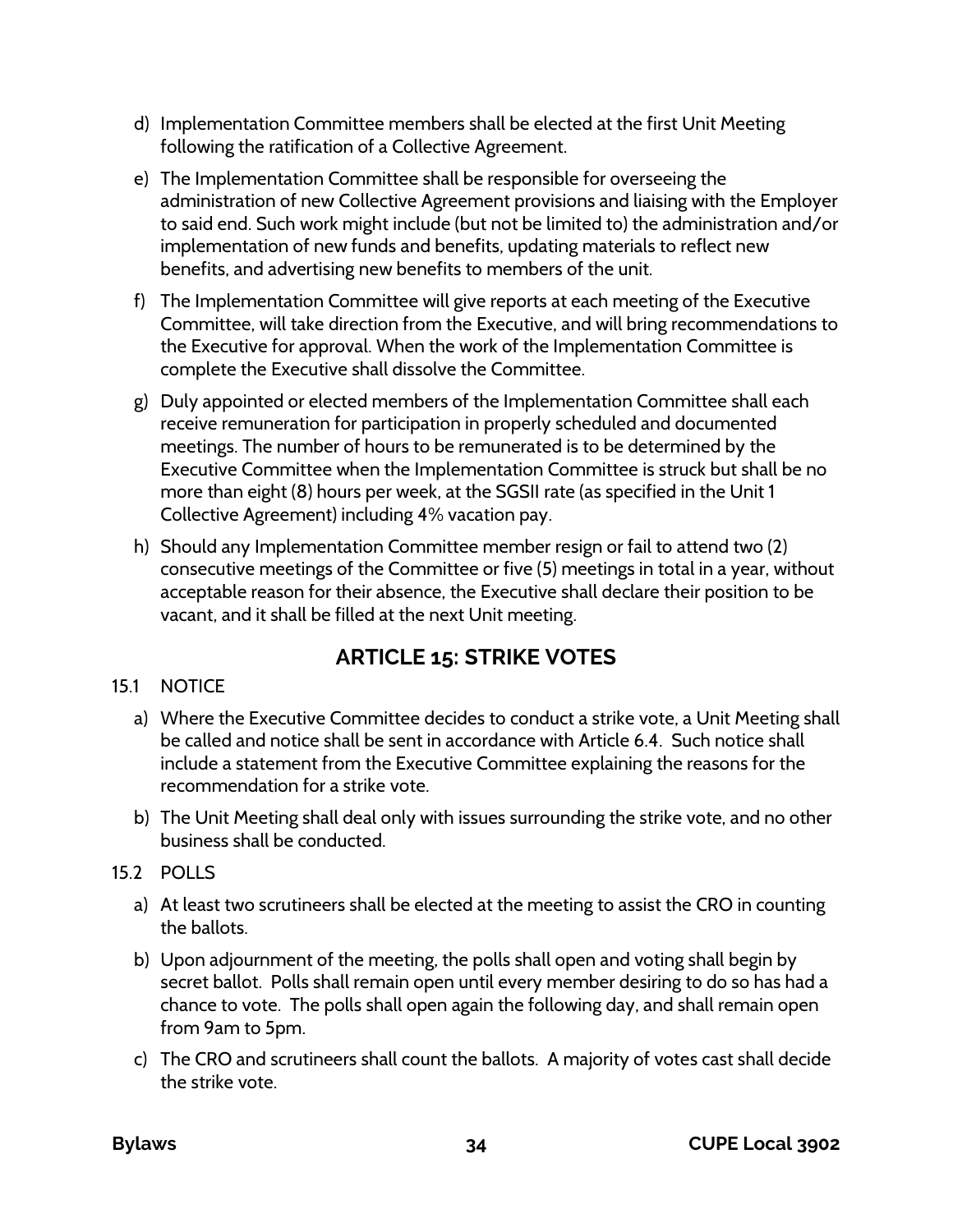- d) The decision shall be communicated to the membership within one day of the ballots being counted.
- <span id="page-37-0"></span>e) The conduct of any strike vote shall conform to all relevant legislation.

# **ARTICLE 16: STRIKES**

#### <span id="page-37-1"></span>16.1 GENERAL

- a) Where the decision to commence strike action has duly been made in accordance with the manner herein prescribed, and so ordered, every member shall endeavour to support the strike.
- b) Every member shall conform with the strike policy of the Local.
- c) Every member shall comply with the directions and/or instructions issued by the Executive Committee during the period of the strike.
- d) Every member shall at all times act in accordance with the law, and shall perform no illegal act in person or in concert during the period of the strike.
- e) The Local strike policy shall be available at all times in the Local office, and shall, at an appropriate time before commencing a strike, be distributed widely among the membership.
- <span id="page-37-2"></span>16.2 AMENDMENTS
	- a) Changes to the strike policy shall only be made in the manner set out for changes to these Bylaws in Article 19.

# **ARTICLE 17: LOCAL DEFENCE AND STRIKE FUND**

- <span id="page-37-3"></span>17.1 A Local Defence and Strike Fund, composed of an amount generated from a set percentage of members' salaries shall be kept in a separate account at a credit union or other chartered, government-insured financial institution, according to the direction of the membership.
- 17.2 The Executive Committee shall be responsible for monitoring the Local Defence and Strike Fund, and shall have the authority to move the Local Defence and Strike Fund investment between membership meetings where the Executive deems such change to be warranted or prudent. Any such change shall be ratified by the membership at the next general meeting.
- <span id="page-37-4"></span>17.3 EXPENDITURES FROM LOCAL DEFENCE AND STRIKE FUND
	- a) Expenditures from the Local Defence and Strike Fund shall be in accordance with the Local Strike Policy and shall only be made as follows:
		- i. No sooner than nine (9) months prior to the date of termination of a Collective Agreement, the Executive Committee, in consultation with the Bargaining Committee, shall be authorised to spend up to \$50,000.00 from the Local Defence and Strike Fund to prepare for a possible strike.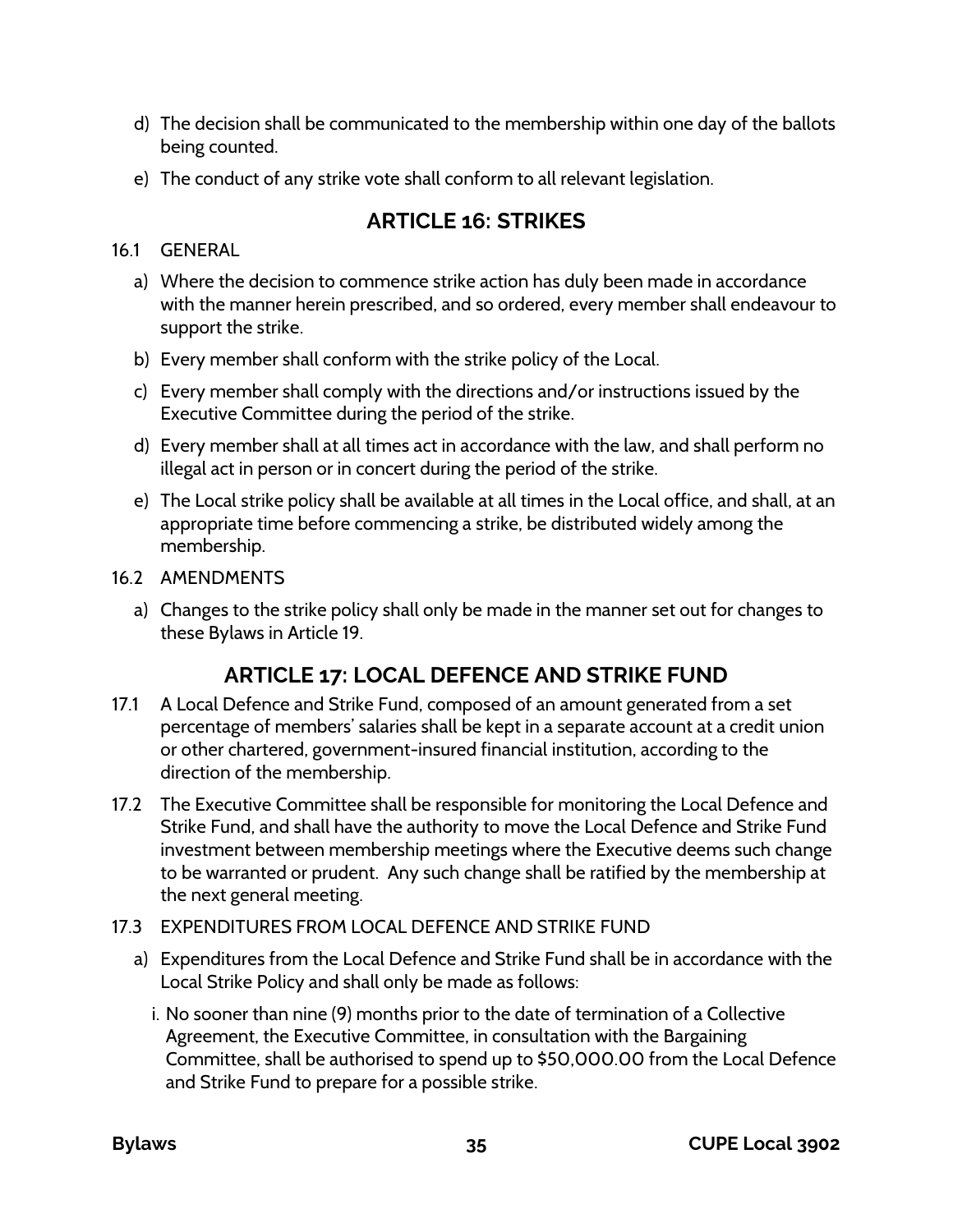- ii. In addition to the amount authorised by Article 17.3 a) i., where so approved by a General Meeting, and not more than once in any fiscal year, the Executive Committee may spend up to \$10,000 per unit from the Local Defence and Strike Fund for special projects or for campaigns related to bargaining support in preparation for a possible strike.
- iii. In addition to any amounts authorised by Articles 17.3 a) i. and 17.3 a) ii., the Executive Committee may authorise the payment of expenses directly related to any grievance or arbitration to an amount not to exceed \$15,000. In the event that additional funds are required in order to fulfill our legal duty to represent a member, the Executive Committee shall bring a motion to Stewards' Council requesting additional funds to an amount not to exceed \$50,000. In the event that additional funds are still required in order to fulfill our legal duty to represent a member, the Executive Committee shall call a Special Membership Meeting in order to request additional funds.
- iv. In addition to any amounts authorised by Articles 17.3 a) i-iii., where so approved by an *in camera* session of Stewards' Council, the Executive Committee shall be authorised to spend up to \$50,000 not more than once in any fiscal year from the Local Defence and Strike Fund for any expenses related to organizing new bargaining units as per Article 5.4 of these Bylaws.
- v. In addition to any amounts authorised by Articles 17.3 a) i-iv., the Executive Committee shall be authorised to spend an amount equal to the allocated number of hours at the SGS II rate from the Local Defense and Strike Fund to book off members of the Bargaining Committee(s) and/or Bargaining Support Committees.

In each semester, the allocations are as follows: 280 hours for any Bargaining Committee in Units 1, 3 or 5; 140 hours for any Bargaining Committee in Units 2 or 4; 140 hours for any Bargaining Support Committee in Units 1, 3 or 5; 70 hours for any Bargaining Support Committee in Units 2 or 4

The hours need not be evenly distributed among members of the committee, but should reflect anticipated workload distribution

- b) Where another Local of the Union is on strike or about to strike, the Executive Committee may authorise an interest-free loan of an amount not to exceed 10% of the value of the Local Defence and Strike Fund. The Executive Committee shall, where possible, bring this motion before Stewards' Council for approval.
- c) Where the Local commences strike action, the expenditures necessary to conduct the strike shall be made from the Local Defence and Strike Fund.
- <span id="page-38-0"></span>17.4 AMOUNTS TO BE DEPOSITED IN LOCAL DEFENCE AND STRIKE FUND
	- a) The percentages of members' salaries which is deducted for deposit in the Local Defence and Strike Fund shall be as follows:
		- i. When the balance in the Local Defence and Strike Fund is less than \$400,000, 0.4% of members' salaries shall be deposited from each dues receipt.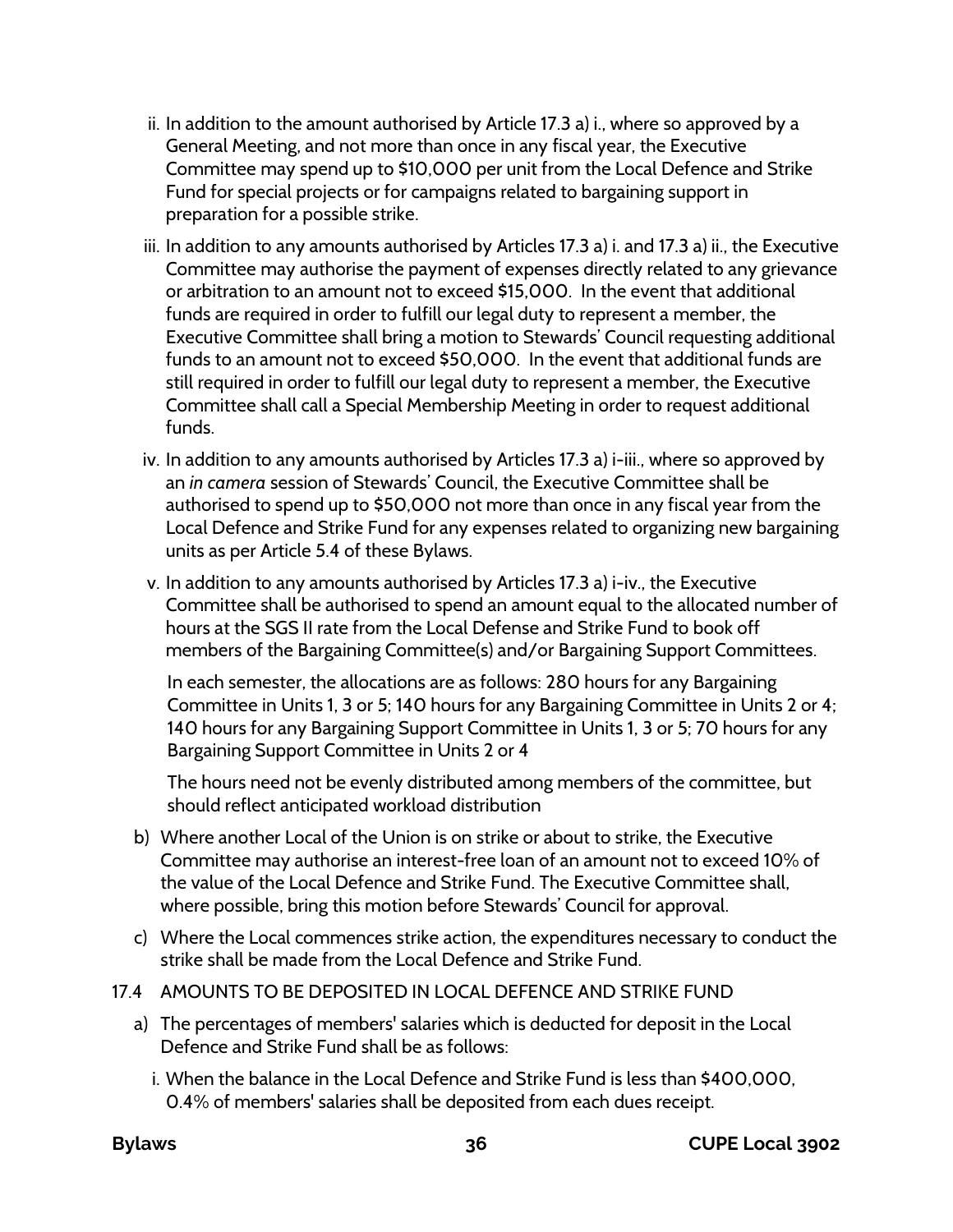- ii. When the balance in the Local Defence and Strike Fund is from \$400,000 to \$599,999.99, 0.3% of members' salaries shall be deposited from each dues receipt.
- iii. When the balance in the Local Defence and Strike Fund is from \$600,000 to \$799,999.99, 0.2% of members' salaries shall be deposited from each dues receipt.
- iv. When the balance in the Local Defence and Strike Fund is from \$800,000 to \$999,999.99, 0.1% of members' salaries shall be deposited from each dues receipt.
- v. When the balance in the Local Defence and Strike Fund is \$1,000,000 or greater, contributions to the Local Defence and Strike Fund shall cease.
- b) Changes in the percentage deducted for the Local Defence and Strike Fund shall have the effect of immediately altering the total dues rate payable by each member of the Local
- c) For the purpose of calculating the amount to be deposited in the Local Defence and Strike Fund, the balance in the Local Defence and Strike Fund shall be understood to mean the total of all cash, assets, and investments in the Local Defence and Strike Fund on the day the Local dues receipt is received.
- <span id="page-39-0"></span>17.5 INTEREST
	- a) Interest and Capital gains generated from the Local Defence and Strike Fund shall remain in the Fund.
- <span id="page-39-1"></span>17.6 BORROWING FROM THE LOCAL DEFENCE AND STRIKE FUND
	- a) Where necessary, the Executive Committee shall be permitted to borrow from the Local Defence and Strike Fund (unless the Fund is valued at less than \$300,000.) an amount sufficient to allow the Local to meet its regular operating expenses between June 1 and October 31 in a given fiscal year. All monies so borrowed shall be repaid in full not later than February 15 of the same fiscal year. The Executive Committee shall not prepay any amounts owing to the Local Defence and Strike Fund.

# **ARTICLE 18: CHARGES AGAINST MEMBERS**

### <span id="page-39-3"></span><span id="page-39-2"></span>18.1 GENERAL CHARGES

Charges against members may be made for the offences listed in Appendix B.XI of the Constitution of the Union and shall be dealt with in accordance with the provisions therein.

- <span id="page-39-4"></span>18.2 HARASSMENT
	- a) Harassment is contrary to CUPE 3902's Equity Statement, which defines it as "using real or perceived power to abuse, devalue, or humiliate others." It not only threatens to undermine our work, but is a serious threat to the mental health and safety of members. Harassment, and bullying, which is a form of harassment, have no place in our Union. Indeed, our Oath of Membership explicitly commits us to never "purposely or knowingly harm or assist in harming another member of the Union."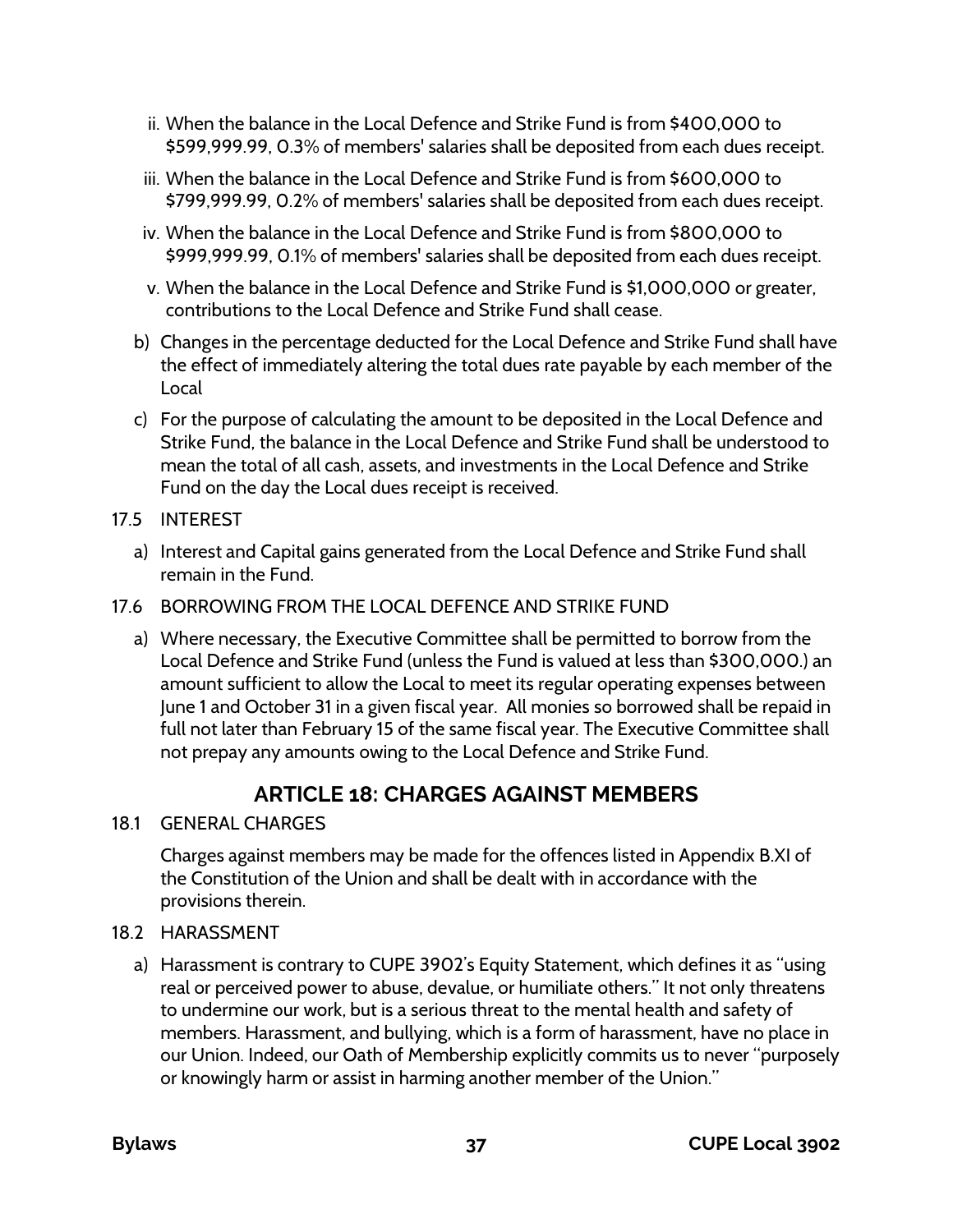- b) The Ontario *Occupational Health and Safety Act* (*OHSA*) defines workplace harassment as "engaging in a course of vexatious comment or conduct against a worker in a workplace that is known or ought reasonably to be known to be unwelcome" and includes workplace sexual harassment [1(1)].
- c) The *OHSA* defines a "workplace" as "any land, premises, location or thing at, upon, in or near which a worker works" [1(1)].
- d) As a union of workers, all activities we undertake in common under the auspices of the Local occur within and constitute "workplaces" regardless of location. The *OHSA* definition and standards shall apply to conduct and communication within all committees, caucuses, and meetings (whether in-person or remote), as well as within all permanent or temporary union spaces.
- e) The *OHSA* definition of harassment shall apply to all charges of member-on-member harassment, regardless of membership status or position, be it elected or appointed.

# **ARTICLE 19: AMENDMENTS TO THESE BYLAWS**

- <span id="page-40-0"></span>19.1 NOTICE
	- a) Notice of motion to amend these Bylaws must be given at least sixty (60) days in writing or seven (7) days in advance at a General Membership Meeting prior to the meeting to consider Bylaw amendments.

### 19.2 EXECUTIVE & STEWARD COUNCIL AMENDMENTS

a) The Executive Committee and Stewards' Council may propose amendments to these Bylaws by submitting the exact wording of the proposed amendment to the Communications and Recording Secretary. Where possible, amendments so received by the Communications and Recording Secretary shall be included in the notice for the next General Membership Meeting.

### 19.3 MEMBERS' AMENDMENTS

- a) Any two members may propose an amendment to these Bylaws by submitting the exact wording of their amendment, signed by both members, to the Communications and Recording Secretary.
- b) The Executive Committee shall consider the proposed amendment at the Executive meeting following its receipt. The Executive shall issue a written decision indicating its concurrence or non-concurrence with the proposed amendment.
- c) The proposed amendment and the Executive Committee's statement regarding concurrence shall be in the notice of the next General Membership Meeting.
- d) The proposed amendment shall be dealt with at said General Membership Meeting. The Executive may call such a meeting for the purpose of consideration of the proposed amendment.
- e) In the event that a General Membership Meeting has been scheduled such that the requirements for Executive Committee consideration and notice contained in Articles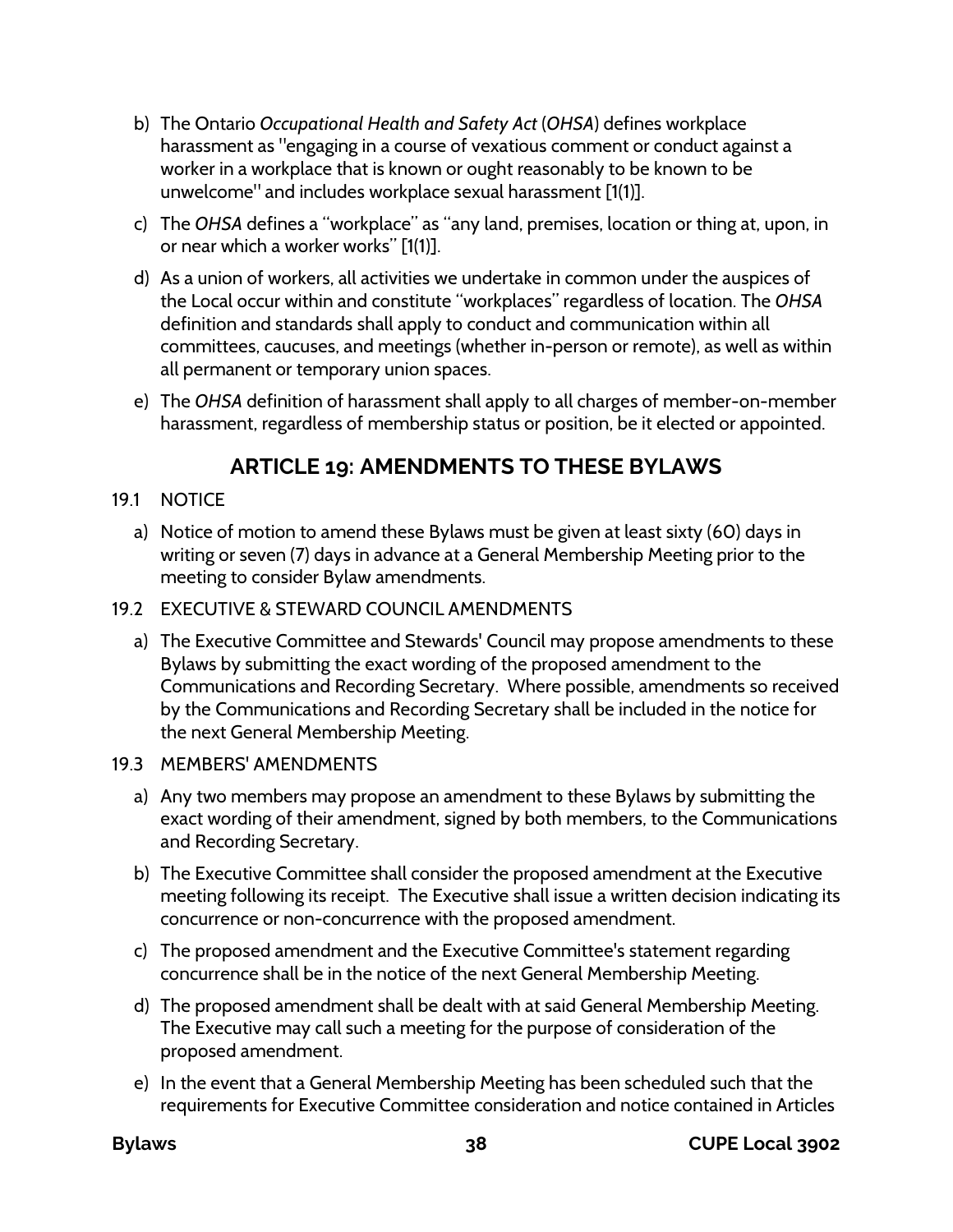19.3 b) and c) cannot be met, consideration of the proposed amendment may be deferred to the subsequent General Membership Meeting.

- 19.4 APPROVAL
	- a) Except as otherwise provided in these Bylaws, a majority of votes cast at a General Membership Meeting is required to pass any amendment.
	- b) Any change in these Bylaws shall take effect upon approval by the National President of the Union, as required under the Constitution of the Union.

### **ARTICLE 20: ENACTMENT**

- <span id="page-41-0"></span>20.1 On this twenty-seventh day of May 2020 these Bylaws were presented to and adopted by the membership of the Local at a properly constituted General Membership Meeting, and were submitted to the National President of the Union for approval.
- 20.2 Upon approval, these Bylaws were enacted and replaced any previous Bylaws.